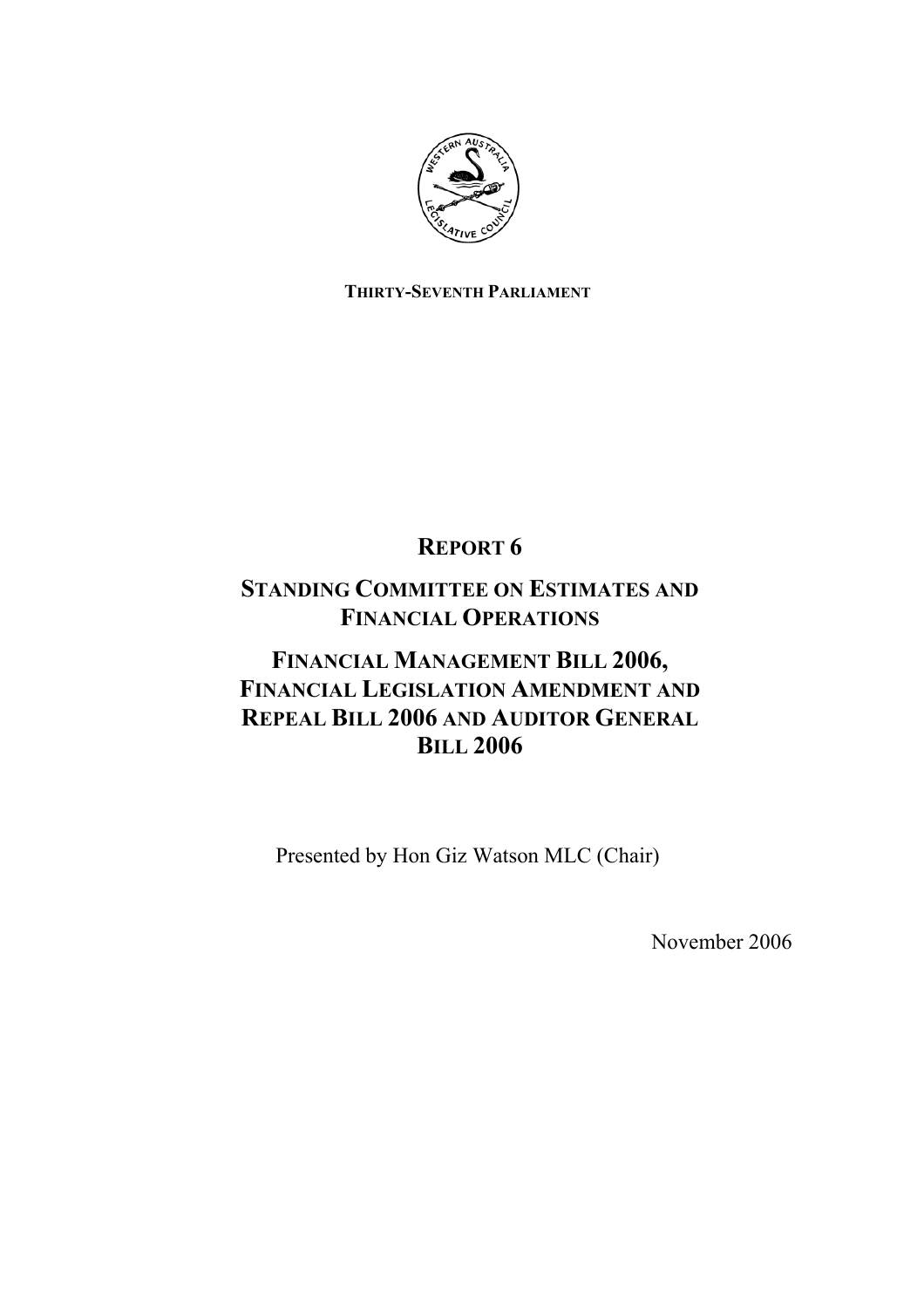# **STANDING COMMITTEE ON ESTIMATES AND FINANCIAL OPERATIONS**

# **Date first appointed:**

30 June 2005

# **Terms of Reference:**

The following is an extract from Schedule 1 of the Legislative Council Standing Orders:

# "**2. Standing Committee on Estimates and Financial Operations**

- 2.1 An *Estimates and Financial Operations Committee* is established.
- 2.2 The Committee consists of 5 Members, 3 of whom shall be non-government Members.
- 2.3 The functions of the Committee are to consider and report on
	- (a) the estimates of expenditure laid before the Council each year;
	- (b) any matter relating to the financial administration of the State;
	- (c) any bill or other matter relating to the foregoing functions referred by the House;
	- (d) to consult regularly with the Auditor General and any person holding an office of a like character."

# **Members as at the time of this inquiry:**

| Hon Giz Watson MLC (Chair)         | Hon Anthony Fels MLC                                                     |
|------------------------------------|--------------------------------------------------------------------------|
| Hon Ken Travers MLC (Deputy Chair) | Hallett MLC (participating<br>Nigel<br>Hon<br>Member)                    |
| Hon Shelley Archer MLC             | Hon George Cash MLC<br>(substitute Member for Hon Nigel Hallett)<br>MLC) |

# **Staff as at the time of this inquiry:**

| Lisa Peterson, Advisory Officer (General) | Denise Wong, Advisory Officer (Legal) |
|-------------------------------------------|---------------------------------------|
| David Driscoll, Senior Committee Clerk    | Renae Jewell, Committee Clerk         |

# **Address:**

Parliament House, Perth WA 6000, Telephone (08) 9222 7222 lcco@parliament.wa.gov.au Website: http://www.parliament.wa.gov.au

**ISBN 1 9208 8697 4**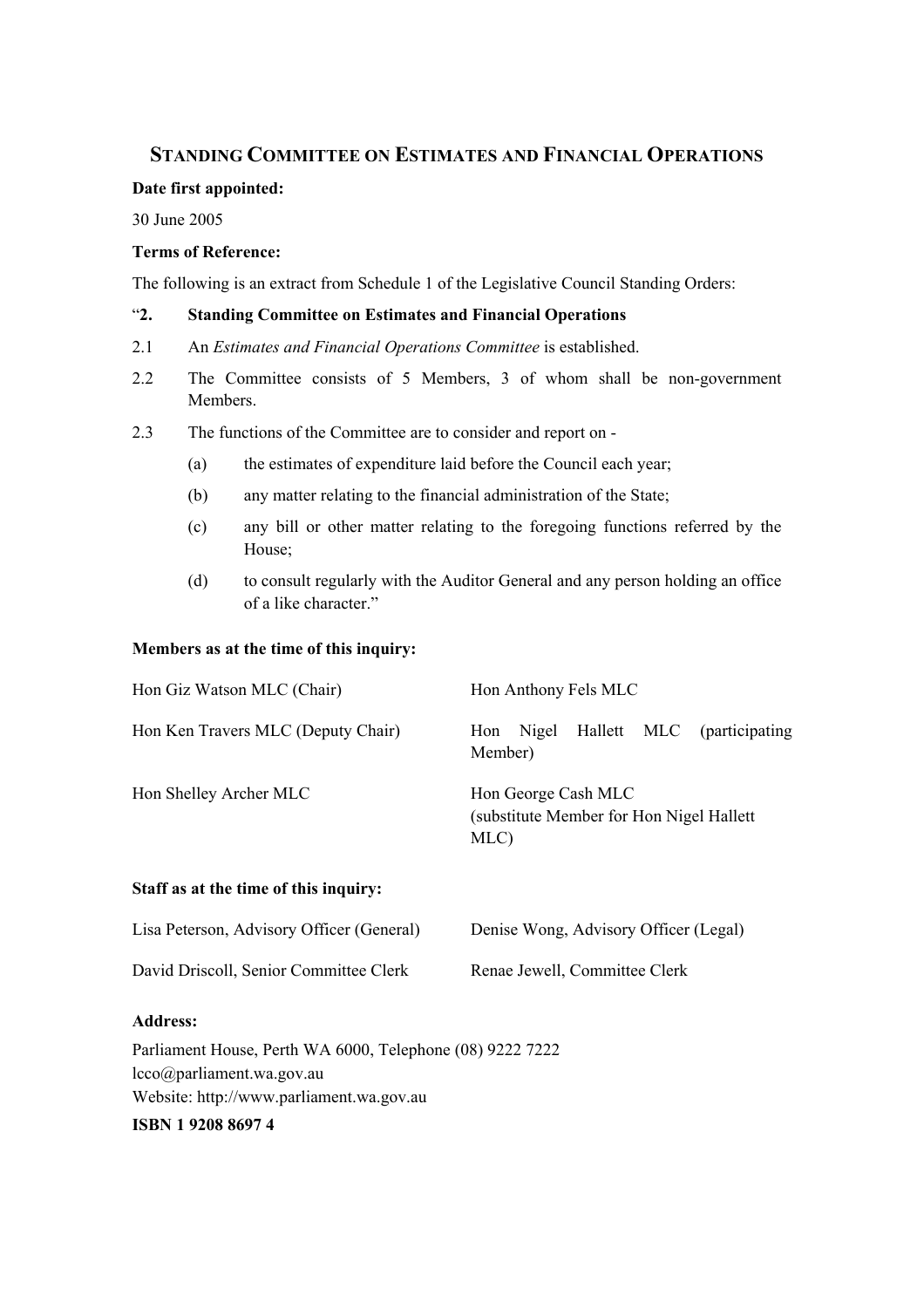### **LIST OF ABBREVIATIONS**

| ACAG         | Australasian Council of Auditors-General                                               |
|--------------|----------------------------------------------------------------------------------------|
| AGB          | <b>Auditor General Bill 2006</b>                                                       |
| COG          | 1995 Commission on Government                                                          |
| Committee    | Legislative Council Standing Committee on Estimates and<br><b>Financial Operations</b> |
| <b>DTF</b>   | Department of Treasury and Finance                                                     |
| <b>FAAA</b>  | Financial Administration and Audit Act 1985                                            |
| <b>FLARB</b> | Financial Legislation Amendment and Repeal Bill 2006                                   |
| <b>FMB</b>   | Financial Management Bill 2006                                                         |
| <b>ICAA</b>  | The Institute of Chartered Accountants in Australia                                    |
| <b>OAG</b>   | Office of the Auditor General                                                          |
| <b>PAC</b>   | Legislative Assembly Public Accounts Committee                                         |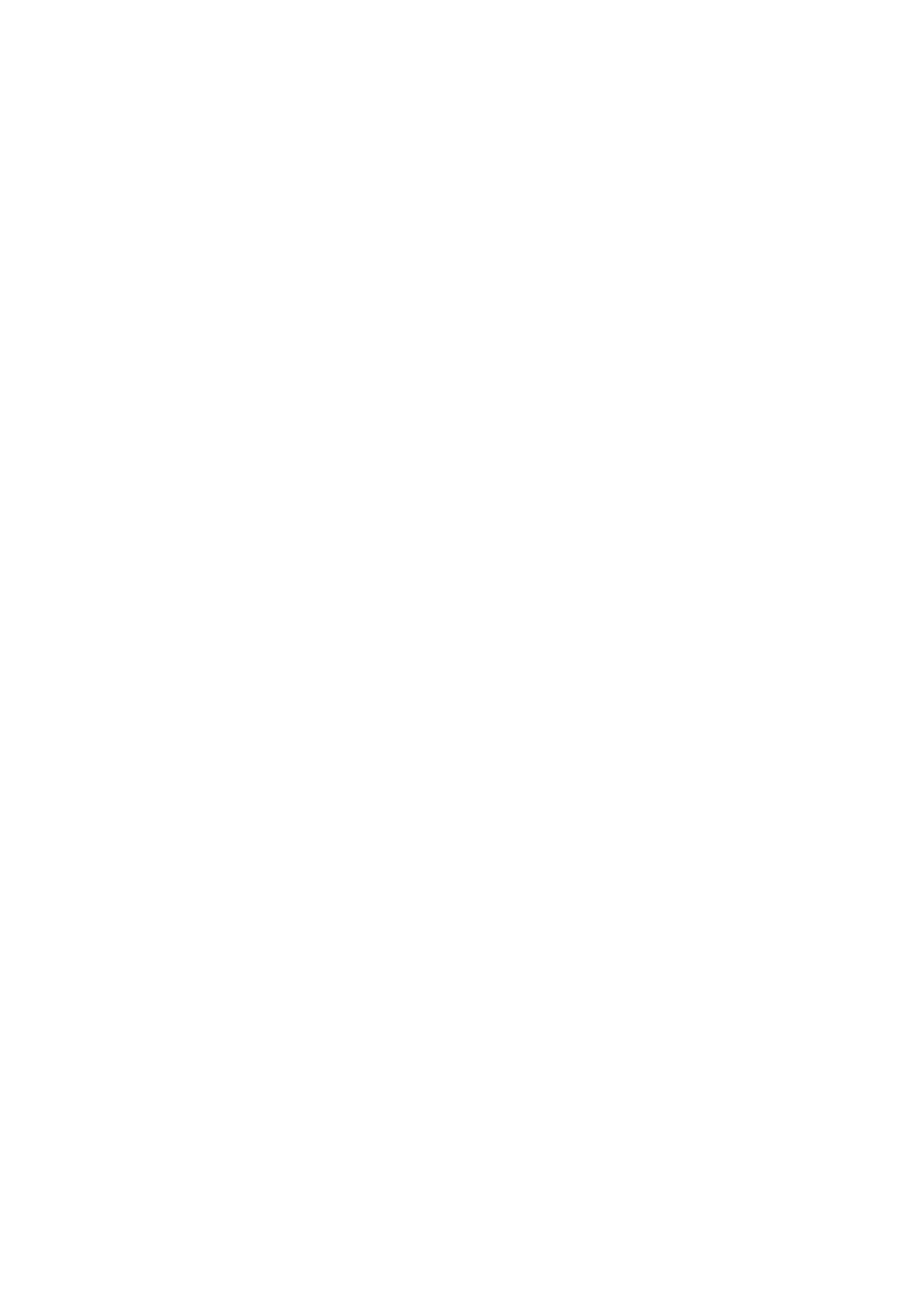| <b>CONTENTS</b> |
|-----------------|
|-----------------|

| <b>LIST OF ABBREVIATIONS</b>                                                  |  |
|-------------------------------------------------------------------------------|--|
|                                                                               |  |
|                                                                               |  |
|                                                                               |  |
|                                                                               |  |
|                                                                               |  |
|                                                                               |  |
|                                                                               |  |
|                                                                               |  |
|                                                                               |  |
|                                                                               |  |
|                                                                               |  |
|                                                                               |  |
|                                                                               |  |
|                                                                               |  |
|                                                                               |  |
|                                                                               |  |
|                                                                               |  |
|                                                                               |  |
|                                                                               |  |
|                                                                               |  |
|                                                                               |  |
| Clause 46(2) - Non-application to Parliament and other Entities  14           |  |
|                                                                               |  |
|                                                                               |  |
|                                                                               |  |
| CLAUSE 50 - RECOVERY OF AMOUNTS FOR WHICH OFFICERS ARE LIABLE 15              |  |
|                                                                               |  |
|                                                                               |  |
| CLAUSE 51 - UNDER TREASURER AND ACCOUNTABLE AUTHORITIES MAY DIRECT            |  |
|                                                                               |  |
|                                                                               |  |
|                                                                               |  |
|                                                                               |  |
| Clause 54(1) as modified by Schedule 2 - Independence of Parliament and other |  |
|                                                                               |  |
|                                                                               |  |
|                                                                               |  |
|                                                                               |  |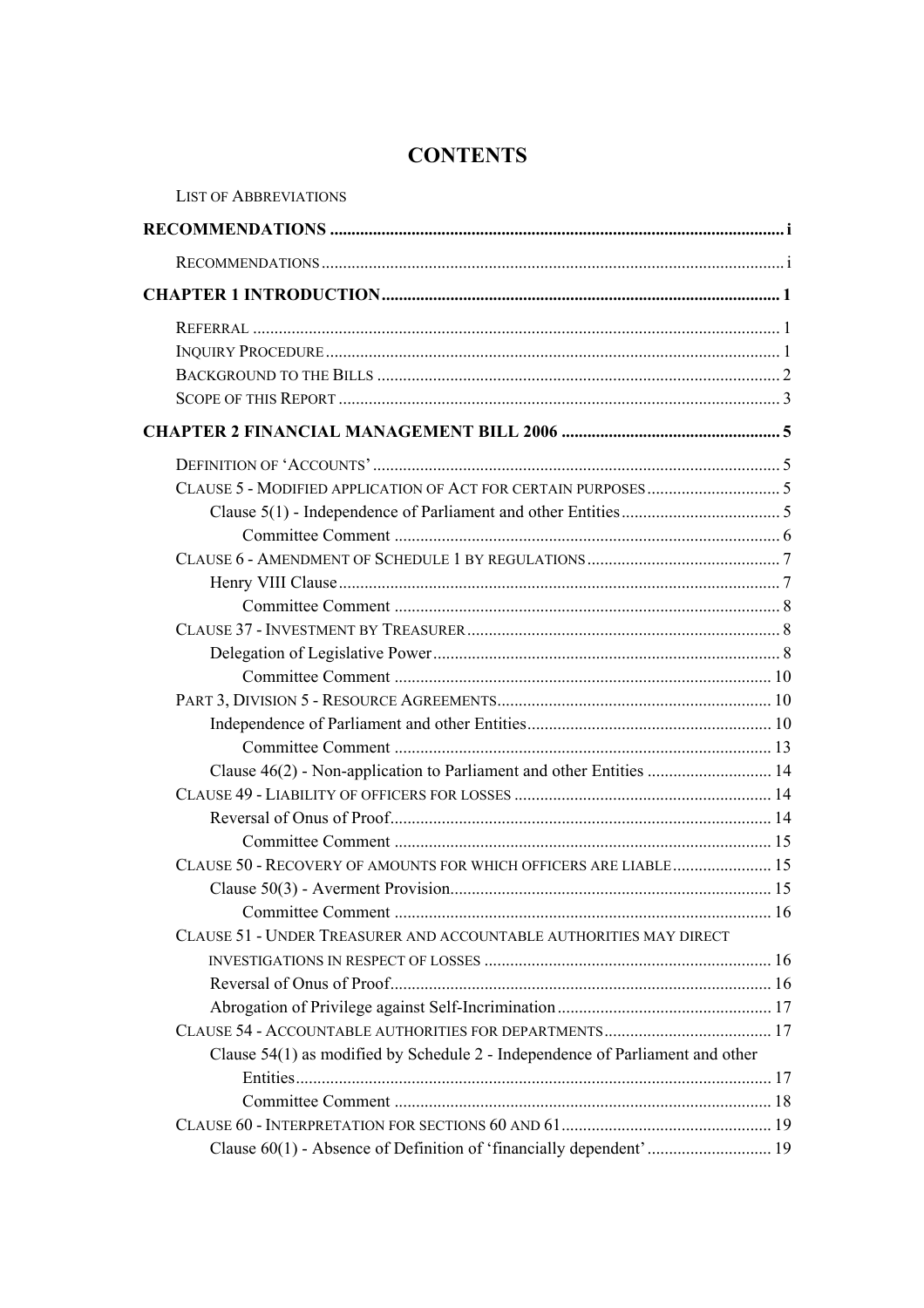| CLAUSE 77 - GENERAL PROVISIONS ABOUT DELEGATIONS AND AUTHORISATIONS20         |  |
|-------------------------------------------------------------------------------|--|
|                                                                               |  |
|                                                                               |  |
|                                                                               |  |
|                                                                               |  |
| CLAUSE 82 - MINISTER TO REPORT DECISIONS NOT TO PROVIDE CERTAIN INFORMATION   |  |
|                                                                               |  |
|                                                                               |  |
|                                                                               |  |
|                                                                               |  |
|                                                                               |  |
|                                                                               |  |
|                                                                               |  |
|                                                                               |  |
| <b>CHAPTER 3 FINANCIAL LEGISLATION AMENDMENT AND REPEAL BILL 2006</b>         |  |
|                                                                               |  |
|                                                                               |  |
|                                                                               |  |
|                                                                               |  |
|                                                                               |  |
|                                                                               |  |
|                                                                               |  |
|                                                                               |  |
| Parliamentary Oversight (Accountability of the Auditor General. The need for  |  |
| independence should not limit the accountability of the Auditor General) 28   |  |
|                                                                               |  |
|                                                                               |  |
|                                                                               |  |
|                                                                               |  |
| Definition of Estimates and Financial Operations Committee32                  |  |
|                                                                               |  |
| Clause 8 - Auditor General to have regard to audit priorities of Parliament33 |  |
|                                                                               |  |
|                                                                               |  |
|                                                                               |  |
|                                                                               |  |
| Clause 43 - Recommendations by the Public Accounts Committee 36               |  |
|                                                                               |  |
|                                                                               |  |
| Schedule 1, clauses 7(1) and 7(2) - Removal and suspension from office 40     |  |
|                                                                               |  |
|                                                                               |  |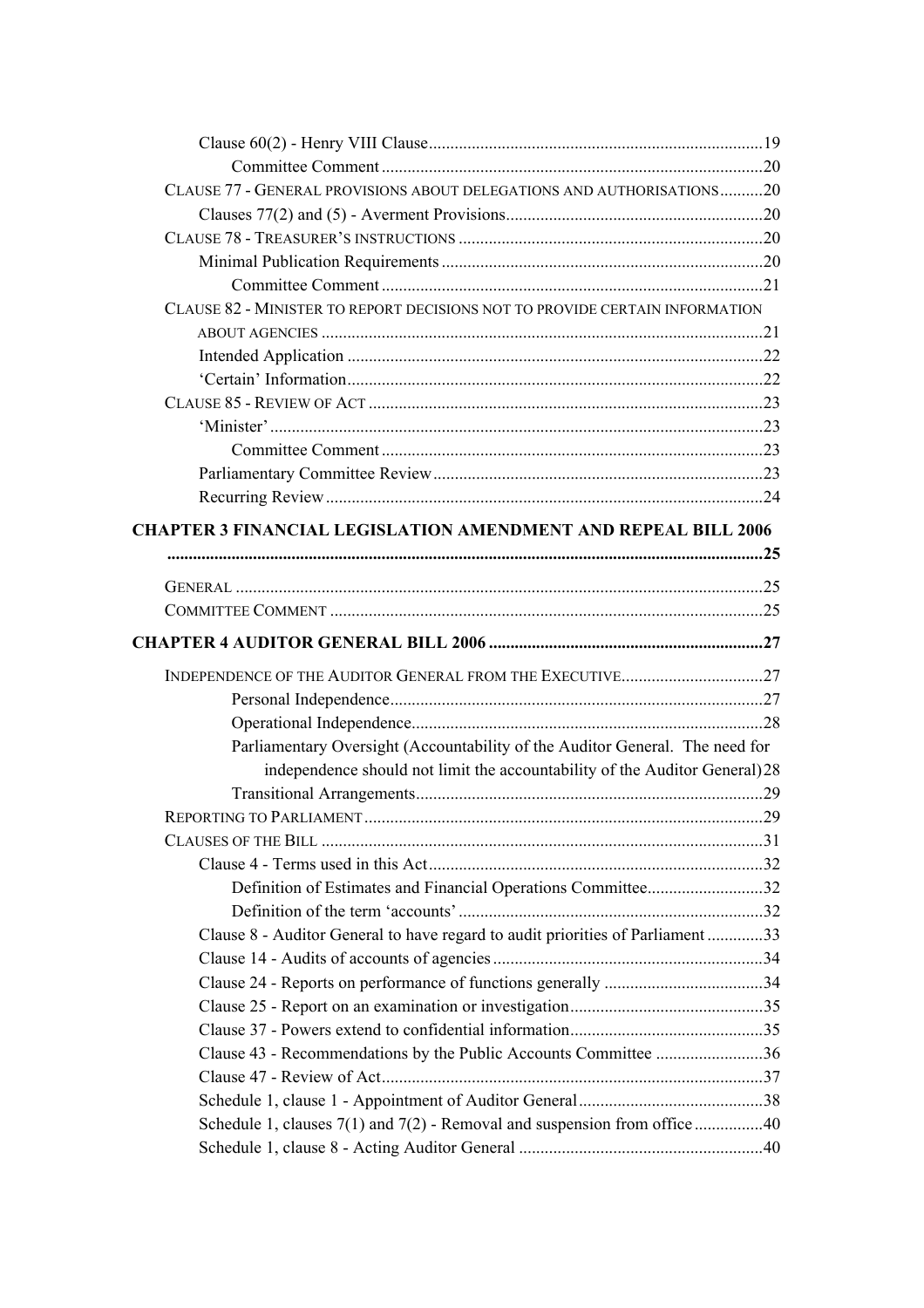| <b>APPENDIX 1 STAKEHOLDERS TO WHOM THE COMMITTEE WROTE  45</b>        |  |
|-----------------------------------------------------------------------|--|
| <b>APPENDIX 2 LIST OF CORPORATIONS WHICH ISSUE DEBT SECURITIES IN</b> |  |
|                                                                       |  |
| <b>APPENDIX 3 PRO FORMA RESOURCE AGREEMENT SUPPLIED BY THE</b>        |  |
|                                                                       |  |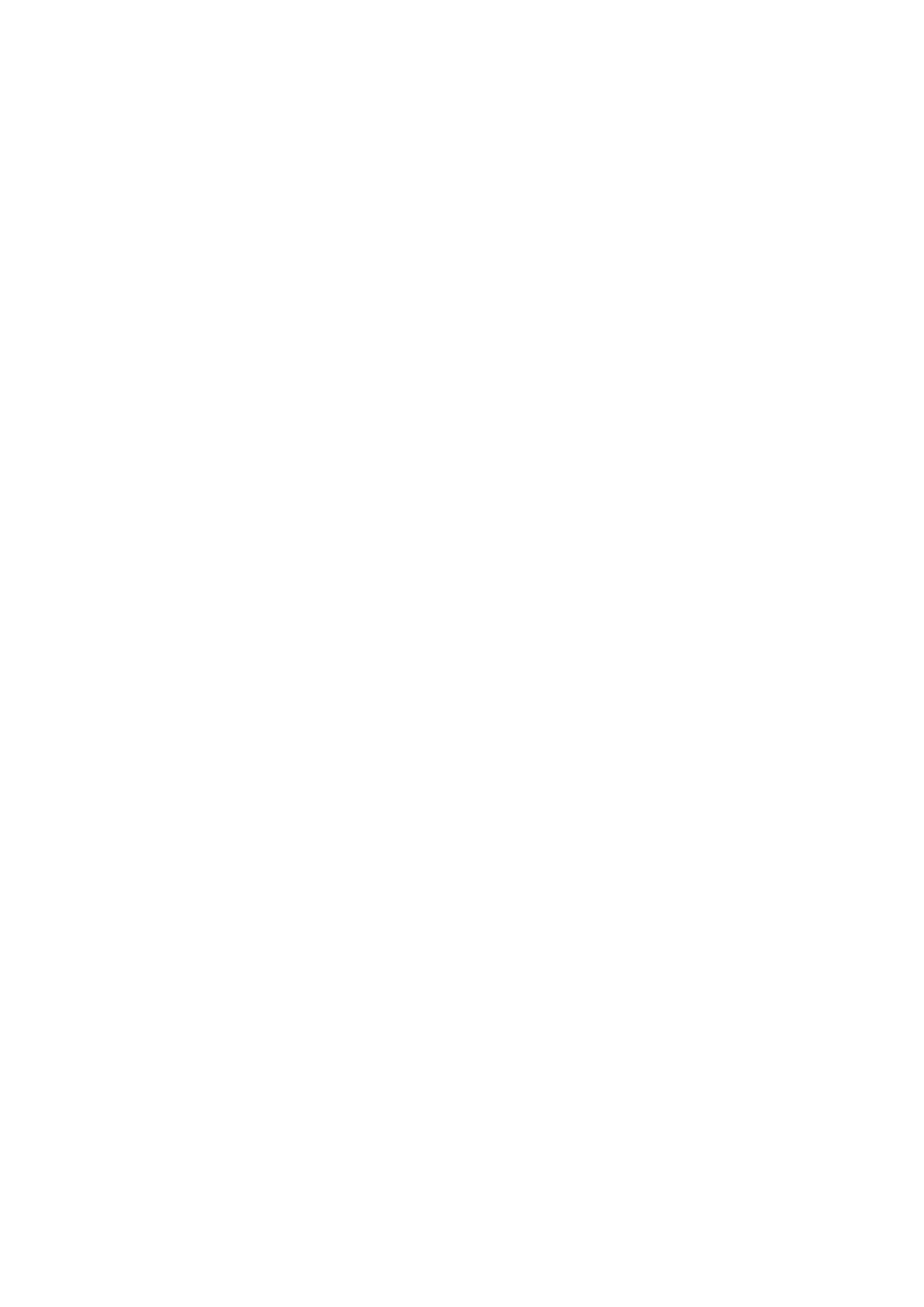# **RECOMMENDATIONS**

# **RECOMMENDATIONS**

1 Recommendations are grouped as they appear in the text at the page number indicated:

Page 5

**Recommendation 1: The Committee recommends that a definition of 'accounts' be inserted into the Financial Management Bill 2006 with flexibility to enable additional matters to be prescribed in Treasurer's instructions.** 

# Page 7

**Recommendation 2: The Committee recommends that clause 5(1) of the Financial Management Bill 2006 be amended so that it prescribes within the bill the administration of the listed entities as departments for the purposes of the bill. The amendment to clause 5(1) should ensure that generic descriptions of the listed entities are used in order to minimise the need for amendment Acts whenever changes of titles and/or departmental structures occur.** 

# Page 14

**Recommendation 3: The Committee recommends that Part 3, Division 5 of the Financial Management Bill 2006 should be amended so that:** 

- **a) the Office of the Auditor General and the entities listed in clause 5(1) of the bill are expressly exempted from its operation; and**
- **b) if, despite being expressly exempt from the operation of Part 3, Division 5, those entities voluntarily submit a draft resource agreement, they must use reasonable endeavours to reach agreement with the Treasurer on the draft resource agreement.**

# Page 14

**Recommendation 4: The Committee recommends that clause 46 of the Financial Management Bill 2006 be amended so that the accountable authorities of the Office of the Auditor General and the entities listed in clause 5(1) of the bill are required to obtain the approval of the proposed Joint Standing Committee on Audit (as recommended by the Committee in Recommendation 8) before reaching agreement with the Treasurer on any draft resource agreements for the relevant entities.**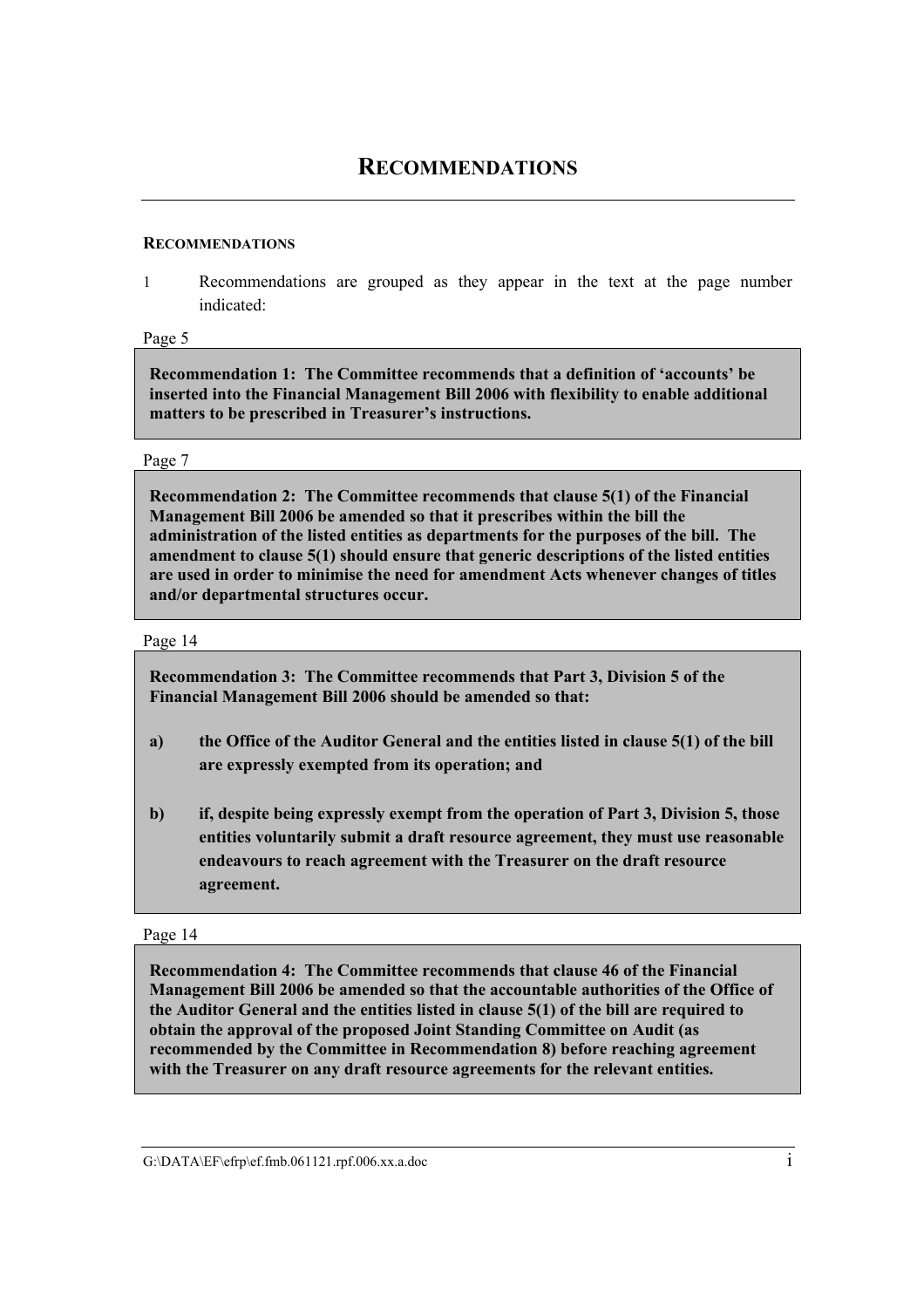| <b>Recommendation 5: The Committee recommends that Schedule 2 of the Financial</b><br>Management Bill 2006 be amended so that clause 54 of the bill prescribes the<br>accountable authorities for the entities listed in clause 5(1) of the bill. For the purposes<br>of the parliamentary departments, the bill should prescribe: |                                                                                                                                                                           |
|------------------------------------------------------------------------------------------------------------------------------------------------------------------------------------------------------------------------------------------------------------------------------------------------------------------------------------|---------------------------------------------------------------------------------------------------------------------------------------------------------------------------|
| a)                                                                                                                                                                                                                                                                                                                                 | the Clerk of the Legislative Council as the accountable authority of the                                                                                                  |
|                                                                                                                                                                                                                                                                                                                                    | <b>Department of the Legislative Council;</b>                                                                                                                             |
| $\mathbf{b}$                                                                                                                                                                                                                                                                                                                       | the Clerk of the Legislative Assembly as the accountable authority of the                                                                                                 |
|                                                                                                                                                                                                                                                                                                                                    | Department of the Legislative Assembly; and                                                                                                                               |
|                                                                                                                                                                                                                                                                                                                                    | the Executive Manager of the Parliamentary Services Department as the                                                                                                     |
| c)                                                                                                                                                                                                                                                                                                                                 | accountable authority of the Parliamentary Services Department.                                                                                                           |
|                                                                                                                                                                                                                                                                                                                                    | The amendment to Schedule 2 should ensure that generic descriptions of the positions<br>and the listed entities are used in order to minimise the need for amendment Acts |

#### Page 24

Page 19

**Recommendation 6: The Committee recommends that clause 85 of the Financial Management Bill 2006 be amended so that the proposed Joint Standing Committee on Audit (as recommended by the Committee in Recommendation 8) is the parliamentary committee which has the responsibility of conducting a review of the Minister's report on the review of the operation and effectiveness of the proposed Act.** 

**whenever changes in titles and/or departmental structures occur.** 

## Page 24

**Recommendation 7: The Committee recommends that clause 85 of the Financial Management Bill 2006 be amended so that the reviews which are contemplated by that clause occur as soon as practicable after the expiry of every five years after the commencement of the proposed Act.** 

### Page 31

**Recommendation 8: The Committee recommends that a Joint Standing Committee on Audit be established.** 

# **Page 32**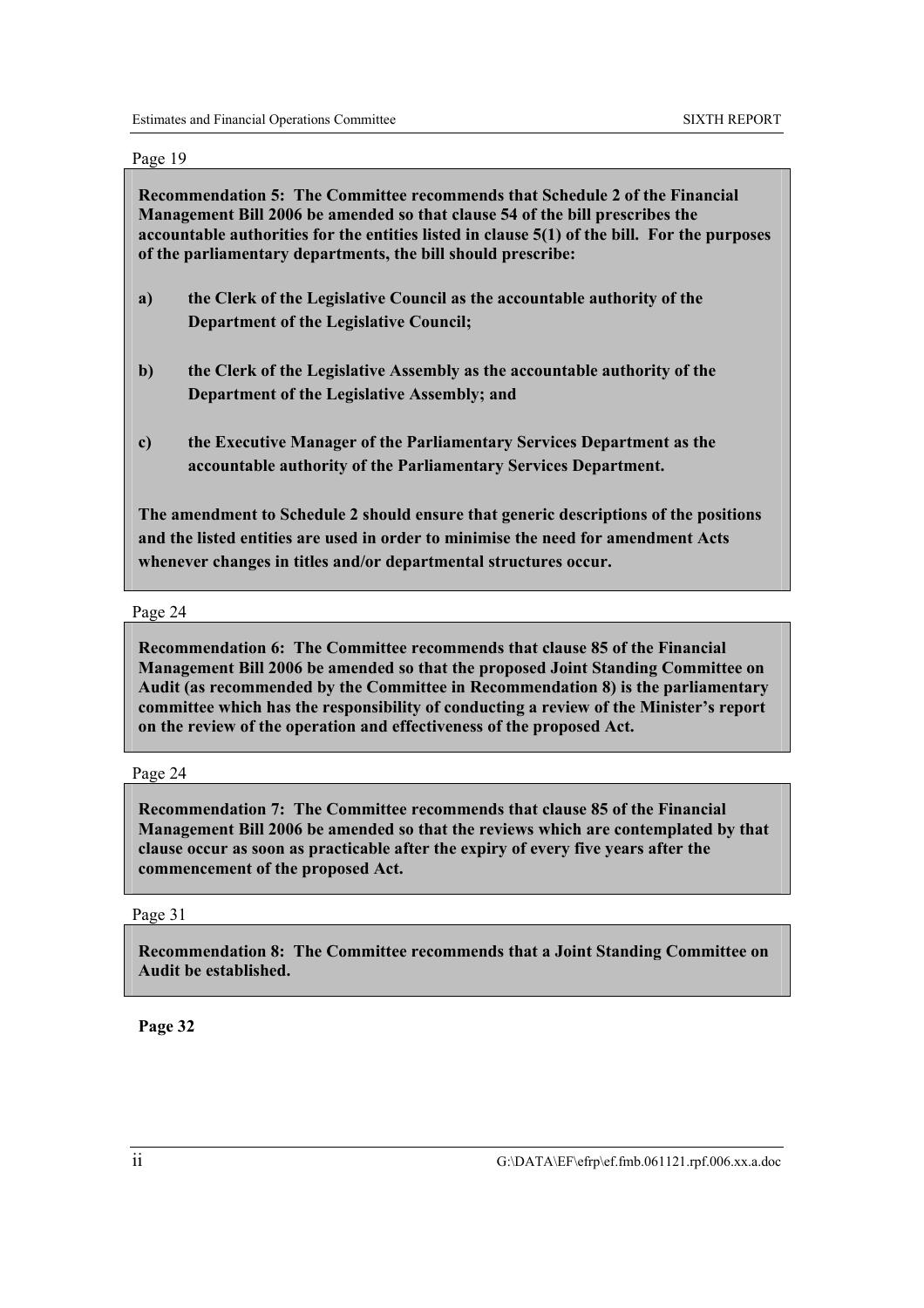**Recommendation 9: The Committee recommends that the definition of 'Estimates and Financial Operations Committee' in the Auditor General Bill 2006 be amended to mean the Estimates and Financial Operations Committee of the Legislative Council or such other committee determined by the Legislative Council to be the responsible committee for the purposes of the Auditor General Act 2006.** 

#### Page 33

**Recommendation 10: The Committee recommends that a definition of 'accounts' be inserted into the Auditor General Bill 2006 with flexibility to enable additional matters to be prescribed in Treasurer's instructions.** 

#### Page 33

**Recommendation 11: The Committee recommends that clause 8 of the Auditor General Bill 2006 be amended to require that the Auditor General also have regard to the audit priorities as determined by the Estimates and Financial Operations Committee.** 

#### Page 34

**Recommendation 12: The Committee recommends that clause 14 of the Auditor General Bill 2006 be amended to require that the Auditor General also notify the Estimates and Financial Operations Committee.** 

#### Page 35

**Recommendation 13: The Committee, by a majority (comprising Hons Giz Watson, Anthony Fels and George Cash MLCs) recommends that the Auditor General Bill 2006 be amended to provide that a report under clause 24 is to include an opinion as to whether a decision by a Minister not to provide information to Parliament concerning any conduct or operation of an agency is reasonable and appropriate.** 

#### Page 35

**Recommendation 14: The Committee recommends that clause 25 of the Auditor General Bill 2006 be amended to require that a report on an examination or investigation carried out under clause 18 of the Auditor General Bill 2006 also be submitted to the Estimates and Financial Operations Committee.** 

#### Page 36

**Recommendation 15: The Committee recommends that clause 37 of the Auditor General Bill 2006 be amended to require that where the Auditor General decides to report information, the Auditor General should report to the proposed Joint Standing Committee on Audit (as recommended by the Committee in Recommendation 8) and that the proposed Joint Standing Committee on Audit should determine, in private, whether the information shall be included in a report to be tabled in Parliament.**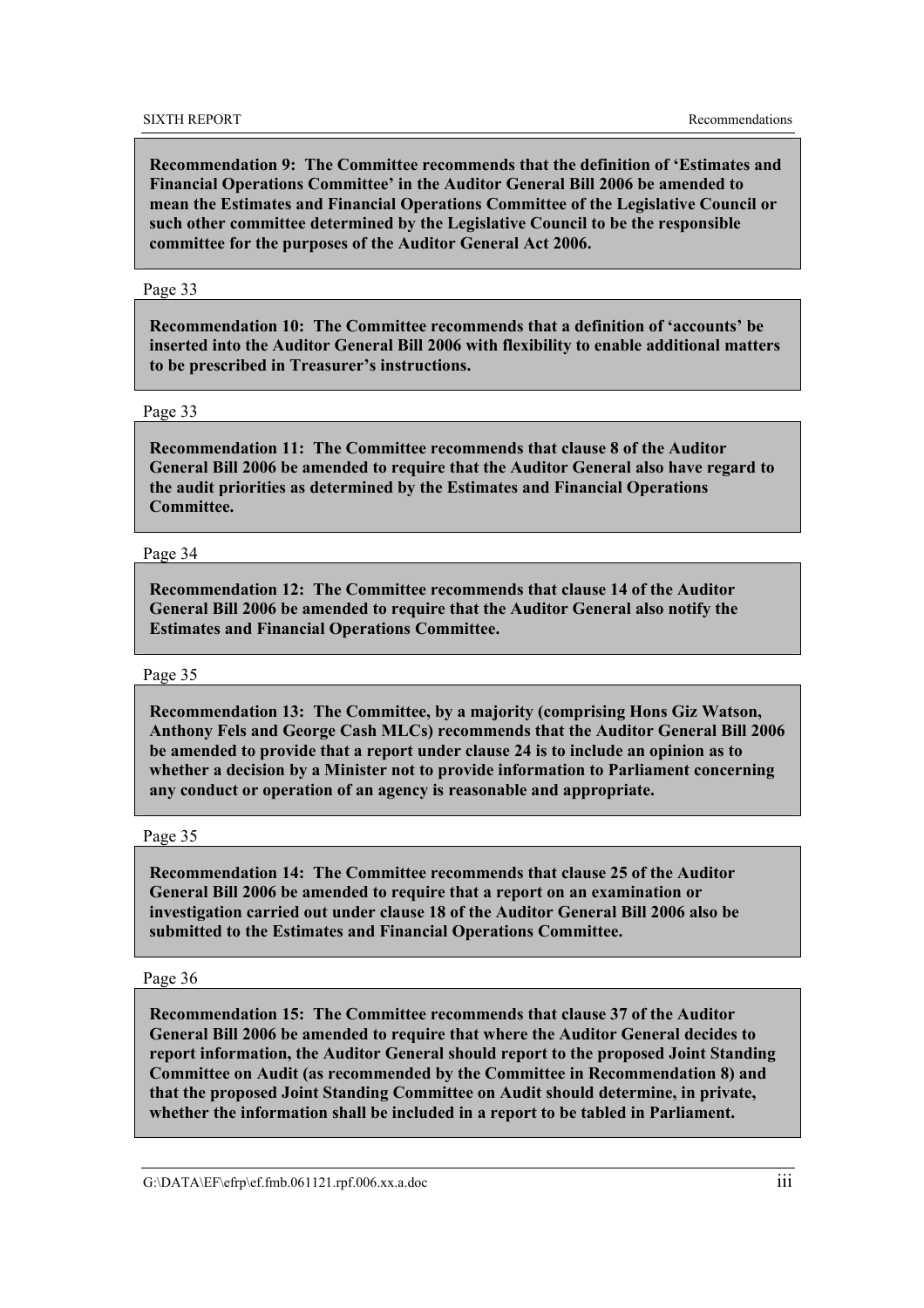#### Page 37

**Recommendation 16: The Committee recommends that clause 43 of the Auditor General Bill 2006 be amended to provide that the Treasurer, when determining the budget of the Office of the Auditor General, be required to have regard to the recommendations of the proposed Joint Standing Committee on Audit (as recommended by the Committee in Recommendation 8).** 

#### Page 37

**Recommendation 17: The Committee recommends that clause 43 of the Auditor General Bill 2006 be amended to provide that regard be given to any recommendation made by the proposed Joint Standing Committee on Audit (as recommended by the Committee in Recommendation 8) regarding organisational structure or resources of the Office of the Auditor General.** 

#### Page 38

**Recommendation 18: The Committee recommends that clause 47 of the Auditor General Bill 2006 be amended to provide that the proposed Joint Standing Committee on Audit (as recommended by the Committee in Recommendation 8) carry out a review of the operation and effectiveness of the** *Auditor General Act 2006* **as soon as practicable after the expiry of every five years from the commencement of the** *Auditor General Act 2006***.** 

#### Page 38

**Recommendation 19: The Committee recommends that clause 47 of the Auditor General Bill 2006 be amended to provide that the proposed Joint Standing Committee on Audit (as recommended by the Committee in Recommendation 8) have the ability to direct, from time to time, that a performance review of the Auditor General's Office be conducted by a person or persons appointed by the proposed Joint Standing Committee on Audit.** 

#### Page 39

**Recommendation 20: The Committee recommends that Schedule 1, clause 1 of the Auditor General Bill 2006 be amended to require that the Minister also consult with the Estimates and Financial Operations Committee.** 

#### Page 40

**Recommendation 21: The Committee recommends that Schedule 1, clauses 7(1) and 7(2) of the Auditor General Bill 2006 be amended to delete the words 'made on the recommendation of the Public Accounts Committee'.**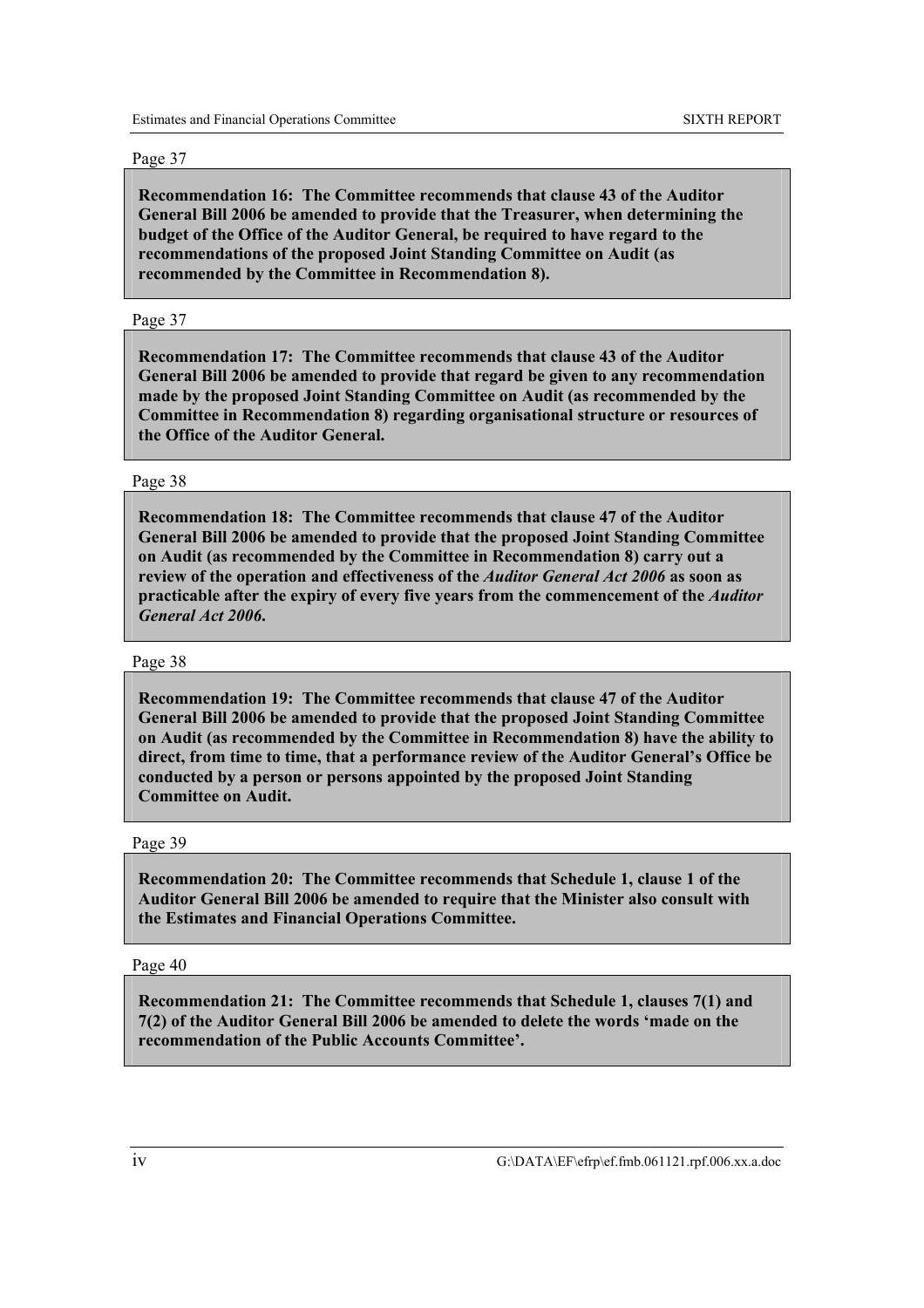## Page 40

**Recommendation 22: The Committee recommends that Schedule 1, clause 7 of the Auditor General Bill 2006 be amended to provide that either House of Parliament may order the proposed Joint Standing Committee on Audit (as recommended by the Committee in Recommendation 8) to inquire into and report on any motion for suspension or removal of the Auditor General.** 

## Page 41

**Recommendation 23: The Committee recommends that Schedule 1, clause 8 of the Auditor General Bill 2006 be amended to require that the Minister also consult with the Estimates and Financial Operations Committee.**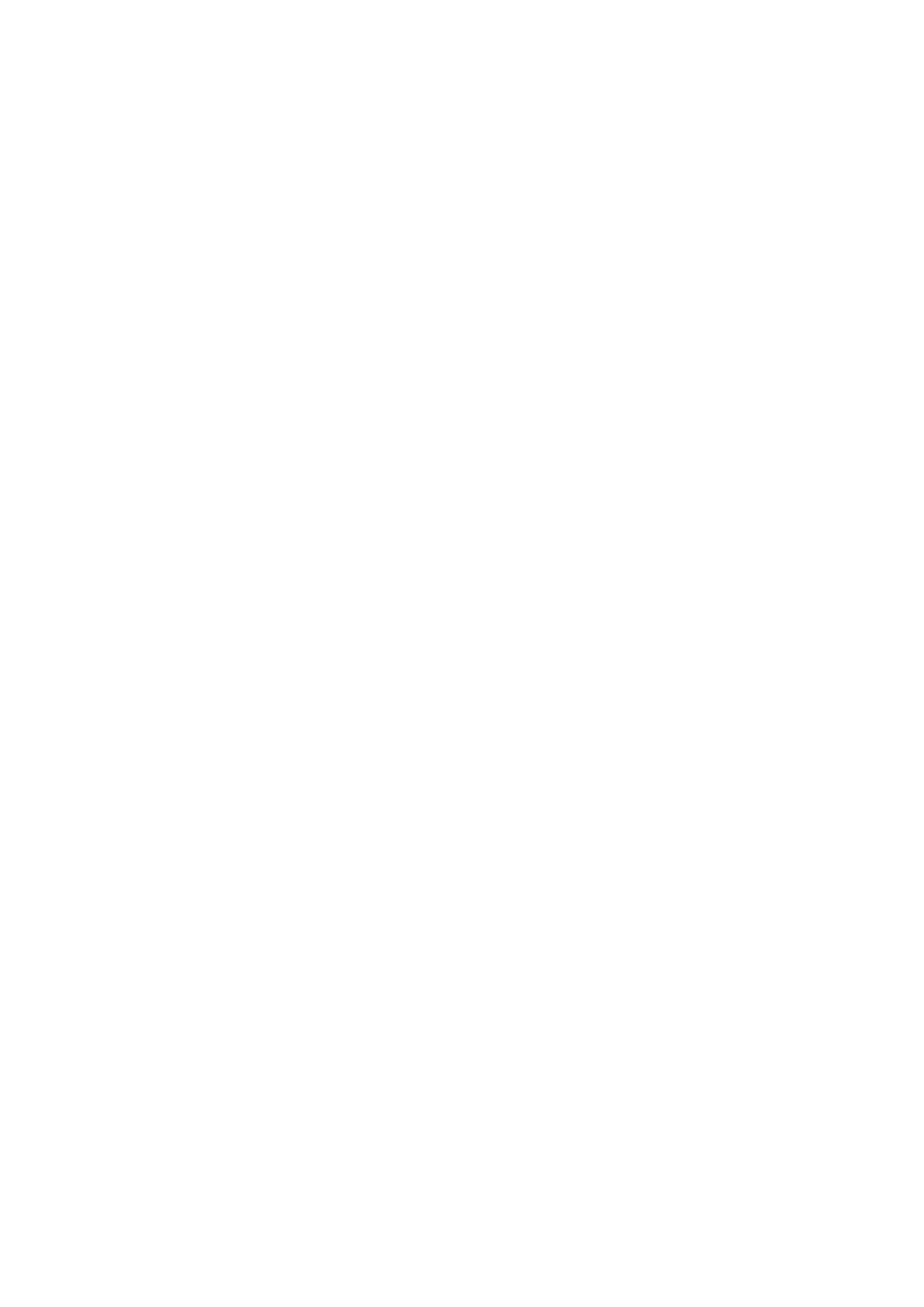# **CHAPTER 1 INTRODUCTION**

# **REFERRAL**

- 1.1 On 24 October 2006, the Legislative Council referred the Financial Management Bill 2006 (**FMB**), the Financial Legislation Amendment and Repeal Bill 2006 (**FLARB**) and the Auditor General Bill 2006 (**AGB**) to the Estimates and Financial Operations Committee (**Committee**) for inquiry with a reporting deadline of 21 November 2006.<sup>1</sup>
- 1.2 The Committee is prohibited from inquiring into the policy of the bills by Standing Order 230B.

# **INQUIRY PROCEDURE**

- 1.3 On 29 May 2006, prior to the introduction of the bills into Parliament, the Committee received a briefing on the draft versions of the bills from the Department of Treasury and Finance (**DTF**) and the Office of the Auditor General (**OAG**).
- 1.4 After the referral of the inquiry into the bills, the Committee wrote to, and invited submissions from, a number of individuals and organisations which may have had views on the subject matter of the inquiry. A list of those individuals and organisations is attached as **Appendix 1**. Details of the inquiry were also placed on the Parliament's website (www.parliament.wa.gov.au). Due to the short timeframe of the inquiry, the Committee decided against advertising in a newspaper for submissions.
- 1.5 Written submissions were received from the following organisations:
	- The DTF.
	- The Department of the Legislative Council.
	- The Community and Public Sector Union/Civil Service Association of WA.
	- The OAG.

- Australasian Council of Auditors-General.
- The Institute of Chartered Accountants in Australia.

<sup>1</sup> Western Australia, Legislative Council, *Parliamentary Debates (Hansard)*, 24 October 2006, pp7449- 7450.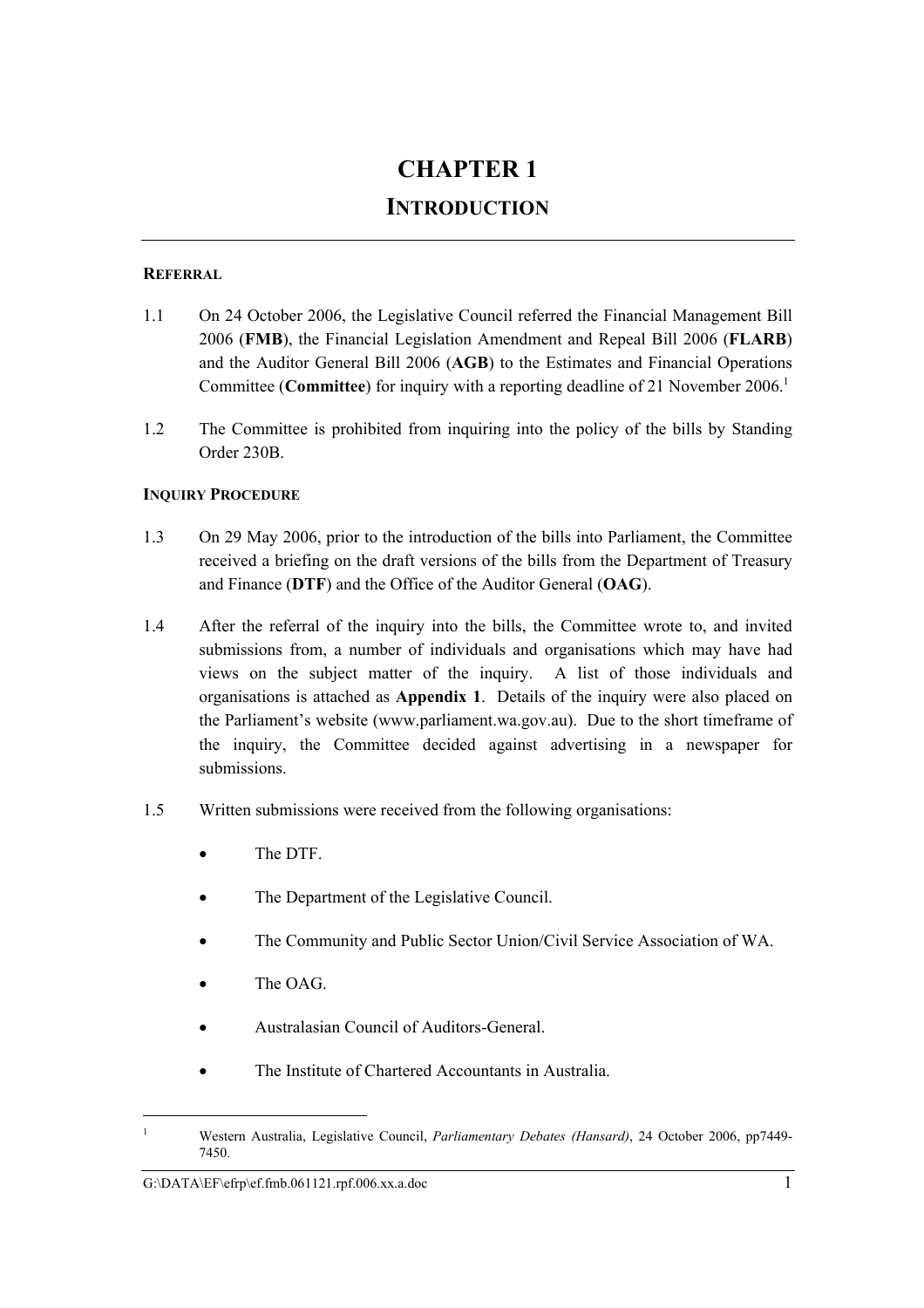- 1.6 A briefing on the bills, in the form that they took when they were introduced into the Legislative Council, was held with the DTF and the OAG on 8 November 2006. The short timeframe of the inquiry prevented the Committee from conducting further hearings.
- 1.7 The Committee extends its appreciation to the individuals and organisations which provided evidence and information as part of the inquiry in such a prompt manner.

# **BACKGROUND TO THE BILLS**

1.8 If passed, the bills will repeal and replace the *Financial Administration and Audit Act 1985* (**FAAA**), which:

> *provides the framework for financial management and accountability for departments and statutory authorities, and establishes the position and powers of the Auditor General.*<sup>2</sup>

- 1.9 The FAAA was enacted over 20 years ago, with the audit provisions of the Act having operated for 18 years<sup>3</sup>. The DTF advised the Committee that it began reviewing the FAAA several years ago due to a concern that the legislation was becoming outdated and less suited to the current accounting and financial management environment, which features:
	- an increasingly 'at arm's length' relationship between the Executive and government agencies; and
	- a shift from cash to accrual accounting methods.<sup>4</sup>
- 1.10 Other major triggers for the review of the FAAA include recommendations by the 1992 Royal Commission into the Commercial Activities of Government and Other Matters<sup>5</sup> and the 1995 Commission on Government (COG)<sup>6</sup> to strengthen the independence of the Auditor General and the Auditor General's relationship with, and accountability to, the Parliament.<sup>7</sup>
- 1.11 As a result of the above processes, it is proposed for the FMB and the AGB to replace the FAAA. As suggested by their respective titles, the FMB will provide for the

<sup>2</sup> Submission No 1 from the Department of Treasury and Finance, 1 November 2006, p1.

<sup>3</sup> Submission No 4 from the Office of the Auditor General, 6 November 2006, p1.

<sup>4</sup> Mr Michael Barnes, Acting Executive Director, Finance, Department of Treasury and Finance, *Transcript of Evidence*, 29 May 2006, p2.

<sup>5</sup> Western Australia, Royal Commission into the Commercial Activities of Government and Other Matters (WA Royal Commission), *Report*, 1992, Perth.

<sup>6</sup> Commission on Government, *Report No 1*, August 1995, particularly Chapter 6.

<sup>7</sup> Submission No 4 from the Office of the Auditor General, 6 November 2006, p1.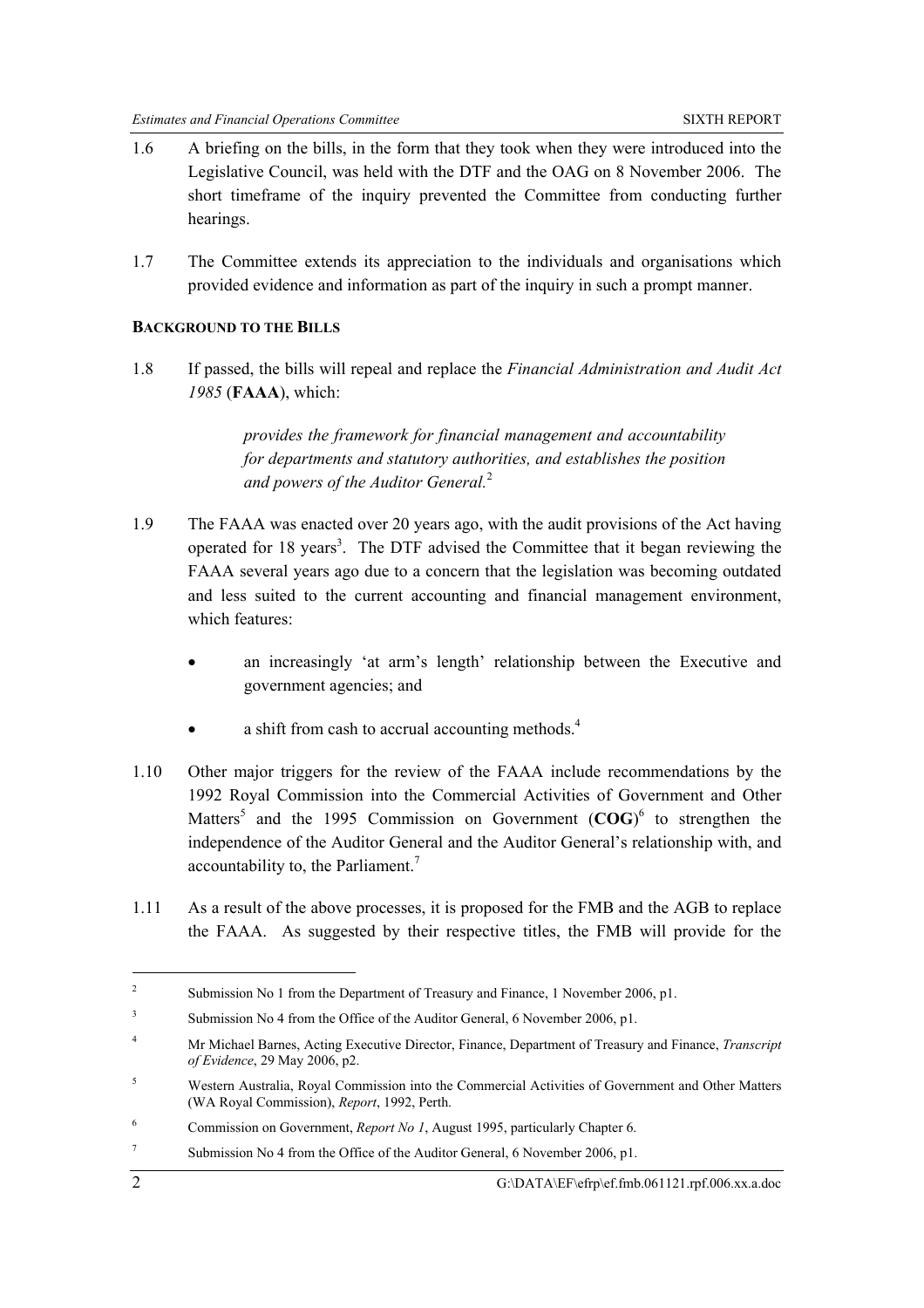control and management of public sector finances and will outline agencies' reporting obligations, while the AGB will provide for the appointment, functions and powers of the Auditor General. This separation of the two major purposes of the FAAA is consistent with the aim of strengthening the independence of the Auditor General.

1.12 Earlier versions of the FMB and the AGB were released for public comment in November 2005.<sup>8</sup> The Legislative Assembly's Public Accounts Committee (PAC) inquired into those versions of the two bills and a report of its findings and recommendations was tabled on 6 April 2006. $9$ 

#### **SCOPE OF THIS REPORT**

1.13 The evidence and information received by the Committee raised many issues in relation to both the FMB and the AGB. Due to the limited time available to the Committee in which to report on the bills, the Committee was unable to address each issue comprehensively in this Report. However, the Committee did consider the issues raised in the evidence and information; where the Committee has not commented directly on a particular issue in this Report, it was satisfied that the issues had been considered in the preparation of the bills.

<sup>8</sup> Submission No 1 from the Department of Treasury and Finance, 1 November 2006, p1.

<sup>9</sup> Western Australia, Legislative Assembly, Public Accounts Committee, Report 3, *Review of the Financial Management Bill 2005 and the Auditor General Bill 2005*, April 2006.

G: $\Delta\text{EF\leftarrow}$ frp $\setminus$ ef.fmb.061121.rpf.006.xx.a.doc 3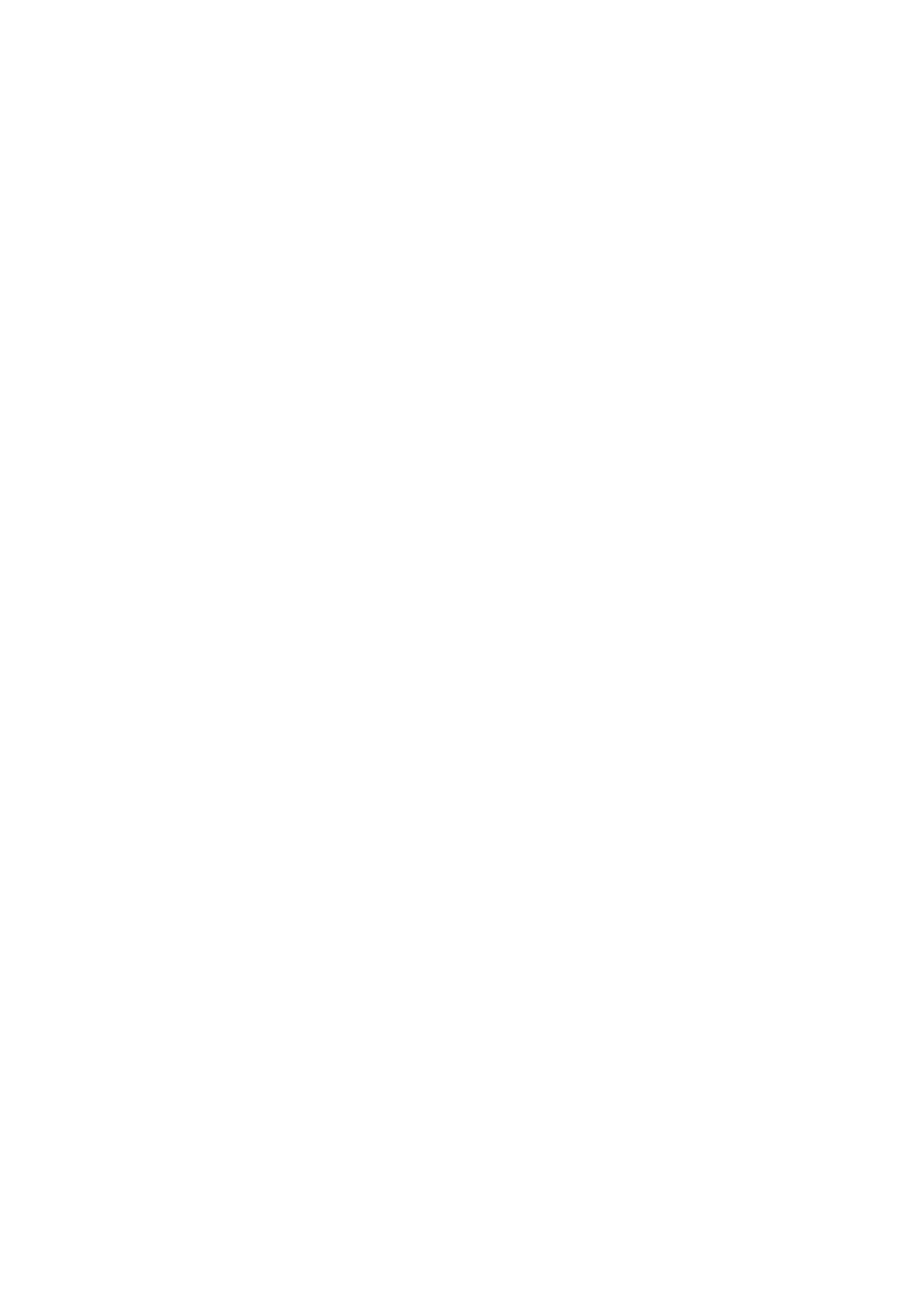# **CHAPTER 2**

# **FINANCIAL MANAGEMENT BILL 2006**

2.1 The Committee provides the following information and commentary on selective clauses and issues in the FMB to assist the House during debate.

# **DEFINITION OF 'ACCOUNTS'**

2.2 The Committee notes that a definition of the term 'accounts' is provided in the FAAA as follows:

> *"accounts" means the records, however compiled and whether recorded or stored in written or printed form or on microfilm or by electronic process or otherwise, of transactions in respect of public moneys or other moneys or moneys of a statutory authority, or public property, or other property, expressed in money, or in the case of property, expressed in money or other units of measurement, being records required to be established and kept for the purposes of this Act and includes books, documents, writings, monetary forms, abstracts, vouchers and other records of any kind from which accounts as described in this definition have been compiled;*

- 2.3 However, the term 'accounts' is not defined in the FMB.
- 2.4 The Committee is concerned that the omission of a definition of 'accounts' in the FMB may lead to some uncertainty as to its meaning, which may, in turn, impact upon the operation of the bill. The Committee is of the view that inclusion of a definition of 'accounts' in the FMB would prevent any uncertainty as to the meaning of the term.
- 2.5 The Committee acknowledges the DTF's desire to ensure that any definition of 'accounts' does not inadvertently narrow its scope of application.

**Recommendation 1: The Committee recommends that a definition of 'accounts' be inserted into the Financial Management Bill 2006 with flexibility to enable additional matters to be prescribed in Treasurer's instructions.** 

# **CLAUSE 5 - MODIFIED APPLICATION OF ACT FOR CERTAIN PURPOSES**

# **Clause 5(1) - Independence of Parliament and other Entities**

2.6 The Department of the Legislative Council suggested that the FMB (rather than the regulations made under clause  $5(1)$ ) should establish each of the three parliamentary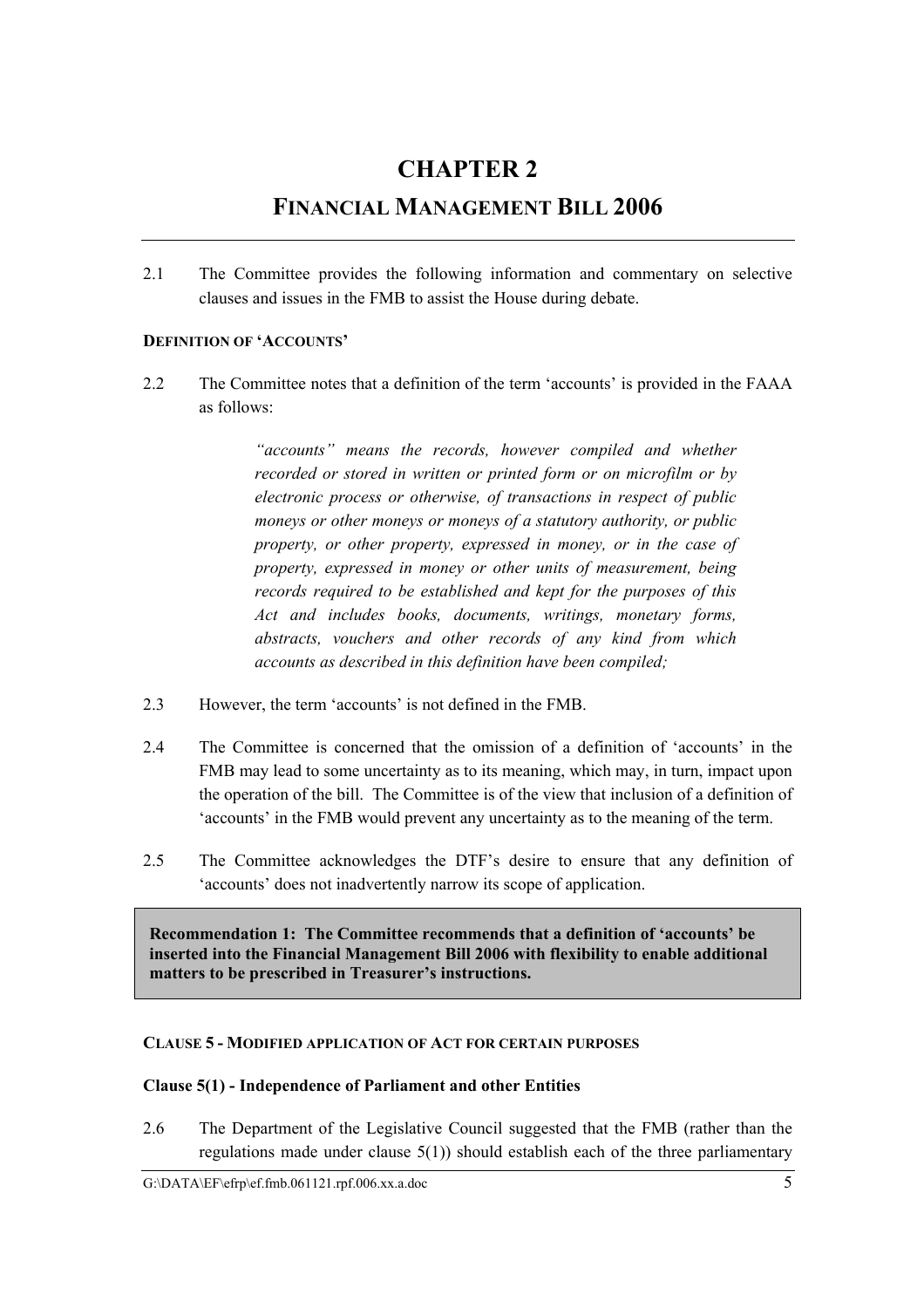departments as a 'department' for the purposes of the proposed Act.<sup>10</sup> It was concerned by the use of regulations to deem these administrative entities as 'departments'. In effect, this deeming mechanism would leave the important decision of whether to bring the parliamentary departments under the application of the proposed Act in the hands of the Executive.<sup>11</sup> In the Department of the Legislative Council's submission, clause 5(1) blurs the separation of powers between the Parliament and the Executive and weakens the independence of the Parliament.<sup>12</sup>

2.7 Officers of the DTF provided the following justification for employing regulations as the deeming mechanism in clause 5(1):

> *The main reason is to provide a degree of flexibility. This was an issue. If we enshrined the issues purely in the act, we would then have to wait for an amendment to the act in order to make an administrative change. This became a real issue for us when the Parliament chose to combine the Joint House Committee and the Library Committee under the Parliamentary Services Department. Under the FAAA we had the Joint House Committee as a separate house of Parliament. When the Parliament changed its administration following the parliamentary services act we were not able to change the name of the appropriation or of the reporting entity from the Joint House Committee. It effectively reported as the Joint House Committee operating under the title of the Parliamentary Services Department. The fact that we needed to amend the act in order to make quite a simple change to meet Parliament's needs indicated to us that we needed a more flexible approach.*<sup>13</sup>

# *Committee Comment*

2.8 The Committee agrees with the concerns of the Department of the Legislative Council and considers that there are similar concerns for the independence of the other entities listed in clause 5(1) of the FMB. The Committee considers that an Act of Parliament, as opposed to regulations, should prescribe the administration of the entities listed in clause 5(1) of the FMB as constituting 'departments' for the purposes of that bill. However, the Committee also recognises the need for any prescription of 'departments' to be adaptable to changes in titles and/or departmental structures, as suggested by the DTF.

<sup>&</sup>lt;sup>10</sup> Submission No 2 from the Department of the Legislative Council, 6 November 2006, pp3 and 6.

<sup>11</sup> The Committee notes that the current equivalent of clause 5(1), section 3(2) of the *Financial Administration and Audit Act 1985*, also authorises the use of regulations to deem the same entities as 'departments'.

<sup>&</sup>lt;sup>12</sup> Submission No 2 from the Department of the Legislative Council, 6 November 2006, p3.

<sup>13</sup> Mr Michael Jolob, Acting Director, Financial Policy, Department of Treasury and Finance, *Transcript of Evidence*, 8 November 2006, pp3-4.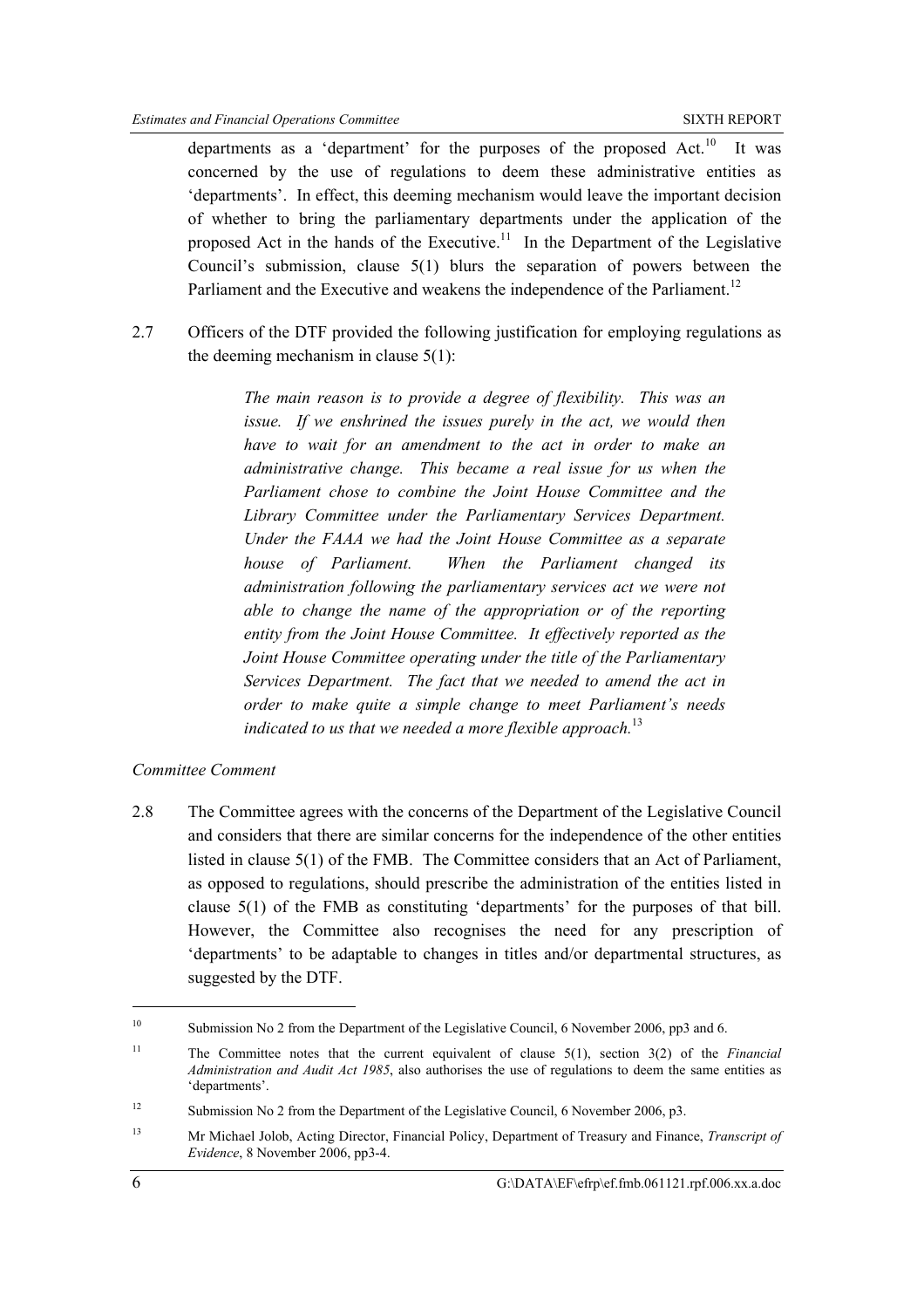**Recommendation 2: The Committee recommends that clause 5(1) of the Financial Management Bill 2006 be amended so that it prescribes within the bill the administration of the listed entities as departments for the purposes of the bill. The amendment to clause 5(1) should ensure that generic descriptions of the listed entities are used in order to minimise the need for amendment Acts whenever changes of titles and/or departmental structures occur.** 

# **CLAUSE 6 - AMENDMENT OF SCHEDULE 1 BY REGULATIONS**

# **Henry VIII Clause**

- 2.9 Clause 6 of the FMB was identified by the Committee as a 'Henry VIII clause'; that is, a provision in an Act of Parliament (or in this case, a proposed Act) which authorises the Act or other Acts to be amended by delegated legislation, which is made by the Executive. The effect of clause 6 is that Schedule 1 of the FMB, which lists the statutory authorities which will be subject to the provisions of the FMB, can be amended by regulation.
- 2.10 The Committee notes that Henry VIII clauses have been the subject of concern in reports by past Legislative Council committees.<sup>14</sup> Generally, Henry VIII clauses are considered to be inappropriate delegations of legislative power because they allow for the Executive to override the intention of the Parliament as it is expressed in an Act.<sup>15</sup> Put another way:

*These clauses are sometimes regarded as having insufficient regard for the doctrine of separation of powers and ultimately, for the institution of Parliament.*<sup>16</sup>

- 2.11 However, there are some circumstances in which Henry VIII clauses can be used appropriately; for example, in order to prescribe 'administrative' or very routine matters. The Queensland Legislative Assembly's Scrutiny of Legislation Committee identified four categories of justifiable uses of Henry VIII clauses:
	- Urgent Executive action.
	- Innovative legislation.

<sup>14</sup> For example, Western Australia, Legislative Council, Standing Committee on Uniform Legislation and General Purposes, Report 17, *Architects Bill 2003*, June 2004 and Western Australia, Legislative Council, Standing Committee on Public Administration and Finance, Report 1, *Planning Appeals Amendment Bill 2001*, March 2002, pp20 and 50-52.

<sup>15</sup> Queensland, Legislative Assembly, Scrutiny of Legislation Committee, Report 3, *The use of "Henry VIII Clauses" in Queensland Legislation*, January 1997, p7.

<sup>16</sup> *Ibid*.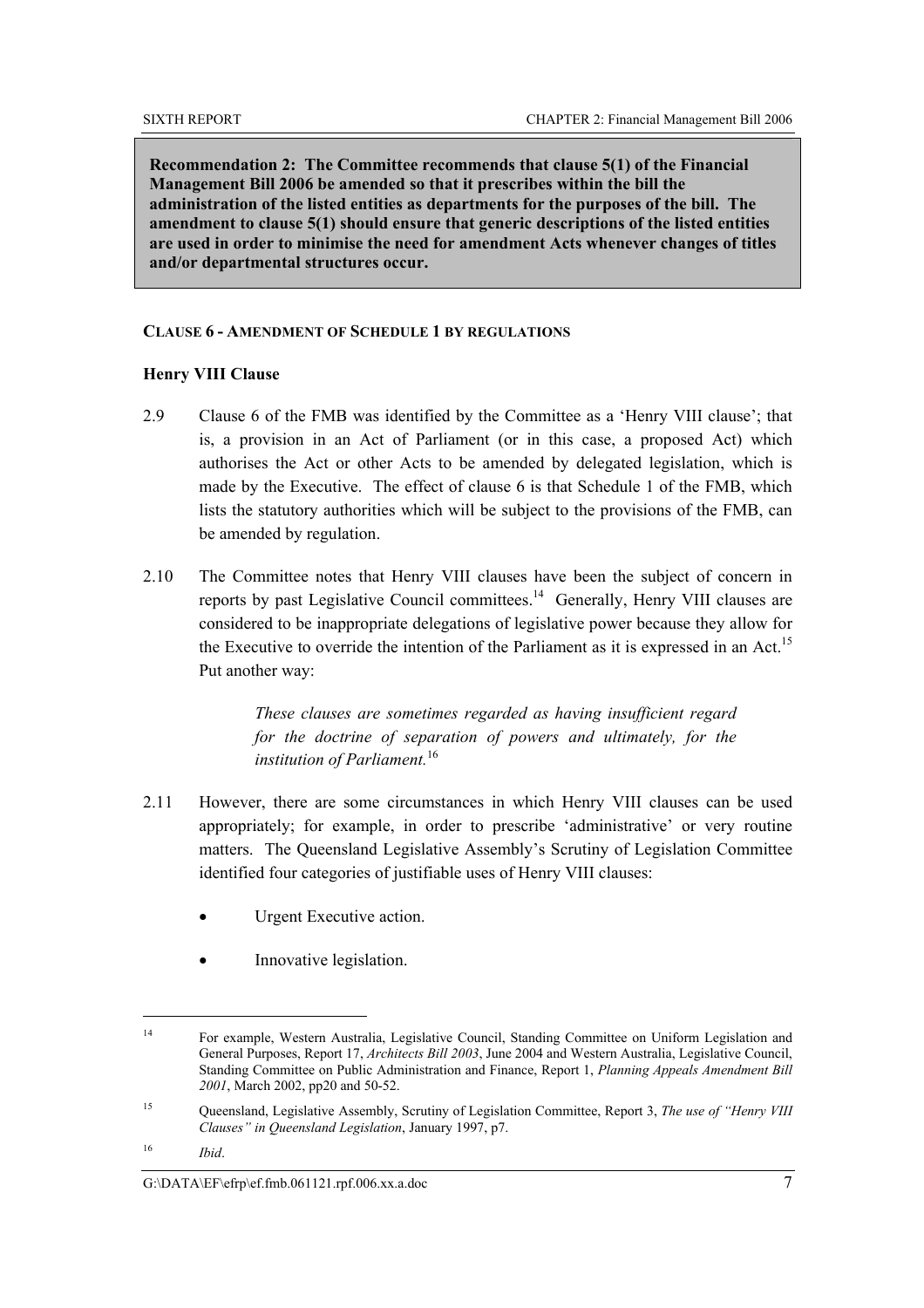- Consequential amendments.
- Transitional arrangements.<sup>17</sup>

# *Committee Comment*

- 2.12 The Committee considers that the reasons for amending Schedule 1 of the FMB can be, but are not always, routine in nature and do not always fit easily within one of the four categories listed above.18 Nevertheless, the Committee acknowledges that the current equivalent of clause 6 of the FMB, section 4(2) of the FAAA, has operated effectively for the last 21 years.
- 2.13 The Committee notes that the effect of some clauses in the FMB can be amended, added to or altered by Executive action which, unlike regulations, will not be published in the *Government Gazette*, tabled in Parliament or subject to disallowance.19 The Parliament should be vigilant about these 'Executive devices' to ensure that they do not amount to an inappropriate delegation of legislative power.

### **CLAUSE 37 - INVESTMENT BY TREASURER**

### **Delegation of Legislative Power**

- 2.14 Clause 37 allows the Treasurer to invest Public Bank Account money "*in a manner prescribed by the regulations*". Clause 37 is therefore much less prescriptive than its equivalent in the FAAA, section 38. Among other things, section 38 of the FAAA prescribes the types of investments that the Treasurer can make with money from the Public Bank Account and the manner in which the investments may be made. Presently, the Treasurer is restricted to the following investment classes:
	- Cash.
	- Bank deposits and bills.
	- Government-backed bonds.
- 2.15 Clause 37 delegates the prescription of these classes of investment to regulations. In order to maintain the "*low risk profile*" 20 of Public Bank Account investments, the Government intends to add only debt securities issued in Australia from corporations

<sup>17</sup> *Ibid*, p38.

<sup>&</sup>lt;sup>18</sup> An example of a routine amendment to Schedule 1 of the Financial Management Bill 2006 may be a consequential amendment to alter the title of a statutory authority. An example of a non-routine amendment would be to introduce a statutory authority to the bill's regime for the first time.

<sup>19</sup> For example, clauses 8(3)(a), 13(2), 14, 19, 23, 32, 40(1), 43, 45, 53(d), 60(1), 61(1)(d) and (f), 62, 63(1)(b), 70, 72 and 78.

<sup>20</sup> Financial Management Bill 2006 Explanatory Memorandum, p5.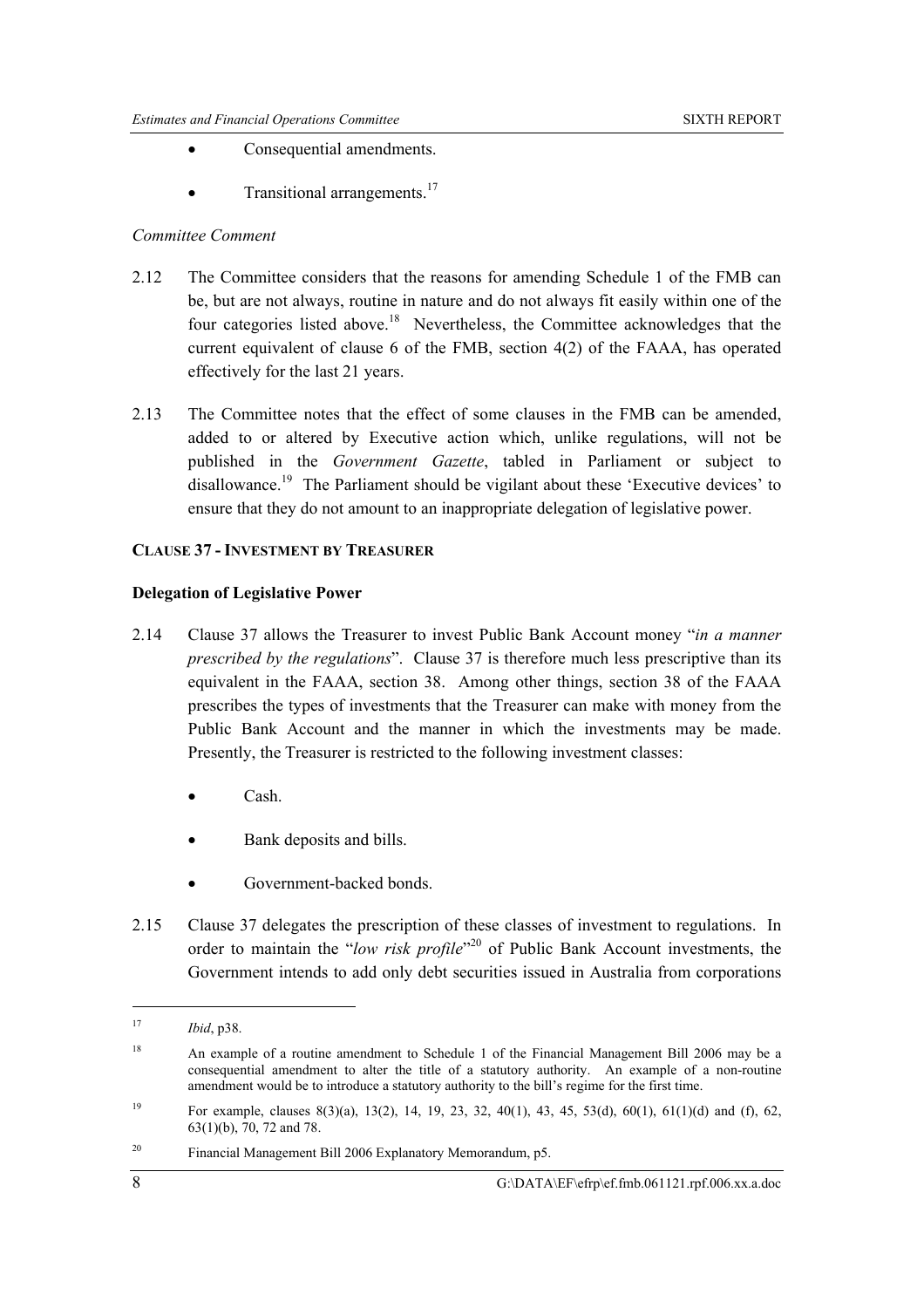listed on a recognised stock exchange and with a credit rating of 'A' or better to the existing classes of investments.<sup>21</sup> A list of corporations which issue debt securities in Australia and their credit ratings is attached as **Appendix 2**. 22

2.16 Clause 37(2) restricts the regulations to providing that Public Bank Account money must be invested in a manner that is within the limitations set under Part III of the *Trustees Act 1962*. The Committee notes that while section 17(a) of the *Trustees Act 1962*23 provides that a trustee may, unless expressly prohibited by the instrument creating the trust, "*invest trust funds in any form of investment*", section 19 of that  $Act<sup>24</sup>$  preserves any rules and principles of law or equity that impose a duty on a trustee exercising a power of investment.<sup>25</sup> including rules and principles that impose:

> *a duty to invest trust funds in investments that are not speculative or hazardous; … .*<sup>26</sup>

2.17 The DTF advised the Committee that the prescription of permissible investment classes in regulations would serve two purposes: it would provide the Treasurer with greater flexibility in reacting to movements in the financial markets, while still allowing parliamentary scrutiny (and if necessary, disallowance) to occur:

> *It provides a degree of operational flexibility. It avoids the need to have to amend the act each time we might want to make a change in the asset mix or the allowable investment classes. We thought that a regulation was a good balance or compromise between prescribing in the act the allowable investment classes, which we thought was overly prescriptive and too inflexible, and doing it under a Treasurer's instruction, which has no parliamentary scrutiny at all. We thought that a regulation provided a good compromise between flexibility on the one hand and parliamentary oversight on the other.*<sup>27</sup>

> *The issue comes down to a trade-off between the degree of flexibility in the portfolio management and the degree of scrutiny by Parliament. We are trying to find an optimal mix between those two.*

<sup>21</sup> *Ibid*, p5.

<sup>&</sup>lt;sup>22</sup> Submission No 1 from the Department of Treasury and Finance, 1 November 2006, Attachment A.

<sup>23</sup> Section 17 of the *Trustees Act 1962* appears in Part III of that Act.

<sup>24</sup> This section also appears in Part III of the *Trustees Act 1962*.

<sup>&</sup>lt;sup>25</sup> Provided that those rules and principles are not inconsistent with any Act or the instrument creating the trust.

<sup>26</sup> Section 19(1)(b) of the *Trustees Act 1962*.

<sup>27</sup> Mr Michael Barnes, Acting Executive Director, Finance, Department of Treasury and Finance, *Transcript of Evidence*, 8 November 2006, p5.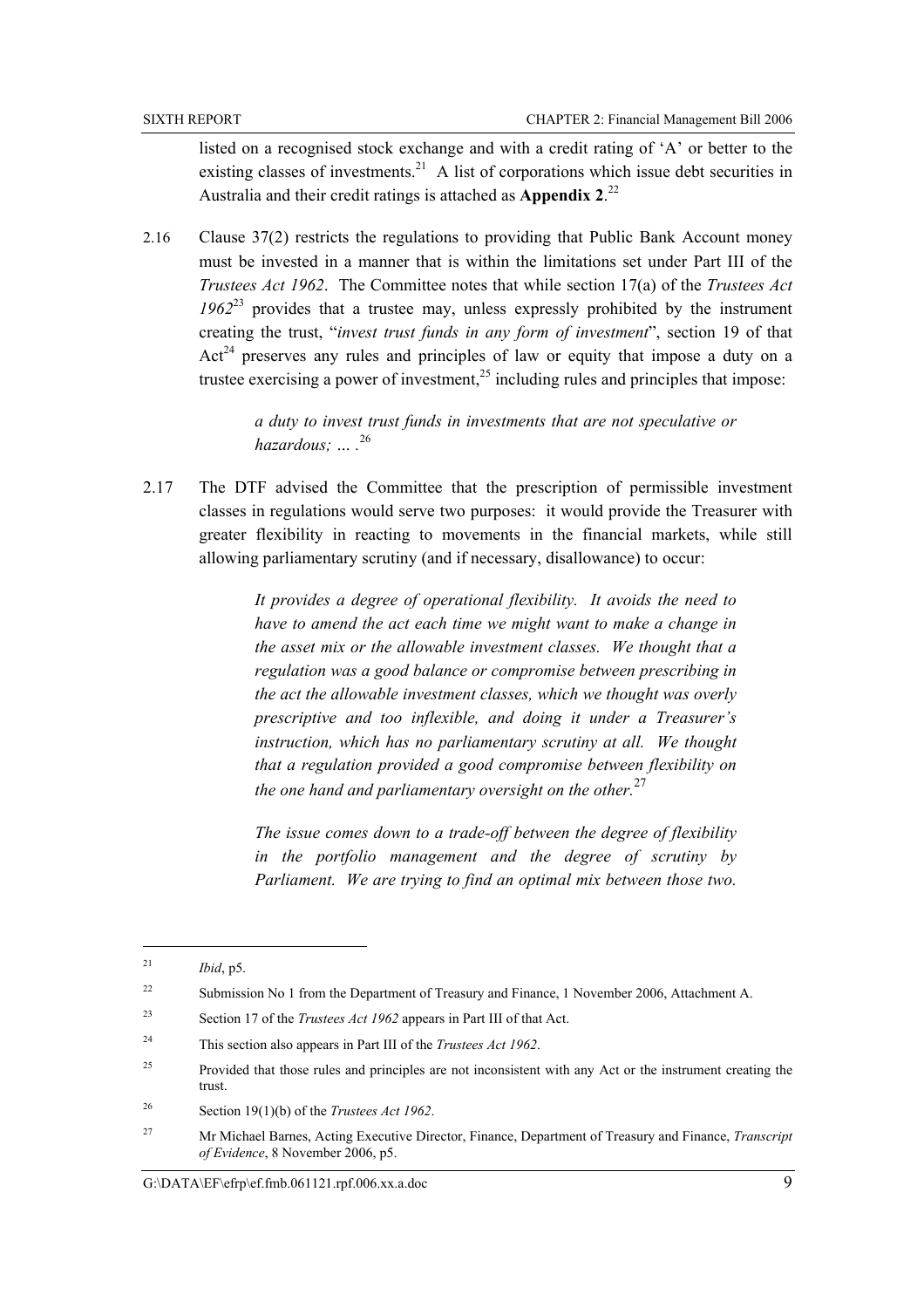*We thought that the specification through regulation was the right sort of balance in that regard.*<sup>28</sup>

2.18 The OAG recommended that there be regular reviews of the regulations prescribing the manner in which the Treasurer can invest money from the Public Bank Account in order to ensure that the permissible classes of investments remain valid and are either of low or moderate risk.<sup>29</sup> It was assumed by the OAG that such a review would be conducted by the administering agency and Minister.<sup>30</sup> The Committee notes that regulations are disallowable instruments and will be scrutinised by the Joint Standing Committee on Delegated Legislation as a matter of parliamentary procedure.

# *Committee Comment*

2.19 While the Committee would prefer the permissible investment classes to be prescribed in an Act of Parliament, it recognises the need for the Government to be able to react quickly to movements in the financial markets. The Committee accepts the employment of regulations as a reasonable compromise between giving the Executive the flexibility which it requires and maintaining the Parliament's oversight of its delegated legislative powers.

# **PART 3, DIVISION 5 - RESOURCE AGREEMENTS**

# **Independence of Parliament and other Entities**

- 2.20 Part 3, Division 5 of the FMB deals with agencies entering into resource agreements with the Treasurer. This process has been occurring administratively since 1999/2000 but the Bill seeks to elevate it to a legal requirement.<sup>31</sup> Resource agreements are entered into by the agency's accountable authority, the relevant Minister and the Treasurer as part of the annual budget process. They set out the agreed resource management targets for the agency and other relevant accountabilities.<sup>32</sup>
- 2.21 Under clause 41, **if directed in writing by the Treasurer to do so**, an agency must submit a draft resource agreement to the Treasurer. The resource agreement should set out the total amount of resources that are to be expected to be made available to the agency for the relevant financial year and the services that the agency proposes to

<sup>28</sup> Mr Timothy Marney, Under Treasurer, Department of Treasury and Finance, *Transcript of Evidence*, 8 November 2006, p6.

<sup>29</sup> Office of the Auditor General, *Briefing from the Auditor General for Estimates and Financial Operations Committee*, 29 May 2006, Attachment 2, p3.

<sup>&</sup>lt;sup>30</sup> Letter from Mr Colin Murphy, Acting Auditor General, Office of the Auditor General, 13 November 2006, p1.

<sup>&</sup>lt;sup>31</sup> Financial Management Bill 2006 Explanatory Memorandum, pp6 and 18.

<sup>32</sup> *Ibid*, p18.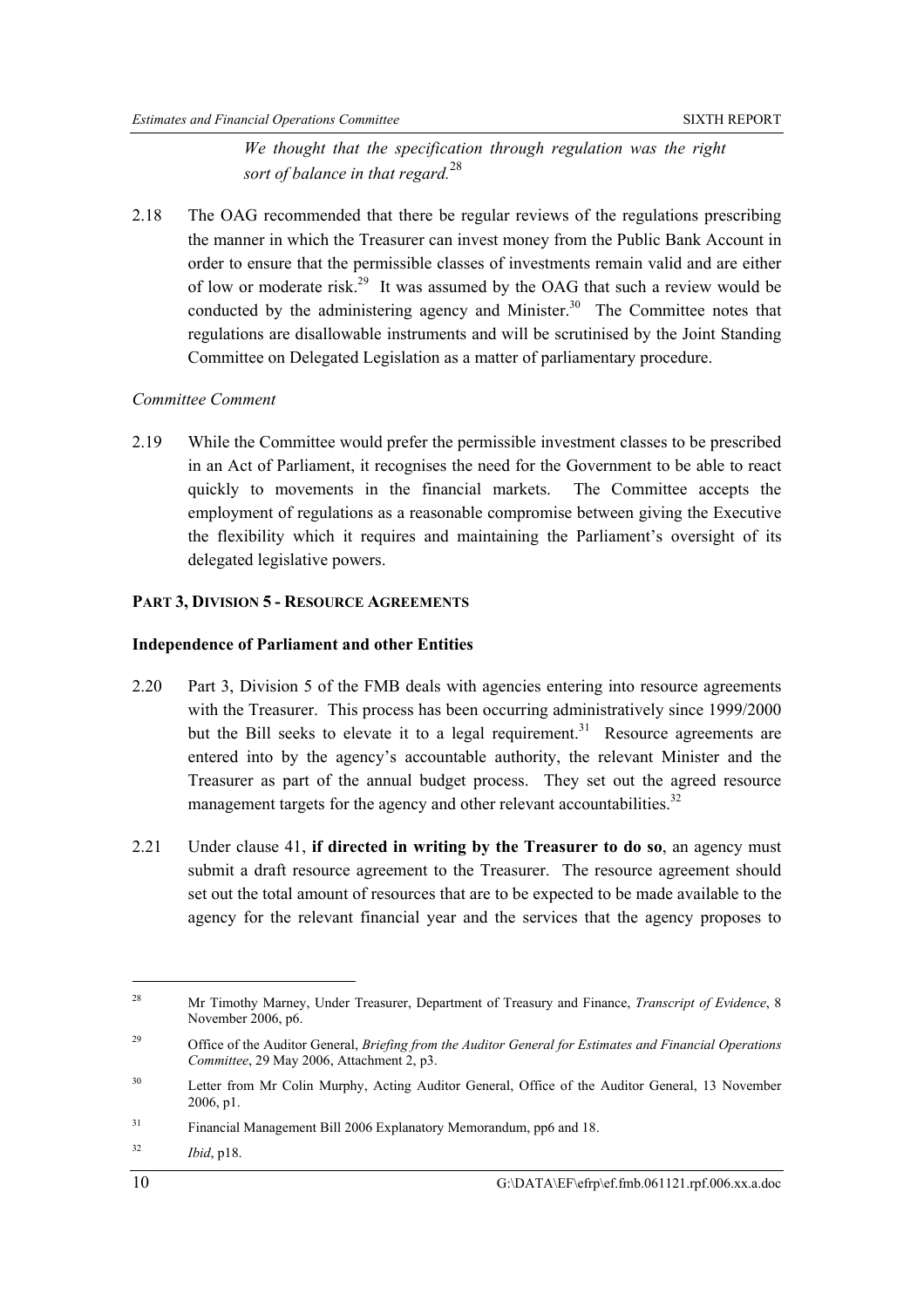provide in that financial year.<sup>33</sup> The Committee was informed that the DTF routinely sends out a *pro forma* resource agreement to each of the State's agencies.<sup>34</sup> A copy of that *pro forma* resource agreement was supplied by the DTF and is attached as **Appendix 3**.

- 2.22 The aim of the resource agreement process is for the agency and the Treasurer to reach a consensus on the matters specified in the resource agreement.<sup>35</sup> However, the Treasurer is given the power to request an agency to reconsider matters in, and revise, the draft resource agreement.<sup>36</sup> If a consensus is not reached by one month before the start of the relevant financial year, the agency must comply with written directions from the Treasurer to take steps or make modifications to the draft resource agreement as specified in the directions.<sup>37</sup>
- 2.23 Clause 46(2) also requires an agency to obtain its Minister's approval before entering into a resource agreement. Clause  $61(2)$  then requires an agency which has entered into a resource agreement for a particular financial year to include (in its annual report) a report on the extent to which the agency achieved any objectives described in the resource agreement.
- 2.24 The Committee was advised by the OAG that, for reasons of the operational independence of the Auditor General, it is currently exempt from the administrative resource agreement process. It was assumed by the OAG that this exemption would continue under the FMB. $^{38}$  The Committee notes that the effect of Part 3, Division 5 may also adversely impact upon the independence of the entities listed in clause 5(1) of the FMB (including the administrative departments of Parliament) as these entities (while they fall under the FAAA regime and that proposed by the FMB) are accountable to the Parliament rather than the Executive. The special position of the OAG and the clause 5(1) entities are recognised by the modifications effected by Schedules 3 and 2 of the FMB, respectively.
- 2.25 The Chief Finance Officer for the three parliamentary departments confirmed with the Committee that these departments have never entered into resource agreements in the past on the basis that they do not report to the Executive:

<sup>33</sup> Clause 43 of the Financial Management Bill 2006.

<sup>&</sup>lt;sup>34</sup> Email from Mr Michel Crouche, Chief Finance Officer, Parliament of Western Australia, 9 November 2006. However, the *pro forma* resource agreements do not appear to be sent to the Office of the Auditor General: Mr Colin Murphy, Acting Auditor General, Office of the Auditor General, *Transcript of Evidence*, 8 November 2006, p2.

<sup>35</sup> Clause 44 of the Financial Management Bill 2006.

<sup>36</sup> *Ibid*, clause 45.

 $15^{37}$  *Ibid*, clauses  $45(2)$  and  $(3)$ .

<sup>38</sup> Office of the Auditor General, *Briefing from the Auditor General for Estimates and Financial Operations Committee*, 29 May 2006, Attachment 2, p3.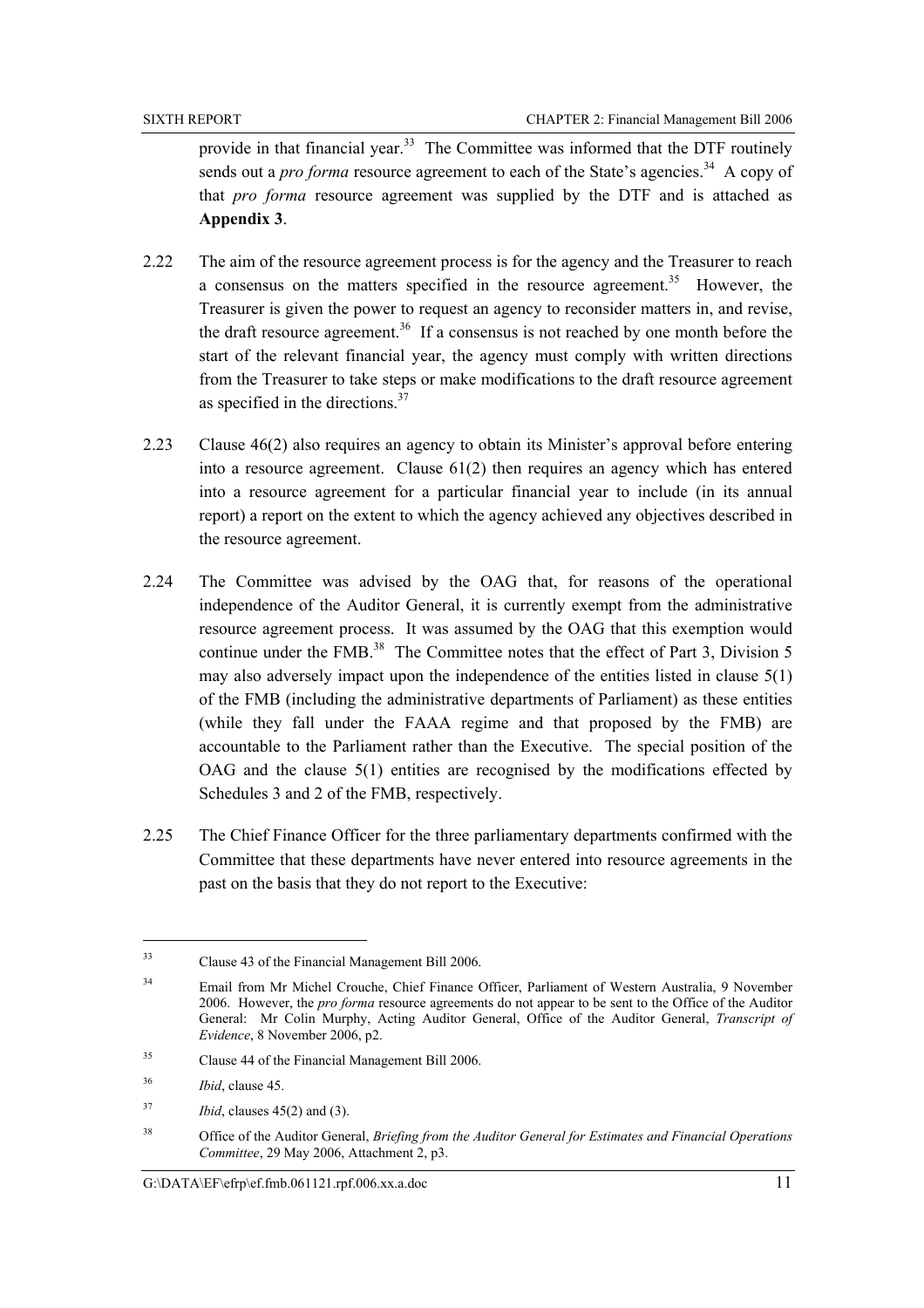*The Parliamentary departments are not part of the State public service and need to maintain their independence and should not be tied to a Government resource agreement that targets Government initiatives and goals.*<sup>39</sup>

- 2.26 Similarly, the Executive Manager (and the accountable officer) of the Parliamentary Services Department confirmed his view that it is inappropriate for the department to enter into a resource agreement with the Executive.<sup>40</sup>
- 2.27 The Department of the Legislative Council accepted that resource agreements are a mechanism for the formal endorsement of the Budget decisions regarding the outputs that are to be delivered by an agency and the agency's projected financial plans.<sup>41</sup> However, the Department of the Legislative Council, the Department of the Legislative Assembly and the Parliamentary Services Department are not public service departments (which are "*organs of the Executive*"<sup>42</sup>) and the Department of the Legislative Council was opposed to the notion of the three parliamentary departments entering into resource agreements.
- 2.28 One argument raised by the Department of the Legislative Council was that, under the separation of powers doctrine, the Parliament, as the legislative arm of government, should not be *"financially subordinate"* to the Executive.<sup>43</sup> If the Parliament is to properly discharge its constitutional responsibility to hold the Executive to account, it must be able to do so without any Executive interference.<sup>44</sup> The Department of the Legislative Council voiced a concern that such Executive interference may take the form of reduced or withdrawn funding for the Department of the Legislative Council's future administration if it did not meet its resource agreement objectives in a particular financial year.45
- 2.29 The Department of the Legislative Council suggested that an appropriate balance should be struck between the Parliament's operative independence and the need for the Executive to control the State's finances. It submitted that an appropriate balance could be achieved by amending the provisions in Part 3, Division 5 of the Bill so that the parliamentary departments could voluntarily enter into resource agreements when they thought it to be appropriate. If a resource agreement was to be signed

 $145$  *Ibid*, pp4 and 6.

<sup>&</sup>lt;sup>39</sup> Email from Mr Michel Crouche, Chief Finance Officer, Parliament of Western Australia, 9 November 2006.

<sup>&</sup>lt;sup>40</sup> Email from Mr Russell Bremner, Executive Manager, Parliamentary Services Department, Parliament of Western Australia, 9 November 2006.

<sup>41</sup> Submission No 7 from the Department of the Legislative Council, 10 November 2006, p1.

<sup>42</sup> *Ibid*, p2.

<sup>43</sup> *Ibid*, p4.

<sup>44</sup> *Ibid*, p3.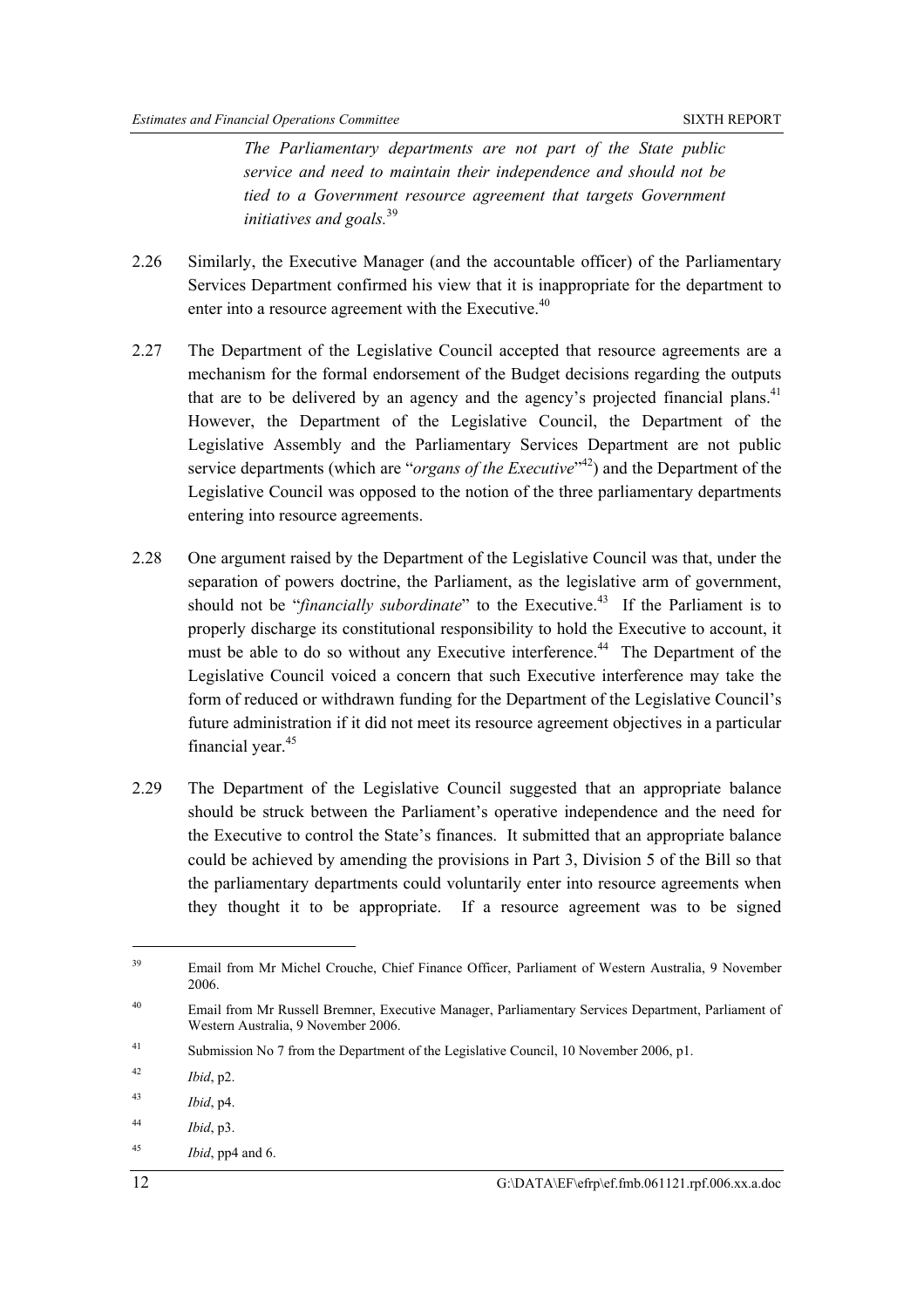voluntarily, the parliamentary departments should be required to make reasonable endeavours to reach a consensus with the Treasurer.<sup>46</sup>

2.30 While the DTF did not guarantee that the OAG and the clause 5(1) entities would be exempt from the requirements of Part 3, Division 5 of the FMB, its officers recognised that it would be reasonable to expect the continuance of the current administrative practice under the proposed regime:

> *The bill gives the Treasurer the discretion to nominate which agencies will be subject to the requirement to have a resource agreement. I think it is a reasonable expectation that those agencies that are currently exempt from the administrative requirement to have a resource agreement in the first instance would continue to be exempt under this bill or act from the requirement to have a resource agreement. That would be the starting point.*<sup>47</sup>

### *Committee Comment*

- 2.31 The Committee is not satisfied with the DTF's assurance that the OAG and the entities listed in clause 5(1) would be 'administratively' exempt from the requirements of Part 3, Division 5. The Committee believes that it is important for all public entities to be accountable for their management of public funds but that the proposed resource agreements process is not an appropriate accountability mechanism for public entities which operate independently of the Executive. It considers that the OAG and clause 5(1) entities should be expressly exempted from the operation of Part 3, Division 5. However, where those entities voluntarily submit a draft resource agreement, the FMB should provide that they must use reasonable endeavours to reach agreement with the Treasurer on the draft resource agreement.
- 2.32 The Committee considers that it is important for the departments of the Parliament to be accountable for the expenditure of public funds. However, the expenditure of these funds should not be controlled by the Executive to ensure that the independence of the Parliament is not compromised. The Committee strongly encourages the exempted agencies to voluntarily enter into resource agreements.

<sup>46</sup> *Ibid*, pp5-6.

<sup>47</sup> Mr Michael Barnes, Acting Executive Director, Finance, Department of Treasury and Finance, *Transcript of Evidence*, 8 November 2006, p4.

 $G:\Delta E\left\{\frac{\text{Gr}}{D}\right\}$  = 13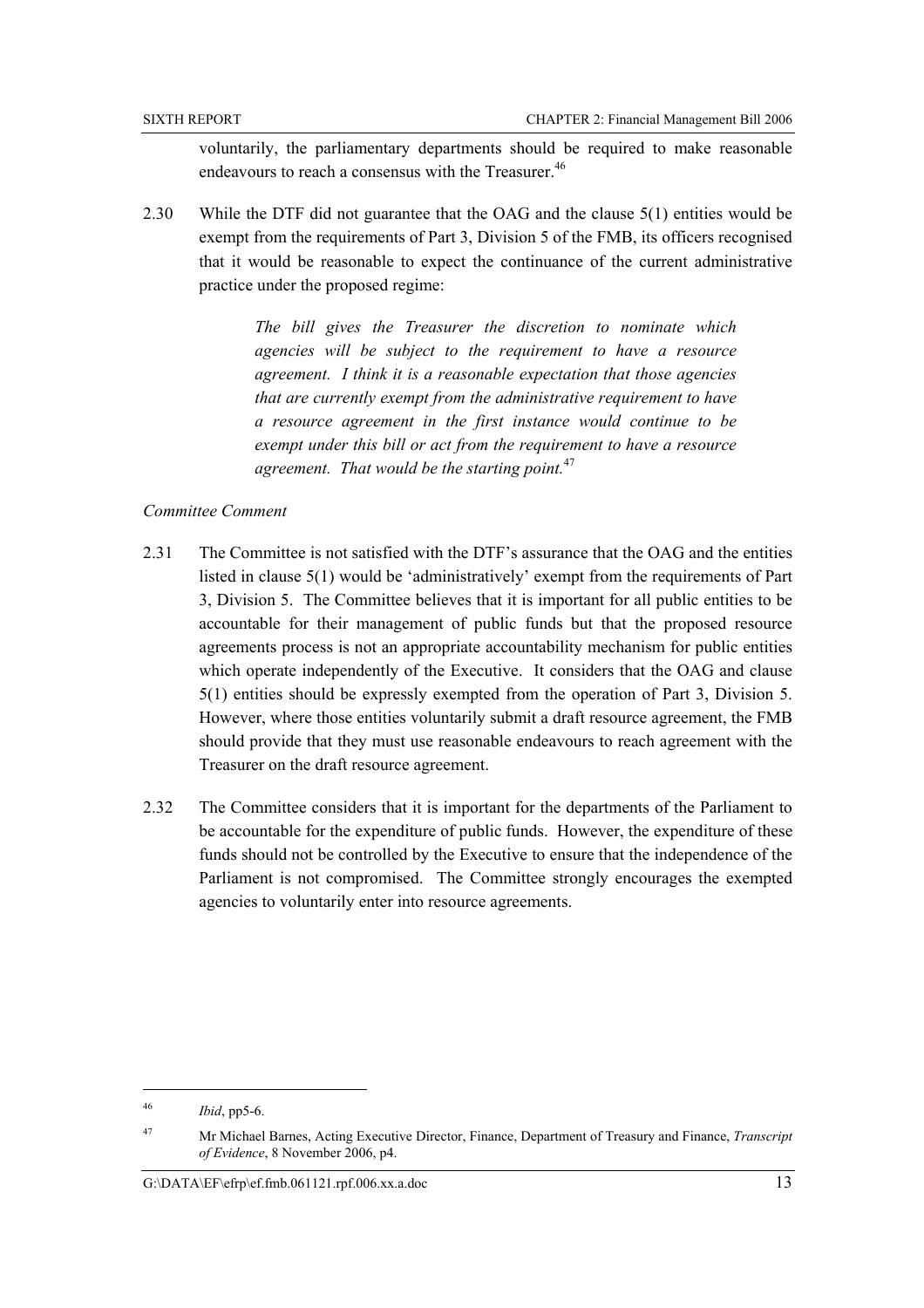**Recommendation 3: The Committee recommends that Part 3, Division 5 of the Financial Management Bill 2006 should be amended so that:** 

- **a) the Office of the Auditor General and the entities listed in clause 5(1) of the bill are expressly exempted from its operation; and**
- **b) if, despite being expressly exempt from the operation of Part 3, Division 5, those entities voluntarily submit a draft resource agreement, they must use reasonable endeavours to reach agreement with the Treasurer on the draft resource agreement.**

# **Clause 46(2) - Non-application to Parliament and other Entities**

2.33 This clause requires the accountable authority of an agency to obtain their Minister's approval before reaching agreement with the Treasurer on a draft resource agreement. As the OAG and the entities listed in clause 5(1) are not accountable to any members of the Executive, clause 46(2) should not apply to them.

**Recommendation 4: The Committee recommends that clause 46 of the Financial Management Bill 2006 be amended so that the accountable authorities of the Office of the Auditor General and the entities listed in clause 5(1) of the bill are required to obtain the approval of the proposed Joint Standing Committee on Audit (as recommended by the Committee in Recommendation 8) before reaching agreement with the Treasurer on any draft resource agreements for the relevant entities.** 

# **CLAUSE 49 - LIABILITY OF OFFICERS FOR LOSSES**

# **Reversal of Onus of Proof**

- 2.34 For the purposes of aiding the debate of the FMB in the House, the Committee notes that clause  $49(3)$  contains a reversal of onus of proof<sup>48</sup> in a civil context. It requires an officer who has allegedly lost 'official money' or 'official property' to show<sup>49</sup> that he or she took all reasonable steps to prevent the loss in order to avoid the liability for repaying the loss.
- 2.35 The Committee was advised by the DTF, after consultation with the Parliamentary Counsel's Office, that this clause is consistent with section 46(9) of the FAAA when

<sup>&</sup>lt;sup>48</sup> The topic of reversing the onus of proof in a criminal context is discussed in detail by the former Legislation Committee (2001 to 2005): Western Australia, Legislative Council, Standing Committee on Legislation, Report 23, *Road Traffic Amendment (Dangerous Driving) Bill 2004*, October 2004, pp32-36.

<sup>49</sup> The Committee interprets 'show' to mean 'prove'.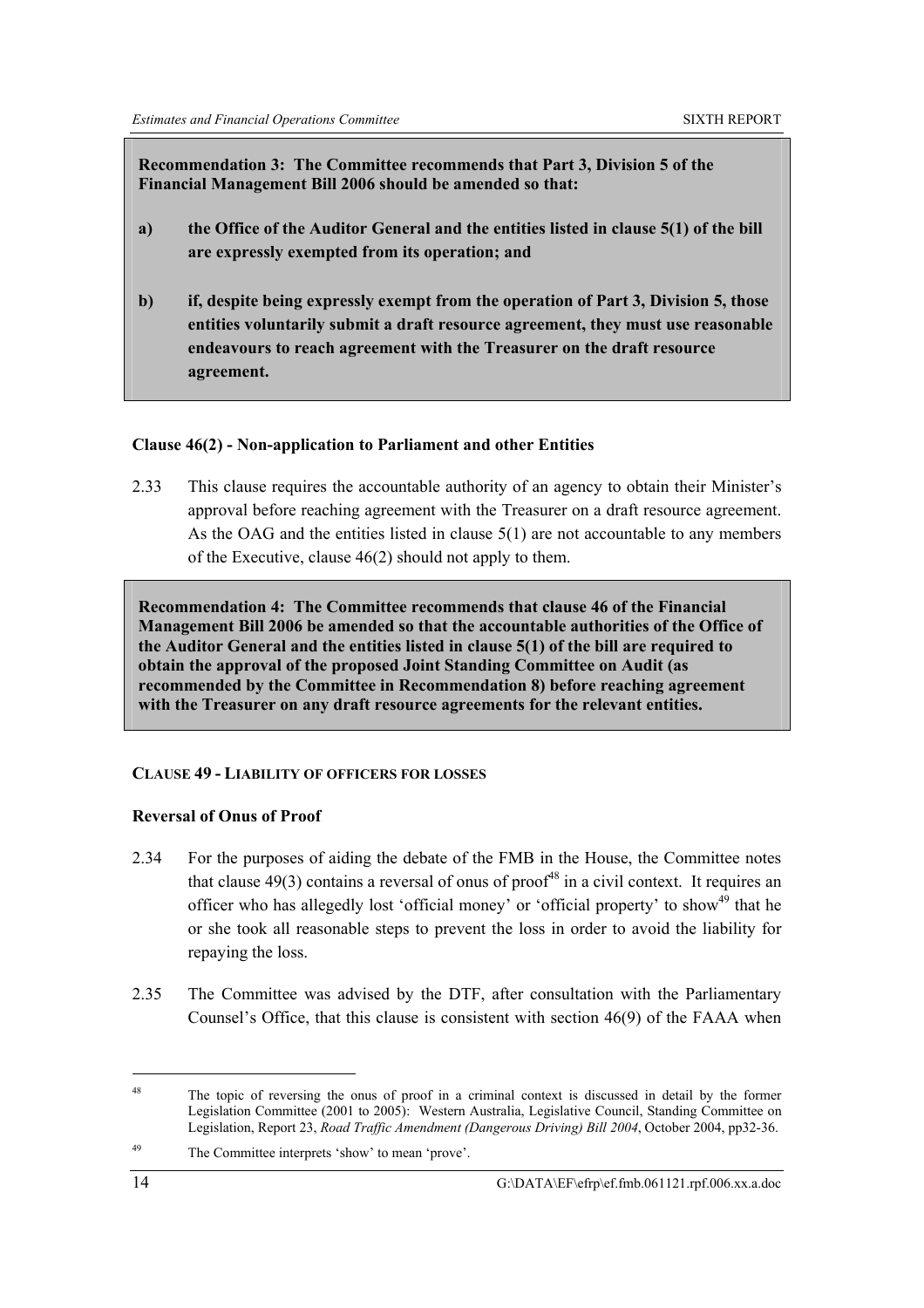read with section 49 of that  $Act.^{50}$  To the best of the officers' knowledge, the equivalent sections of the FAAA had never been utilised:

*As I say, I am only hazarding a guess that it relates to moneys. I am not aware of this provision having been employed. During my career there have been many instances whereby deficiencies in cash have occurred and the agency concerned has dealt with the issue by talking with the officer concerned. We have never resorted to this provision. Clause 49 would only be used in extreme situations where we could have a significant loss.*<sup>51</sup>

2.36 The DTF provided the following additional information on clause 49(3):

*a person who may be the subject of an adverse finding as the result of an administrative decision-making process should be given the opportunity to state his or her case and make submissions. There is no denial of that opportunity in clause 49(3), which enables the officer concerned to show that he or she took reasonable steps to prevent the loss. These are not criminal proceedings and no prosecution is involved in the process*. 52

### *Committee Comment*

 $\overline{a}$ 

2.37 The Committee notes the advice of the DTF as set out in paragraphs 2.35 and 2.36 above.

#### **CLAUSE 50 - RECOVERY OF AMOUNTS FOR WHICH OFFICERS ARE LIABLE**

# **Clause 50(3) - Averment Provision**

2.38 In order to assist the debate of the FMB in the House, the Committee notes that clause 50(3) is an averment provision in the context of civil proceedings.'Averment provisions' generally allow statements of fact made by the applicant of the proceedings to be accepted as proved unless the defendant brings evidence before the court to rebut them.<sup>53</sup>

<sup>&</sup>lt;sup>50</sup> Letter from Mr Timothy Marney, Under Treasurer, Department of Treasury and Finance, 13 November 2006, Attachment, p3.

<sup>51</sup> Mr Michael Jolob, Acting Director, Financial Policy, Department of Treasury and Finance, *Transcript of Evidence*, 8 November 2006, pp8-9.

<sup>&</sup>lt;sup>52</sup> Letter from Mr Timothy Marney, Under Treasurer, Department of Treasury and Finance, 13 November 2006, Attachment, p3.

<sup>53 &#</sup>x27;Averment provisions' and the issues surrounding them were discussed by the former Uniform Legislation and General Purposes Committee (2002 to 2005): Western Australia, Legislative Council, Standing Committee on Uniform Legislation and General Purposes, Report 25, *Petroleum Legislation Amendment and Repeal Bill 2005*, June 2005, pp12-14.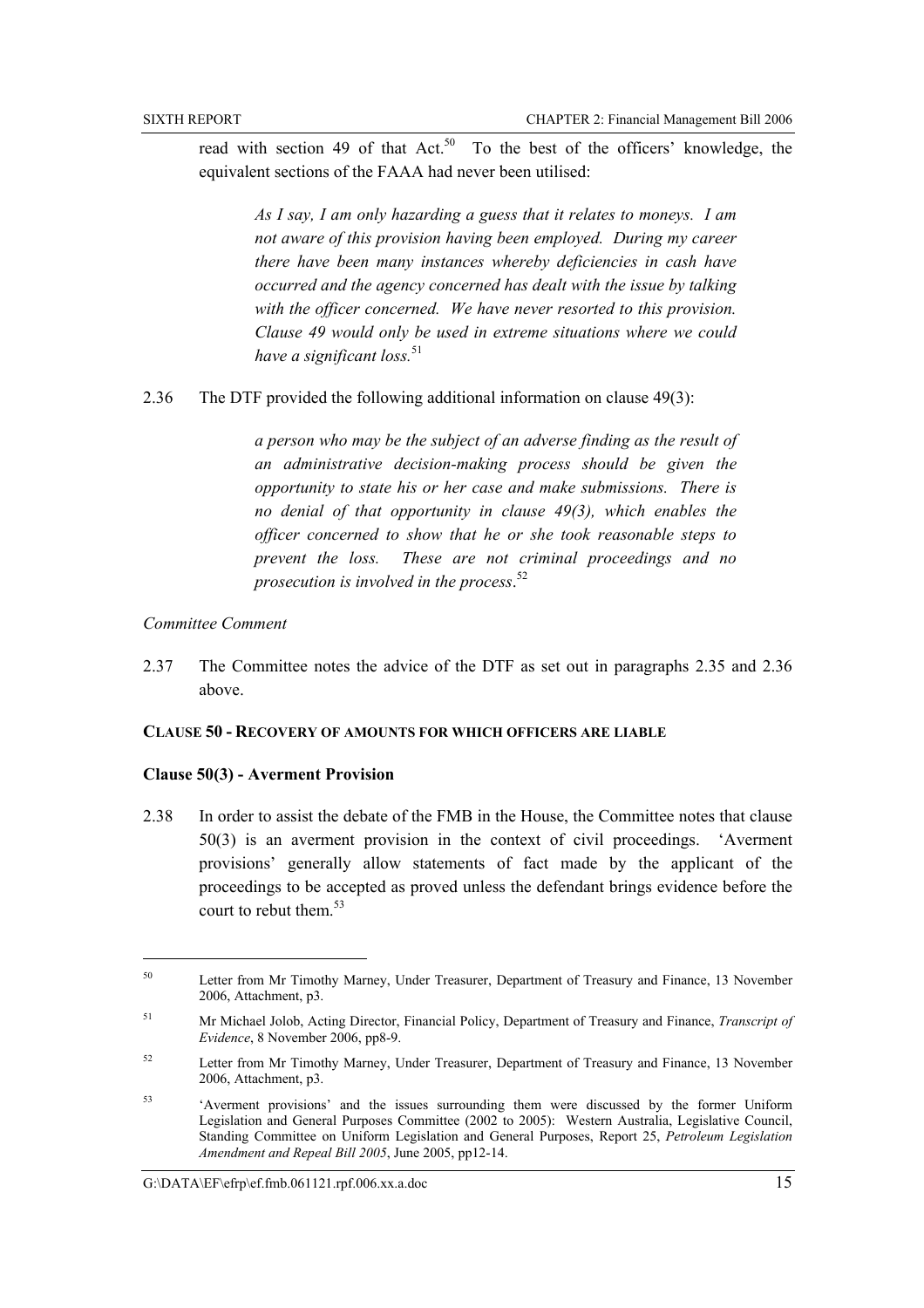#### *Committee Comment*

2.39 The Committee considers that this clause falls within a class of averment provisions which are acceptable because it relates to the proof of a relatively straight-forward matter; that is, the amount for which an officer who lost 'official money' or 'official property' is liable.

# **CLAUSE 51 - UNDER TREASURER AND ACCOUNTABLE AUTHORITIES MAY DIRECT INVESTIGATIONS IN RESPECT OF LOSSES**

- 2.40 Clause 51(3) provides the person authorised to conduct an investigation into losses of 'official money' or 'official property' with the same powers and protections as a special inquirer under the *Public Sector Management Act 1994*. These powers and protections are considerable<sup>54</sup> and are incorporated into the FMB by mere reference to the relevant provisions of the *Public Sector Management Act 1994*55.
- 2.41 Officers of the DTF advised the Committee that the powers and protections provided to these authorised persons:
	- are "*necessary to undertake a full and thorough investigation to ensure that that investigation is not constrained in any way*<sup>";56</sup> and
	- were not prescribed in the FMB in order to avoid an unnecessary lengthening of the bill and to ensure that any changes to special inquirers' powers under the *Public Sector Management Act 1994* would automatically "*flow*" to the authorised persons under the FMB.<sup>57</sup>

# **Reversal of Onus of Proof**

2.42 Schedule 3, clause 4(2) of the *Public Sector Management Act 1994* (which is incorporated into the FMB by reference) contains a reversal of onus of proof in a criminal context.<sup>58</sup> A person who is prosecuted for failing to provide documents as required by a summons would, without reasonable excuse, commit an offence and be liable to a penalty of \$1,000. In order to avoid liability, once the prosecution has

<sup>&</sup>lt;sup>54</sup> They include the power to summons witnesses and documents, the power to examine witnesses on oath or affirmation and the same protection and immunity as a Judge: Schedule 3 of the *Public Sector Management Act 1994*.

<sup>55</sup> Sections 12 and 13, and Schedule 3.

<sup>56</sup> Mr Timothy Marney, Under Treasurer, Department of Treasury and Finance, *Transcript of Evidence*, 8 November 2006, p10.

<sup>57</sup> Mr Michael Barnes, Acting Executive Director, Finance, *Transcript of Evidence*, 8 November 2006, p10.

<sup>&</sup>lt;sup>58</sup> The topic of reversing the onus of proof in a criminal context is discussed in detail by the former Legislation Committee (2001 to 2005): Western Australia, Legislative Council, Standing Committee on Legislation, Report 23, *Road Traffic Amendment (Dangerous Driving) Bill 2004*, October 2004, pp32-36.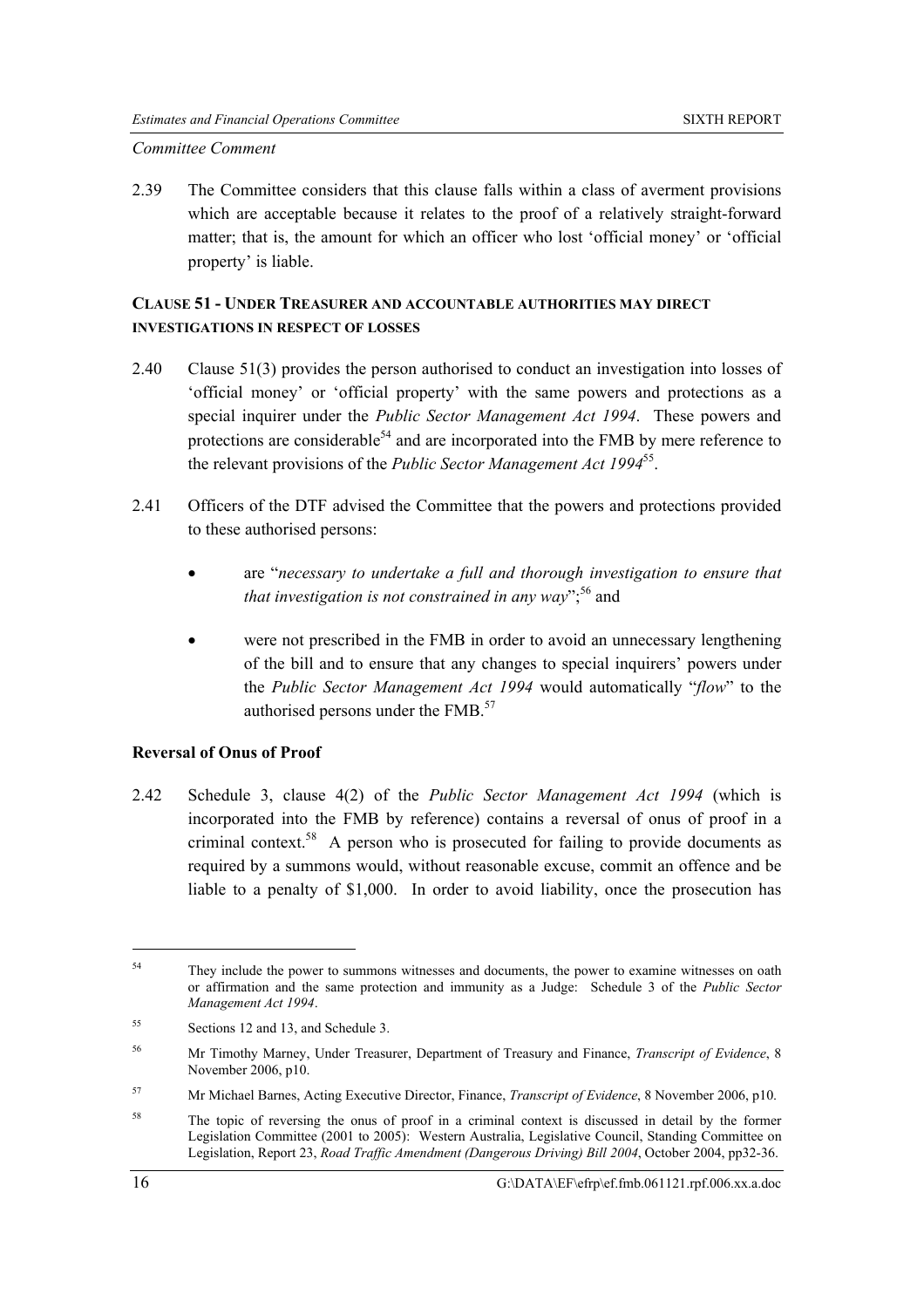proven every other element of the offence, that person must prove that the documents required by the summons were not relevant to the inquiry.

2.43 According to the former Public Administration and Finance Committee (2001 to 2005), a reversal of onus of proof should generally be opposed unless the subject matter is peculiarly within the knowledge of the accused and it would be extremely difficult, or very expensive, for the prosecution to prove. For example, the relevant matter must be something inherently impractical for the prosecution to test by alternative evidentiary means and the accused would be particularly well-positioned to disprove guilt. $59$ 

# **Abrogation of Privilege against Self-Incrimination**

- 2.44 Schedule 3, clauses 3(6) and 4(4) of the *Public Sector Management Act 1994* (which are incorporated into the FMB by reference) provide that a person may not use selfincrimination as an excuse for failing to provide the authorised person conducting an inquiry with an answer to a question or documents.
- 2.45 In order to protect a person who is answering questions under a summons, Schedule 3, clause 3(6) provides that the answer is not admissible in evidence against that person in any proceedings. However, Schedule 3, clause 4(4) does not provide any protection to a person who is producing documents under a summons.
- 2.46 In contrast, the Committee notes that clause 36 of the AGB provides wider protection for people who give information, explanations, answers or documents to the Auditor General (at the direction of the Auditor General) than people who give answers or documents to a person authorised under the FMB to conduct inquiries into lost 'official money' or 'official property'. Under clause 36(3) of the AGB, both the **giving,** and **anything obtained as a direct or indirect result** of the giving, of the information, explanation, answer or document are not admissible in evidence against the person in any proceedings, except in limited situations.

# **CLAUSE 54 - ACCOUNTABLE AUTHORITIES FOR DEPARTMENTS**

# **Clause 54(1) as modified by Schedule 2 - Independence of Parliament and other Entities**

2.47 Clause 54(1) of the FMB deems the chief executive officer of a department as the accountable authority of the department; $60$  that is, the officer who is responsible for the financial management of the department.

<sup>59</sup> Western Australia, Legislative Council, Standing Committee on Public Administration and Finance, Report 3, *Economic Regulation Authority Bill 2002,* May 2003, p22.

<sup>&</sup>lt;sup>60</sup> The term 'accountable authority' will replace the current terms 'accountable officer' (in relation to departments) and 'accountable authority' (in relation to statutory departments) as a result of the removal of the distinction in the *Financial Administration and Audit Act 1985* between departments and statutory authorities.

 $G:\Delta E\left\{\frac{\text{Gr}}{D}\right\}$  and  $17$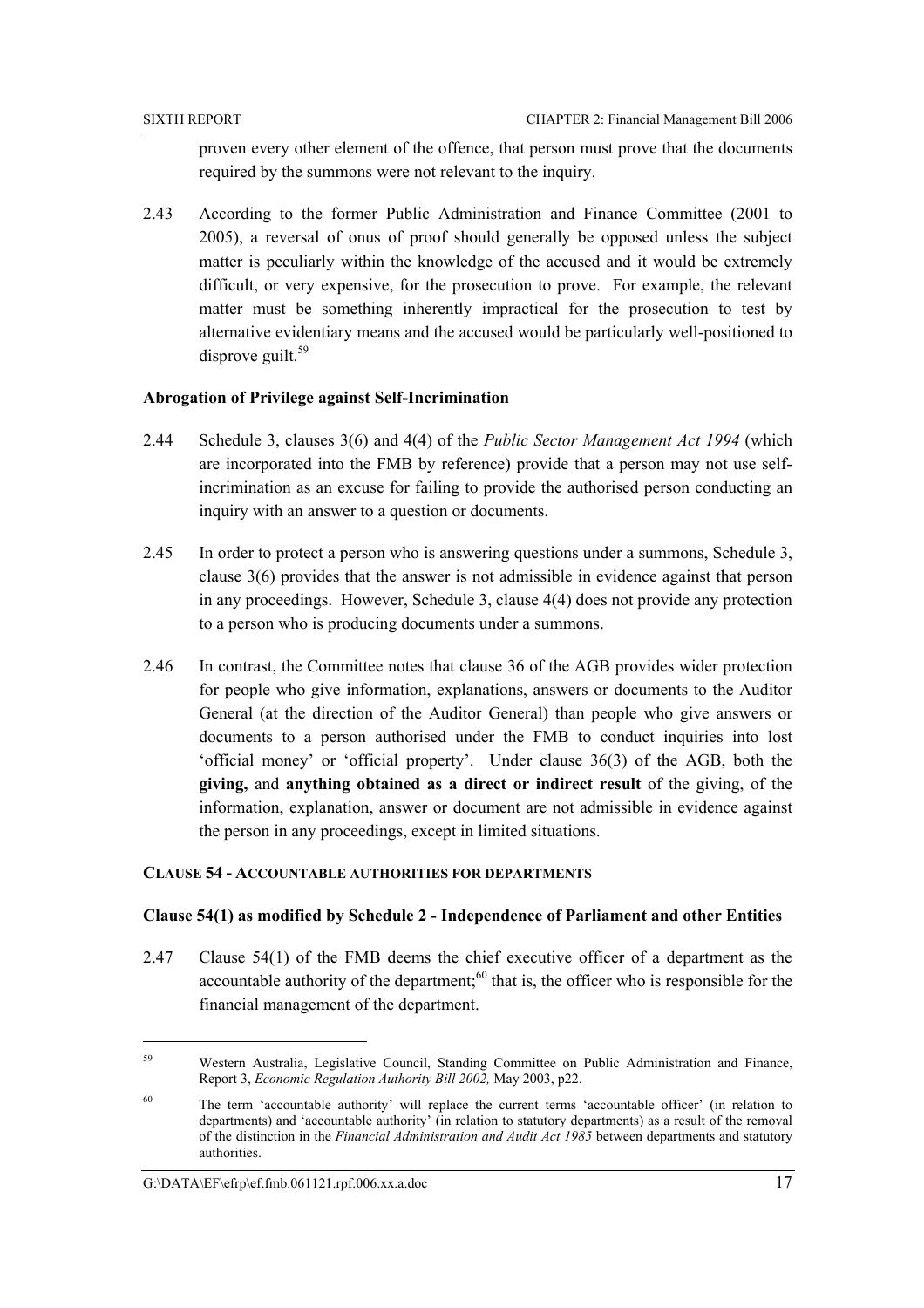2.48 In recognition of the special position of the entities listed in clause 5(1) of the FMB, Schedule 2 modifies the operation of various clauses as they would apply to those entities.<sup>61</sup> Clause 54(1) is modified to read as follows:

> *The Treasurer is to appoint, in writing, a person to be the accountable authority of an agency.*

- 2.49 The Committee notes that the modified version of clause 54(1) is identical in effect to the modified version of section 52(2) of the FAAA. Nevertheless, the Committee queried whether it was appropriate for a member of the Executive to appoint the accountable authorities for independent public organisations and office holders.
- 2.50 The Department of the Legislative Council considered that the current appointment procedure is inappropriate and suggested that the appointment should be made by the Parliament instead. It was submitted that the FMB should prescribe each of the Clerks as the accountable authority for their respective Houses, and the Executive Manager of the Parliamentary Services Department as the accountable authority for that department.<sup>62</sup> This recommendation reflects the current accountable officer appointments for the parliamentary departments under the FAAA.
- 2.51 When the Department of the Legislative Council's proposal was put to the DTF, its officers could see no reason why the suggestion could not be accommodated.<sup>63</sup>

#### *Committee Comment*

2.52 The Committee agrees with the views of the Department of the Legislative Council on this issue but also recognised the need for any prescription of accountable authorities to be adaptable to changes in titles and/or departmental structures.

 $61$  Financial Management Bill 2006 Explanatory Memorandum, p32.

<sup>&</sup>lt;sup>62</sup> Submission No 2 from the Department of the Legislative Council, 6 November 2006, pp3 and 7.

<sup>63</sup> Mr Michael Jolob, Acting Director, Financial Policy, Department of Treasury and Finance, *Transcript of Evidence*, 8 November 2006, p11.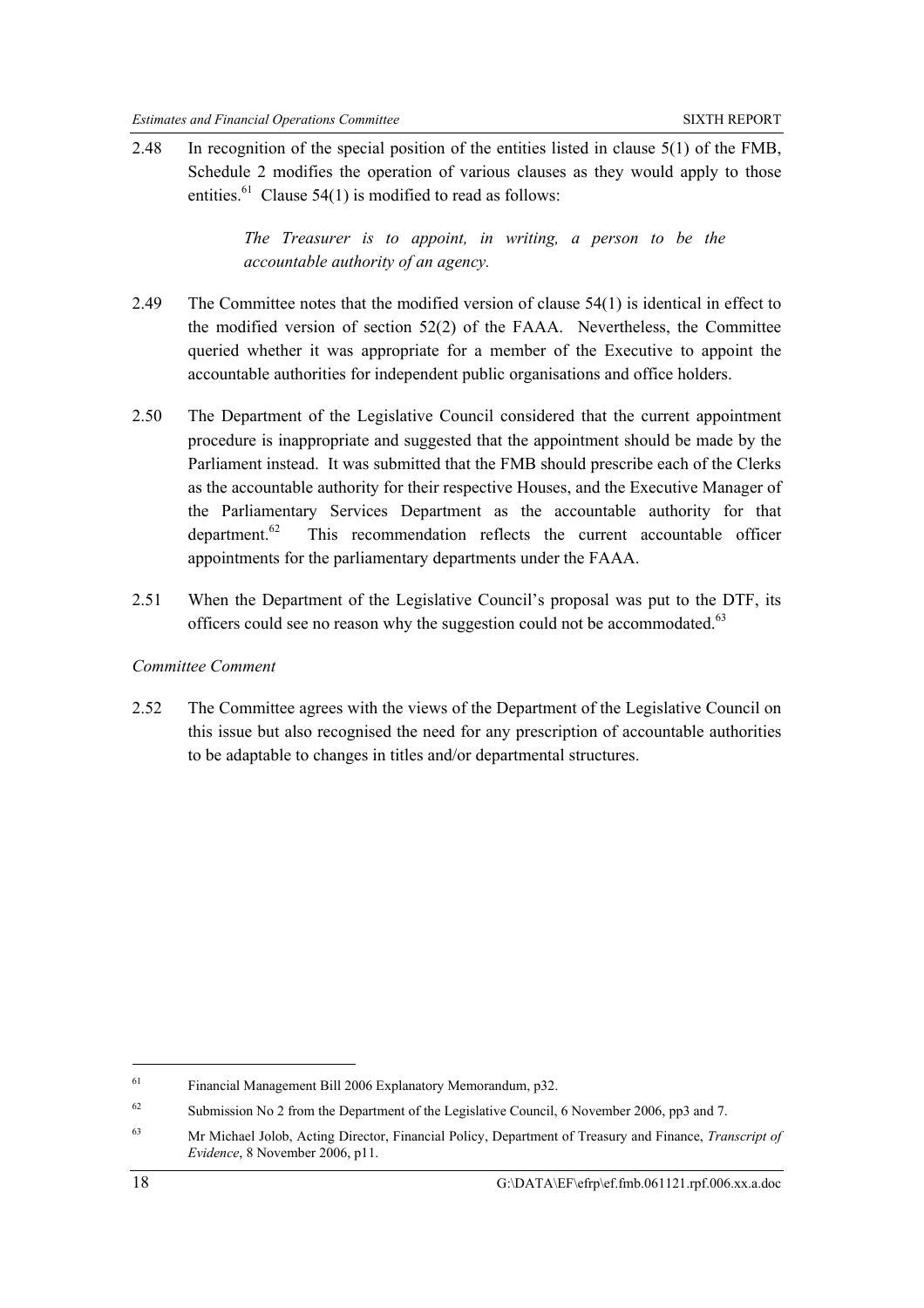**Recommendation 5: The Committee recommends that Schedule 2 of the Financial Management Bill 2006 be amended so that clause 54 of the bill prescribes the accountable authorities for the entities listed in clause 5(1) of the bill. For the purposes of the parliamentary departments, the bill should prescribe:** 

- **a) the Clerk of the Legislative Council as the accountable authority of the Department of the Legislative Council;**
- **b) the Clerk of the Legislative Assembly as the accountable authority of the Department of the Legislative Assembly; and**
- **c) the Executive Manager of the Parliamentary Services Department as the accountable authority of the Parliamentary Services Department.**

**The amendment to Schedule 2 should ensure that generic descriptions of the positions and the listed entities are used in order to minimise the need for amendment Acts whenever changes in titles and/or departmental structures occur.** 

### **CLAUSE 60 - INTERPRETATION FOR SECTIONS 60 AND 61**

# **Clause 60(1) - Absence of Definition of 'financially dependent'**

2.53 The term 'financially dependent' appears in the definitions of 'affiliated body' and 'related body', which are phrases that are currently used in, and defined in section 3(1) of, the FAAA. The Committee notes that 'financially dependent' is not defined in the FMB although it is defined in section 3(1) of the FAAA as follows:

> *when used concerning the relationship of a body to a department or statutory authority, means that the body receives more than half of its funding and resources from a department or statutory authority that is obliged to provide funding and resources to the body; ....*

2.54 When the Committee queried why this definition of 'financially dependent' had not been transferred from the FAAA to the FMB, the DTF agreed that the clarity of the term "*could be improved by inserting the existing definition from the FAAA*"<sup>64</sup>.

#### **Clause 60(2) - Henry VIII Clause**

 $\overline{a}$ 

2.55 Clause 60(2) is a Henry VIII clause because regulations made under its authority would reverse the effect of clause 60(1). For example, regulations made under clause

<sup>&</sup>lt;sup>64</sup> Letter from Mr Timothy Marney, Under Treasurer, Department of Treasury and Finance, 13 November 2006, Attachment, p4.

 $G:\D{ATA\to F\eftrightarrow f,fmb.061121.rpf.006.xx.a.doc}$  19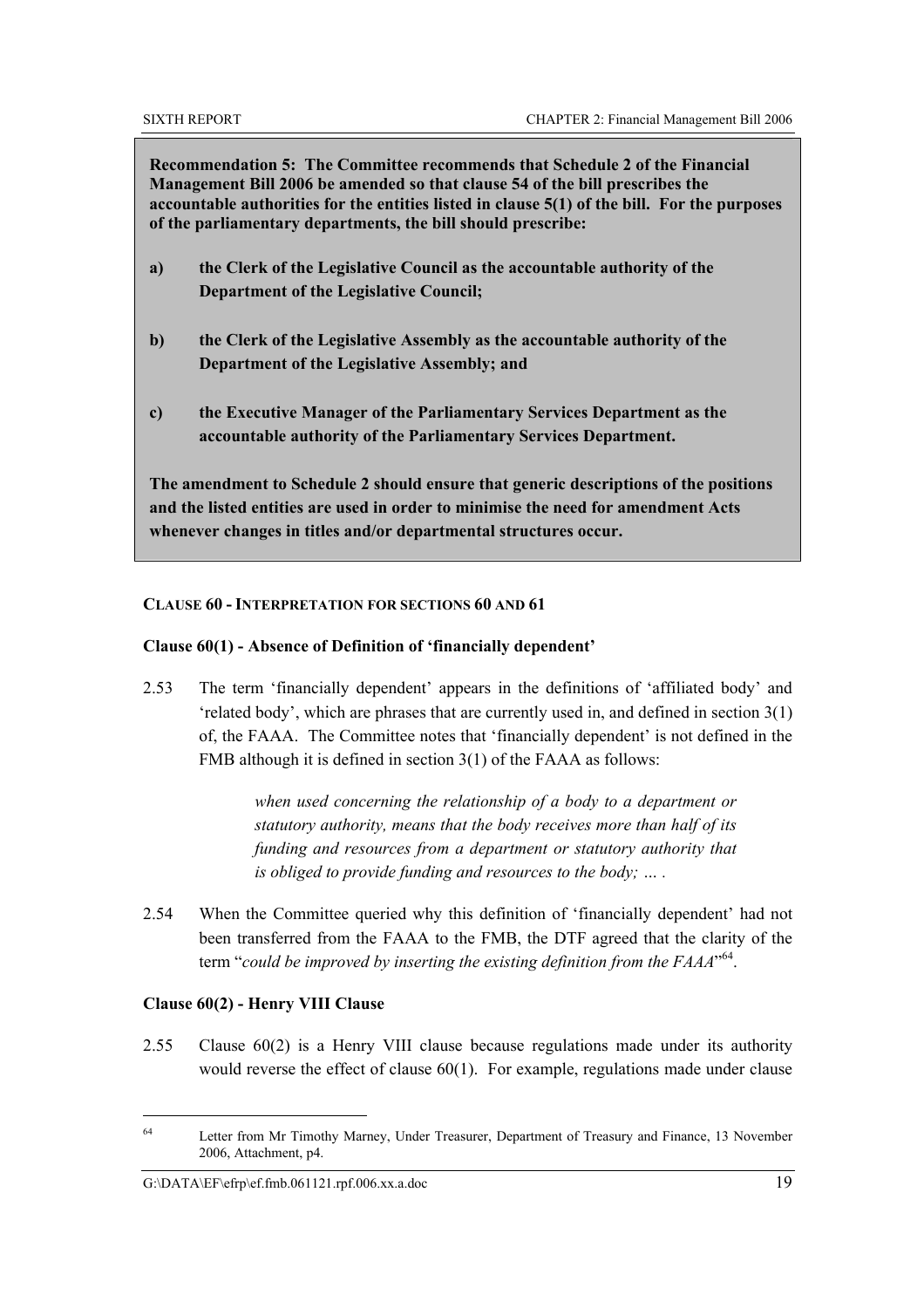60(2) could provide that an entity that would otherwise satisfy the definition of an 'affiliated body' under clause 60(1) is not an 'affiliated body'.

## *Committee Comment*

2.56 As the definitions for 'affiliated body' and 'related body' have reporting implications for the agencies that will be caught by the FMB, the Committee considers that the Government should advise the House of the circumstances in which clause 60(2) would be utilised.

### **CLAUSE 77 - GENERAL PROVISIONS ABOUT DELEGATIONS AND AUTHORISATIONS**

# **Clauses 77(2) and (5) - Averment Provisions**

2.57 In order to assist the debate of the FMB in the House, the Committee notes that clauses  $77(2)$  and (5) are also 'averment provisions' of an acceptable class.<sup>65</sup>

# **CLAUSE 78 - TREASURER'S INSTRUCTIONS**

### **Minimal Publication Requirements**

- 2.58 There are some instances in the FMB where matters of detail are proposed to be transferred from a primary Act (in the FAAA) to Executive documents (Treasurer's instructions in the FMB); for example, refer to clauses 32 (manner of authorising regulated payments and regulated transfers)<sup>66</sup> and 36 (information that is to be contained in a trust statement) $67$ . However, only notice of the issue, amendment or revocation of Treasurer's instructions are required to be published in the *Government Gazette*, as opposed to publication of the full text of the instruction, amendment or revocation.
- 2.59 The Committee considered whether the Treasurer's instructions should be subject to full publication and tabling requirements, especially given that one of the objectives of the FMB is to enhance accountability for financial practices and outcomes in the State's public sector. It is noted by the Committee that clause 78 of the FMB would be continuing the publication requirements of section 58 of the FAAA, although the new provision expressly states that a failure to publish the notice would not invalidate the relevant Treasurer's instruction.
- 2.60 Officers of the DTF informed the Committee of the current publication procedures for Treasurer's instructions:

<sup>&</sup>lt;sup>65</sup> Refer to paragraphs 2.38 to 2.39 in this Report regarding another 'averment provision', clause 50(3) of the Financial Management Bill 2006.

<sup>66</sup> This clause appears to be equivalent to sections 30, 32 and 33 of the *Financial Administration and Audit Act 1985*.

<sup>67</sup> This clause appears to be equivalent to section 36 of the *Financial Administration and Audit Act 1985*.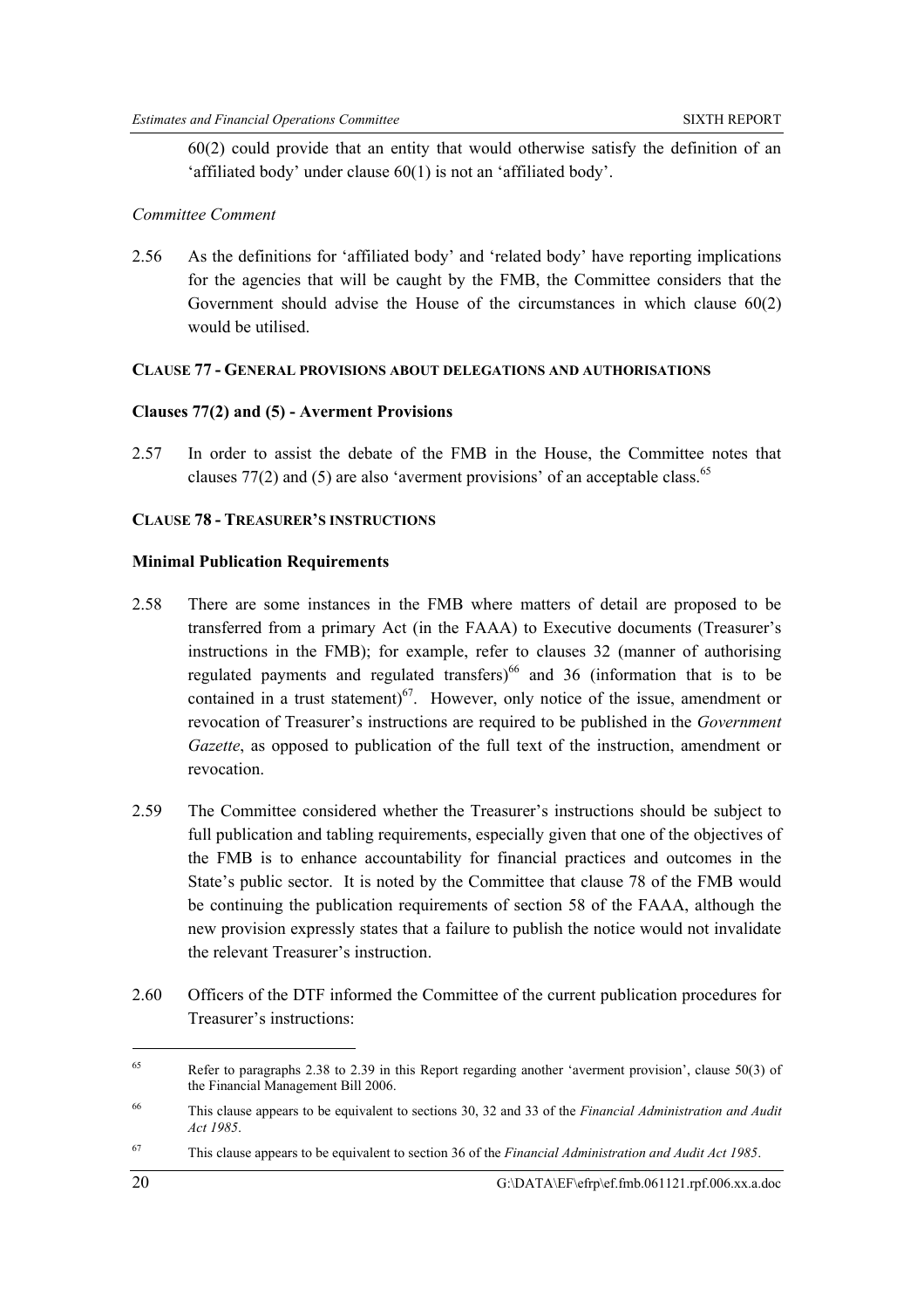- Treasurer's instructions can either be purchased from the State Law Publisher or downloaded from a web-based information source known as the 'WA Financial Administration Bookcase'.<sup>68</sup>
- The DTF notifies all FAAA agencies whenever a Treasurer's instruction has been introduced, amended or revoked.<sup>69</sup>
- The notice published in the *Government Gazette* would merely identify that certain Treasurer's instructions have been issued, amended or revoked:

*If a member of the public were to go to either our web site or to the State Law Publisher web site, and ask for the amendments, we have a covering sheet that explains each of the Treasurer's instructions that have been amended and the basis of the amendments. We provide an explanatory memorandum that assists users to understand what the amendments are about.*<sup>70</sup>

The full text of Treasurer's instructions and/or their amendments and revocation can often be voluminous. Full-text publication of the instructions would therefore result in a significant increase in the size of relevant volumes of the *Government Gazette* and be a significant cost to the Government.<sup>71</sup>

## *Committee Comment*

 $\overline{a}$ 

2.61 The Committee accepts the information that was provided by the DTF and is satisfied with the level of publication and notification of Treasurer's instructions under the FAAA and continued under the FMB.

# **CLAUSE 82 - MINISTER TO REPORT DECISIONS NOT TO PROVIDE CERTAIN INFORMATION ABOUT AGENCIES**

2.62 Clause 82 of the FMB clarifies and makes explicit a Minister's discretion to withhold information from the Parliament - a discretion which is implied under the current equivalent provision, section 58C of the FAAA:

> *We had the State Solicitor, and I think also the Solicitor General, saying the FAAA did what we thought it did, and the Commission on Government had a different point of view. That confusion arose out*

<sup>&</sup>lt;sup>68</sup> Mr Michael Barnes, Acting Executive Director, Finance, and Mr Michael Jolob, Acting Director, Financial Policy, Department of Treasury and Finance, *Transcript of Evidence,* 8 November 2006, p12.

<sup>69</sup> Mr Michael Barnes, Acting Executive Director, Finance, *Transcript of Evidence*, 8 November 2006, p13.

<sup>70</sup> Mr Michael Jolob, Acting Director, Financial Policy, Department of Treasury and Finance, *Transcript of Evidence*, 8 November 2006, p13.

<sup>71</sup> Mr Michael Barnes, Acting Executive Director, Finance, and Mr Michael Jolob, Acting Director, Financial Policy, Department of Treasury and Finance, *Transcript of Evidence,* 8 November 2006, p13.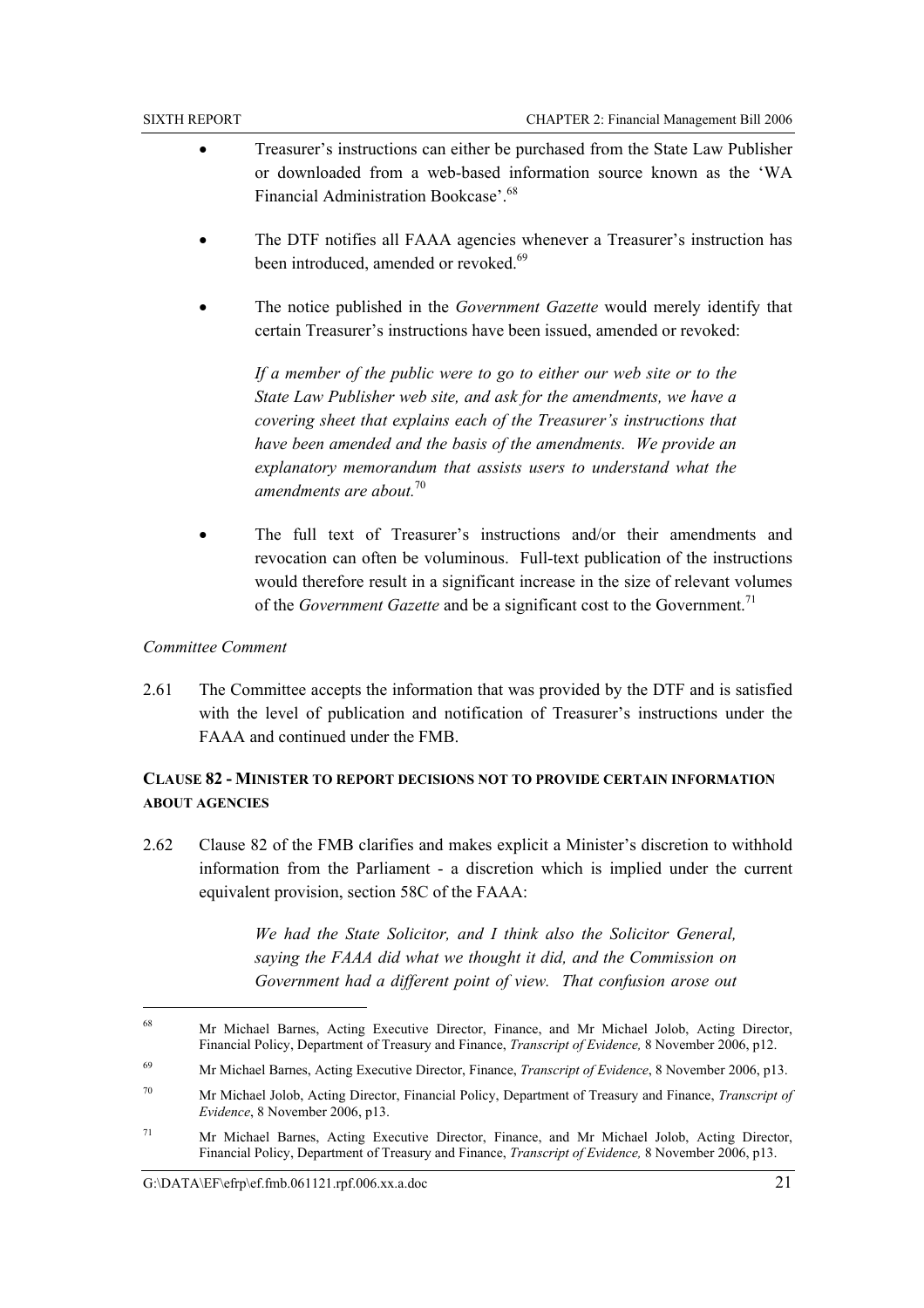*of the wording in the FAAA that tried to make it clear that notwithstanding that there is no contractual impediment to the minister's providing information to the Parliament, this piece of legislation in no way would limit the minister's discretion to exercise his prerogative to say he is not willing to give the Parliament that information.*<sup>72</sup>

2.63 Clause 82 also introduces a requirement for the Minister to inform Parliament and the Auditor General of his or her decision to withhold information from the Parliament. When informing the Parliament of his or her decision, the Minister must also include his or her reasons for making that decision. It appears as though this new requirement to notify the Parliament and the Auditor General of the Minister's decision was proposed in order to comply with the COG's recommendation at section 5.1.2.5 of its first report.<sup>73</sup> The effect of this clause is related to the operation of clause 37 of the  $AGR$ <sup>74</sup>

### **Intended Application**

2.64 During the briefing with the DTF on 8 November 2006, the Committee was advised that the intent of clause 82 was that Ministers could rely on the clause in order to withhold information that would otherwise appear in an annual report. In fact, the clause would apply in any circumstances in which a Minister decides to withhold information about any conduct or operation of an agency from the Parliament:

> *The genesis for this provision was parliamentary questions and when a minister is asked a question in Parliament and refuses to provide the information. That is the primary objective of it. I understand though that the provision is framed broadly enough to capture any circumstance in which a minister decides not to provide certain information. It is couched in very broad terms. I think it would capture the scenario you just raised* [to withhold information that would otherwise appear in an annual report]*.* 75

# **'Certain' Information**

2.65 The Committee was also advised by the DTF, after consultation with the Parliamentary Counsel's Office, that the word 'certain', in the context of clause 82, meant 'particular'; for example, information of a 'particular' kind or relating to a

<sup>72</sup> Mr Michael Jolob, Acting Director, Financial Policy, Department of Treasury and Finance, *Transcript of Evidence*, 29 May 2006, p12.

<sup>73</sup> Commission on Government, *Report No 1*, August 1995, p188.

<sup>74</sup> Refer to the discussion in Chapter 4 at paragraphs 4.37 to 4.40 in this Report.

<sup>75</sup> Mr Michael Barnes, Acting Executive Director, Finance, *Transcript of Evidence*, 8 November 2006, p13.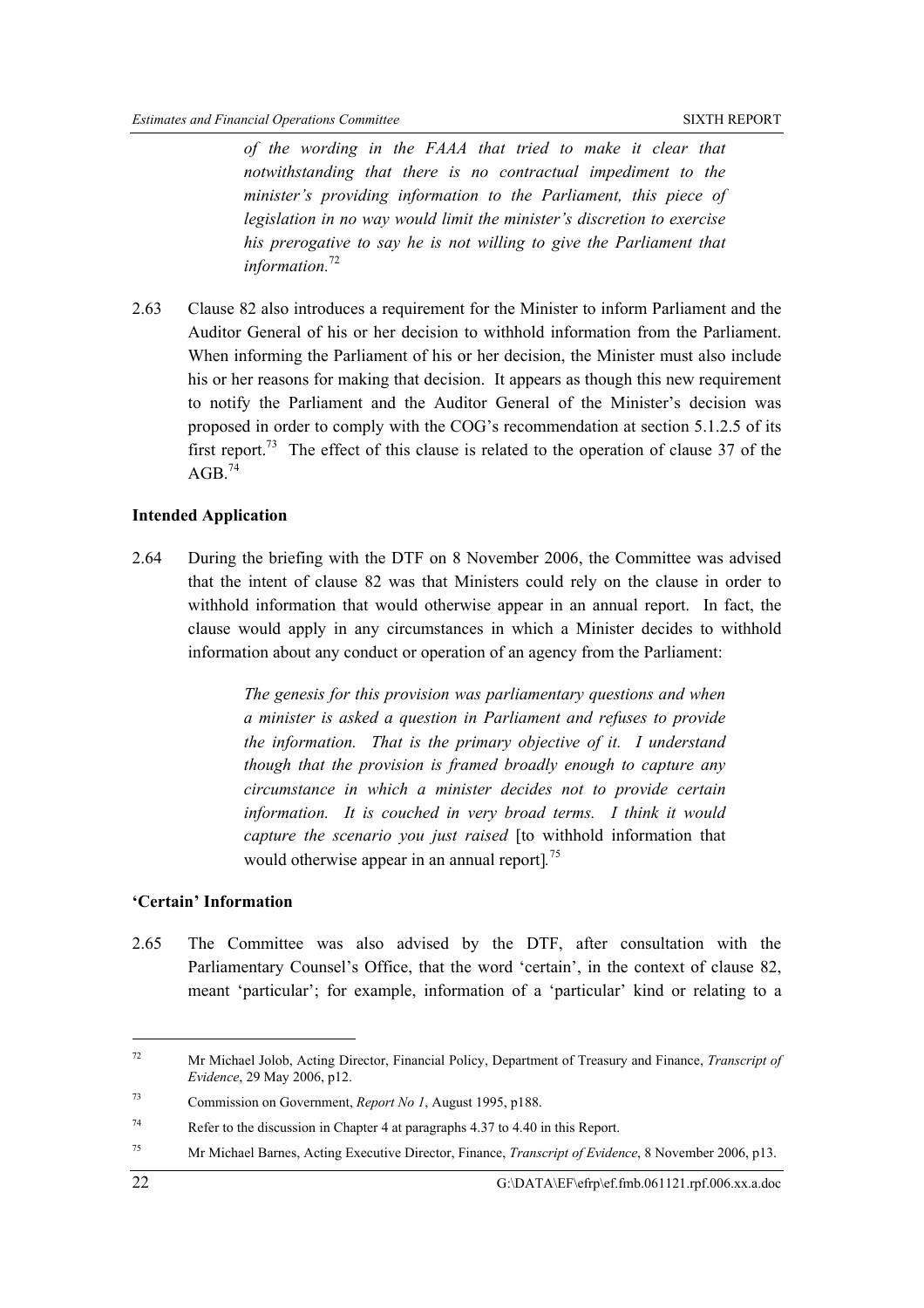'particular' subject matter. When asked if the word could be omitted, the DTF advised that clause 82(1):

*could be read as referring to a decision of the Minister that all information concerning any conduct or operation of an agency is not to be provided to Parliament, which was not the intention in drafting the provision.*<sup>76</sup>

### **CLAUSE 85 - REVIEW OF ACT**

2.66 This clause provides for the review of the proposed Act as soon as practicable after the expiry of five years after the commencement of the Act.

### **'Minister'**

- 2.67 'Minister' is defined in clause 3 of the FMB by 'linking' the term to the relevant agency in the circumstances. However, that definition does not operate clearly in clause 85. The DTF advised, after consultation with the Parliamentary Counsel's Office, that the interpretation of the word is governed by section 12 of the *Interpretation Act 1984*<sup>77</sup>; that is, 'Minister' means the Minister to whom the administration of the proposed Act is committed by the Governor.<sup>78</sup> Under the current arrangements, the relevant 'Minister' is the Treasurer.
- 2.68 The Committee considers that the definition of 'Minister' in clause 3 of the FMB would override that provided in the *Interpretation Act 1984*. However, it also notes that all defined terms in legislation are to be read, either expressly or impliedly, as subject to the qualification, 'unless the contrary intention appears'.<sup>79</sup>

### *Committee Comment*

 $\overline{a}$ 

2.69 While the Committee accepts that the context of clause 85 supported the DTF's interpretation of 'Minister', the Committee believes that the intent of the clause would be clarified if that interpretation was expressly stated.

### **Parliamentary Committee Review**

2.70 For the reasons discussed in Chapter 4, paragraphs 4.5 to 4.11 in this Report, the Committee recommends that the review of the Minister's report, produced pursuant to

<sup>&</sup>lt;sup>76</sup> Letter from Mr Timothy Marney, Under Treasurer, Department of Treasury and Finance, 13 November 2006, Attachment, p3.

<sup>77</sup> This interpretation differs from the clause 3 definition of 'Minister' in the Financial Management Bill 2006.

<sup>78</sup> Letter from Mr Timothy Marney, Under Treasurer, Department of Treasury and Finance, 13 November 2006, Attachment, p4.

<sup>79</sup> Pearce, DC and Geddes, RS, *Statutory Interpretation in Australia,* Butterworths, Australia, 2001, p198.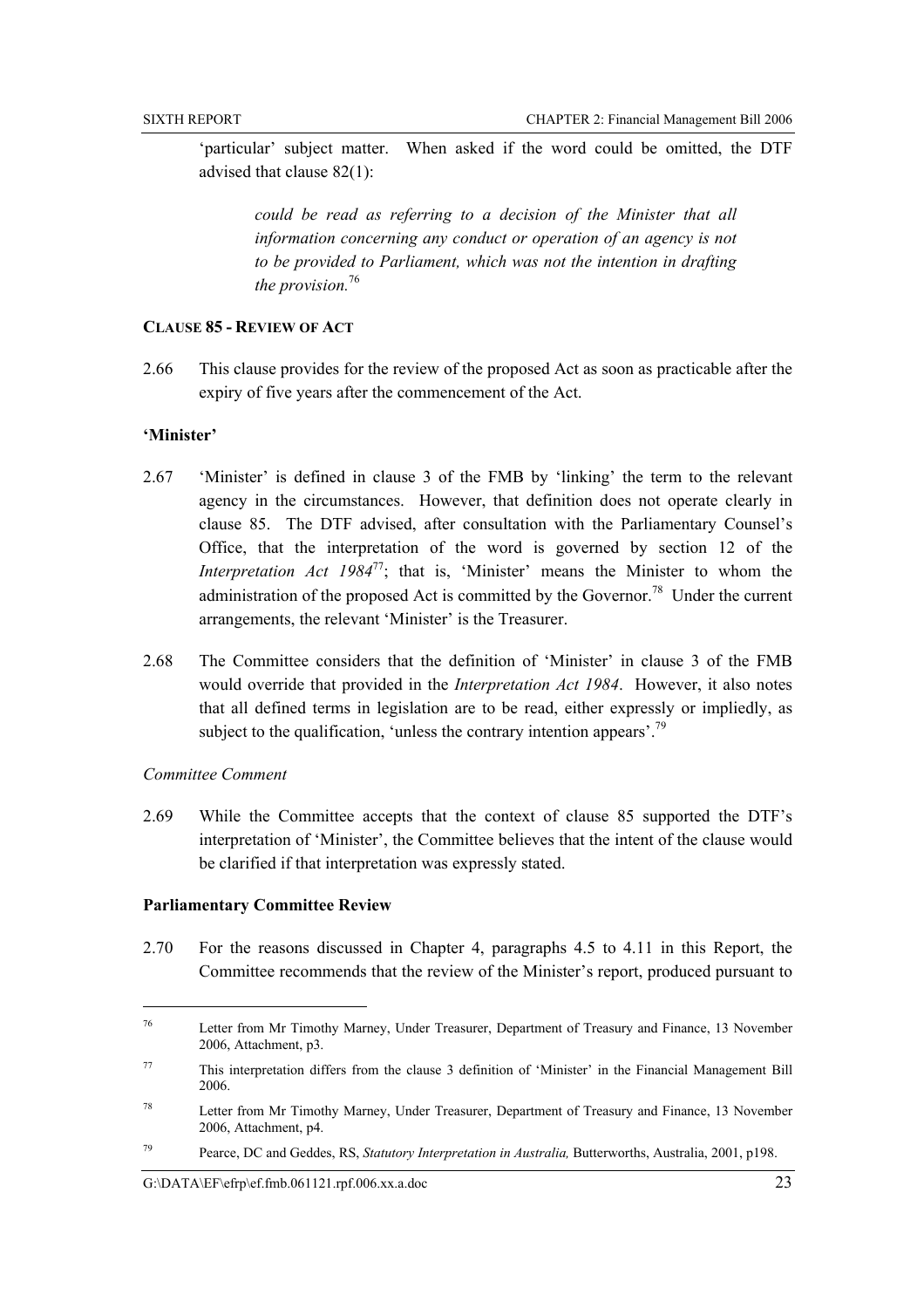clause 85(4), should be conducted by the proposed Joint Standing Committee on Audit referred to in Chapter 4, paragraphs 4.12 to 4.16 in this Report.

**Recommendation 6: The Committee recommends that clause 85 of the Financial Management Bill 2006 be amended so that the proposed Joint Standing Committee on Audit (as recommended by the Committee in Recommendation 8) is the parliamentary committee which has the responsibility of conducting a review of the Minister's report on the review of the operation and effectiveness of the proposed Act.** 

### **Recurring Review**

2.71 The DTF provided the Committee with the Government's rationale for a single review of the proposed Act, as opposed to recurring reviews:

> *If, at that time* [of the single review]*, and depending on the outcomes of the first review, Parliament wished to amend the Financial Management Act to provide for subsequent reviews, the opportunity would be available to do so at that time. However, if the first review raises no significant issues or concerns, there would not seem much point in requiring rolling reviews every five years. Also, should any one-off issues emerge after completion of the first review, DTF would expect the Treasurer of the day to introduce any necessary amendments into Parliament to deal with those issues.*<sup>80</sup>

- 2.72 However, in order to ensure the continuing effectiveness and relevance of the proposed Act, the Committee recommends that the reviews contemplated by clause 85 should occur as soon as practicable after every five years after the commencement of the proposed Act.
- 2.73 The Committee notes that there are a number of other Western Australian Acts which allow for recurring reviews.  $81$

**Recommendation 7: The Committee recommends that clause 85 of the Financial Management Bill 2006 be amended so that the reviews which are contemplated by that clause occur as soon as practicable after the expiry of every five years after the commencement of the proposed Act.** 

<sup>&</sup>lt;sup>80</sup> Letter from Mr Timothy Marney, Under Treasurer, Department of Treasury and Finance, 13 November 2006, Attachment, p4.

<sup>81</sup> For example, *Terrorism (Extraordinary Powers) Act 2005*, *Medical Act 1894*, *Local Government Grants Act 1978*, *Coroners Act 1996*, *Commercial Tenancy (Retail Shops) Agreements Act 1985*, *Children and Community Services Act 2004*, *Tobacco Products Control Act 2006*, and *Energy Coordination Act 1994*.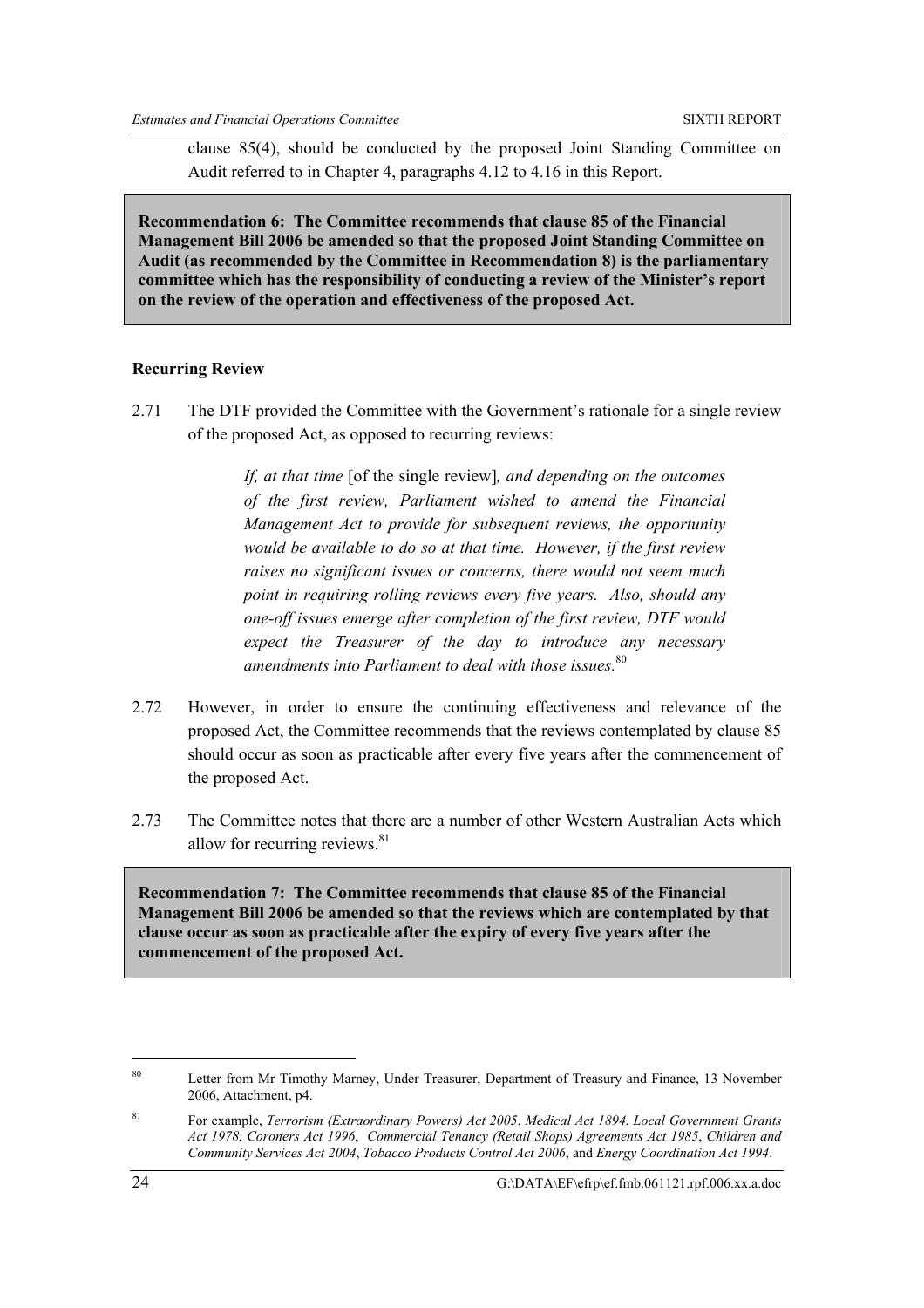## **CHAPTER 3**

# **FINANCIAL LEGISLATION AMENDMENT AND REPEAL BILL 2006**

### **GENERAL**

- 3.1 The FLARB will make amendments to existing legislation which are consequential to the enactment of the FMB and the AGB. In addition, the FLARB will:
	- amend various pieces of legislation in order to "*better align government business enterprises' internal business processes with the Government's*  budget process<sup>",82</sup>; and
	- contain provisions, and the powers to make legislation, which are aimed at enabling the smooth transition between the current and proposed financial management and audit regimes.

### **COMMITTEE COMMENT**

3.2 Due to the limited time available to the Committee in which to report on the bills, the Committee was unable to consider the provisions of the FLARB in any detail.

<sup>82</sup> Financial Legislation Amendment and Repeal Bill 2006 Explanatory Memorandum, p1.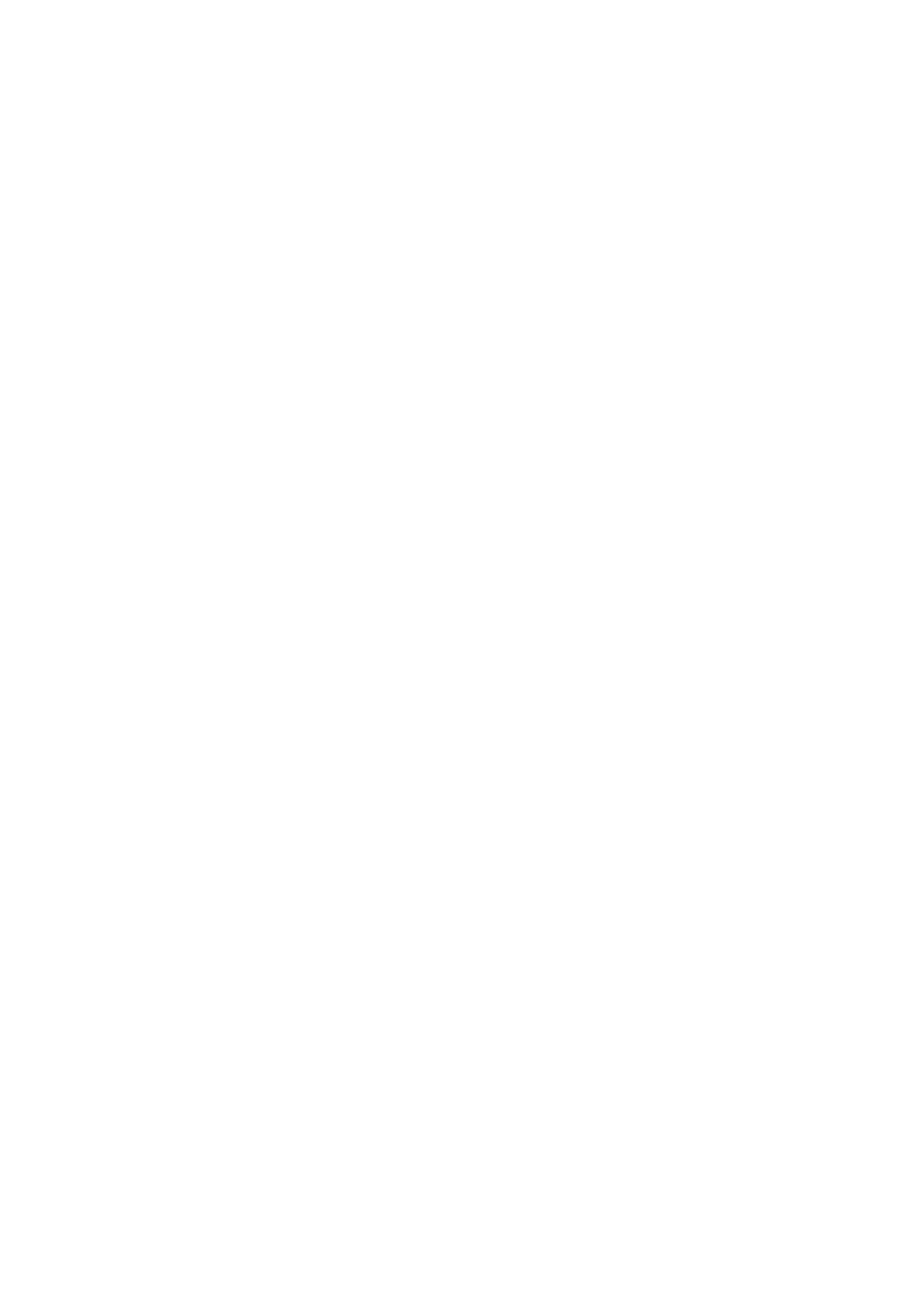# **CHAPTER 4 AUDITOR GENERAL BILL 2006**

### **INDEPENDENCE OF THE AUDITOR GENERAL FROM THE EXECUTIVE**

- 4.1 The Auditor General assists Parliament in its role of overseeing the performance of the executive government, through the provision of independent and accurate information on the performance and financial management of public sector agencies and bodies.
- 4.2 As stated in the second reading speech to the AGB:

*As the external auditor of government, the Auditor General requires the highest degree of independence from executive government.*<sup>83</sup>

4.3 The Australasian Council of Auditors-General<sup>84</sup> (ACAG) have put forward the following Statement of Principles - Independence of the Auditor General:

### *Personal Independence*

- i) The Auditor General should be an Officer of the Parliament. The Auditor General should not be subject to direction in the execution of audit responsibilities.
- ii) Parliament should select and recommend the Auditor General for appointment by the Governor.
- iii) Parliament should be responsible for the Auditor General's termination of appointment.
- iv) The Auditor General should be responsible administratively to the Parliament.
- v) The Auditor General should not be subject to direction by the Executive. However, if in any jurisdictions such directions are made, mechanisms should be established so that absolute transparency and reporting is ensured.
- vi) Tenure should be a non-renewable fixed term of between seven and 10 years.

<sup>83</sup> Hon Ljiljanna Ravlich, Minister for Education and Training, Western Australia, Legislative Council, *Parliamentary Debates (Hansard),* 18 October 2006, p7141.

<sup>&</sup>lt;sup>84</sup> The Australasian Council of Auditors-General provides arrangements for the sharing of information between members, supports the development of effective and efficient auditing methods and practices by members, and represents externally, where appropriate, the collective opinion of the Auditors-General on financial accounting and auditing standards and related issues: (http://www.acag.org.au/acabout.htm viewed on 7 November 2006).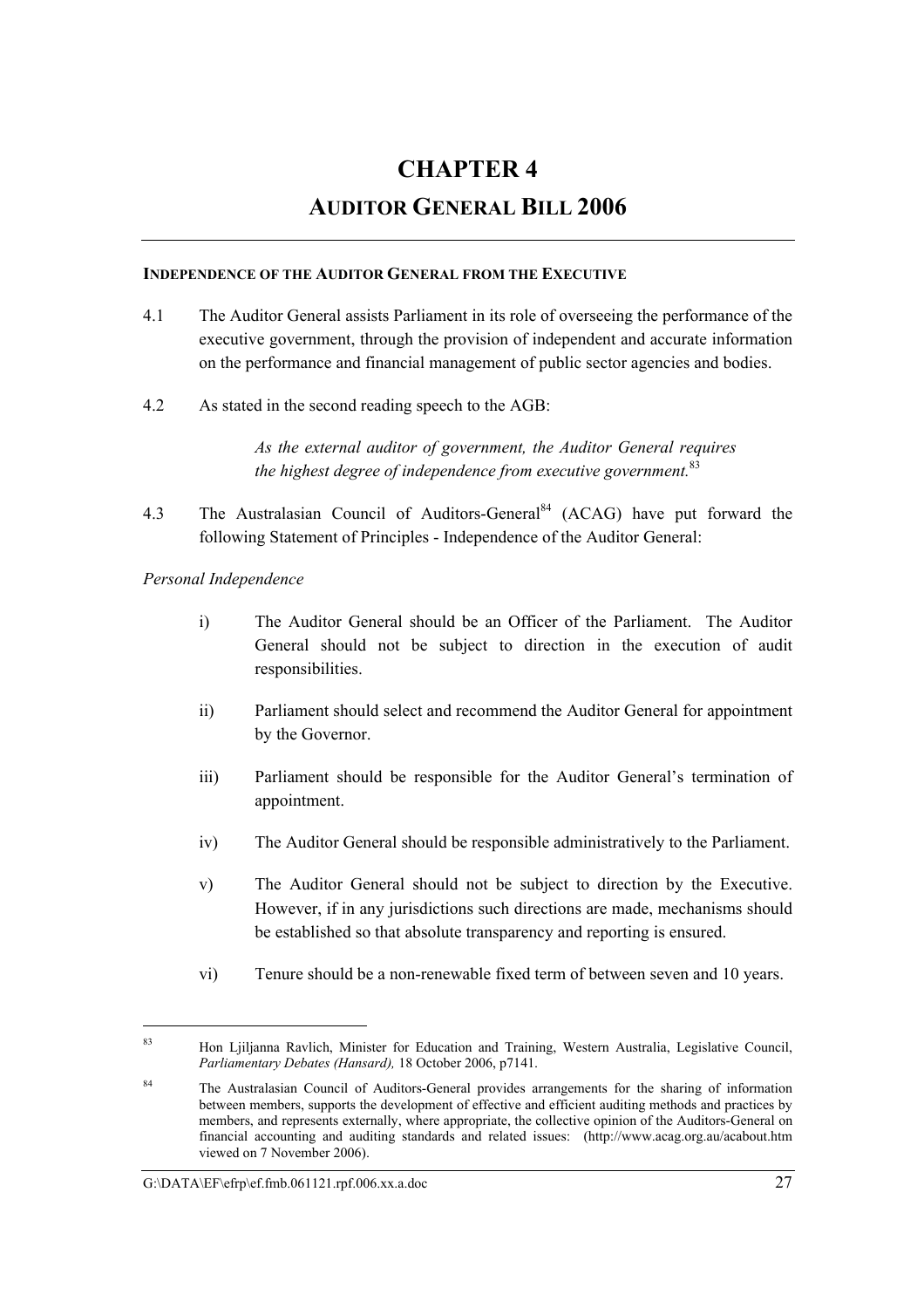vii) The Auditor General's remuneration should be determined by a remuneration tribunal.

### *Operational Independence*

- viii) The Auditor General should have the sole power to carry out, or designate an auditor to carry out, the external audit on all public sector agencies over which the government has control, significant influence or to which it has financial exposure.
- ix) The audit mandate should be extensive and include financial statements and controls; compliance with legislation; the efficiency and effectiveness of the use of public monies, as approved by the Parliament in each jurisdiction; performance indicators (the relevance of the indicators and/or the accuracy of performance indicator information).
- x) The Auditor General should not be subject to any direction in how to carry out these audits; the Auditor General will be free to determine the audit programme, including the bodies to be audited, the nature and scope of audits, who will carry out the audits and the priorities for audit.
- xi) The Auditor General should have access to all information necessary to carry out audits. This access should be subject to strict confidentiality requirements to ensure that all information is used only for the purposes set out in the Auditor General's legislation.
- xii) The Audit Office should be either a statutory authority or established by separate legislation. The Auditor General should be responsible for the resourcing decisions within the office.
- xiii) In cases where the Audit Office does not raise revenue (through say audit fees), the resourcing of the Audit Office should be by means of a parliamentary allocation determined following consultation between the Executive and Parliament (or its representative).

*Parliamentary Oversight (Accountability of the Auditor General. The need for independence should not limit the accountability of the Auditor General)* 

xiv) The Auditor General should report annually to Parliament. The Audit Office's financial statements should be subject to independent external audit and included in the annual report. The external auditor should be appointed by the Parliament.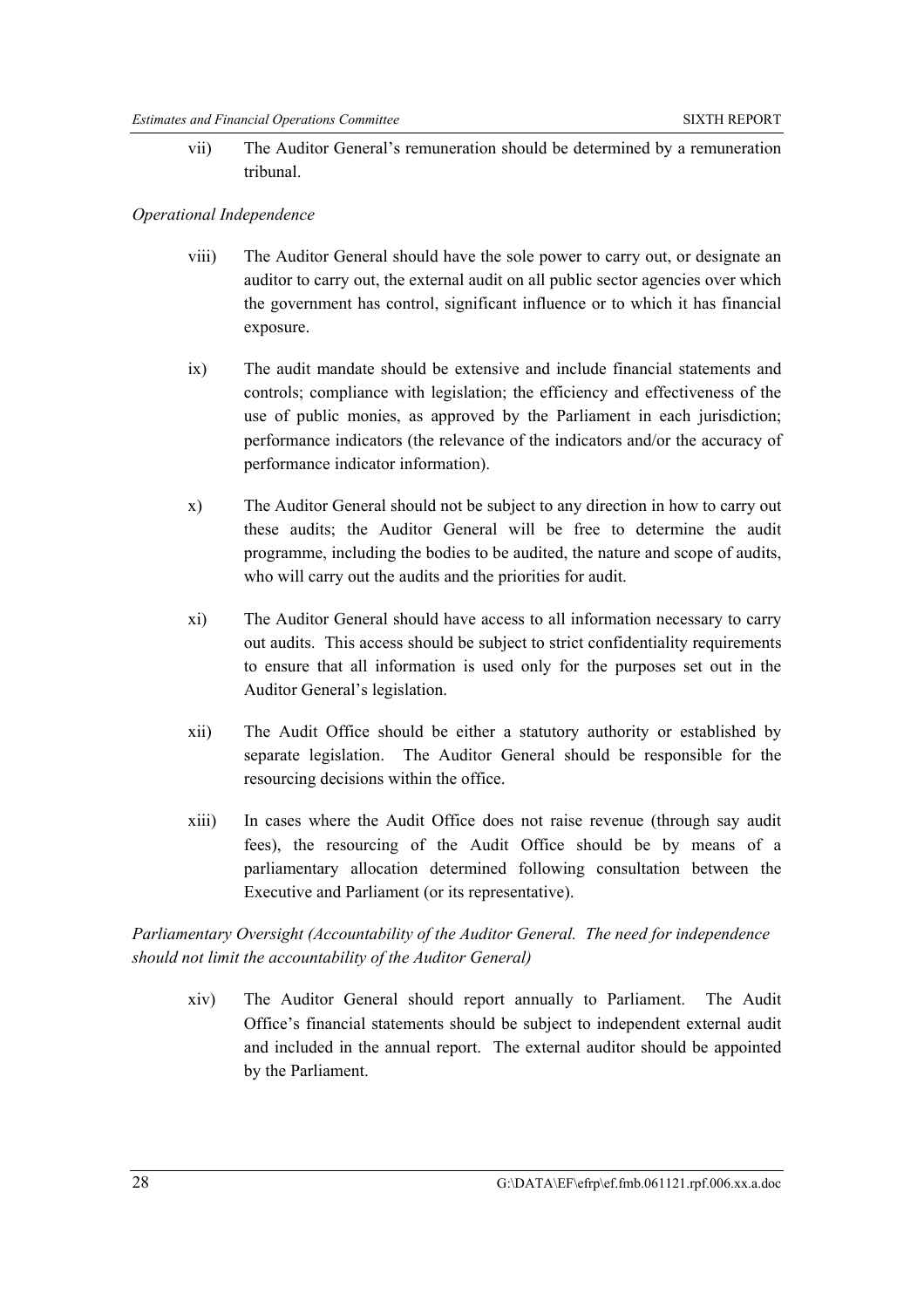- xv) All Auditor General reports should be tabled in Parliament. Legislation should set out the minimum reporting requirements and time limits for reporting.
- xvi) The performance of the Audit Office should be subject to periodic external review at an interval of between three and five years. The external reviewer should be nominated by the Parliament or Parliamentary committee.

### *Transitional Arrangements*

- xvii) Consistent with precedent when amending core accountability provisions, transitional arrangements between old and new legislation should ensure that the independence of incumbent Auditors General is not compromised.
- 4.4 The Committee notes that the AGB incorporates many of these principles, however, a number of the principles have not been incorporated. For example, principle ii) Parliament should select and recommend the Auditor General for appointment by the Governor and principle xvi) the performance of the Audit Office should be subject to periodic external review at an interval of between three and five years, have not been incorporated into the AGB. Where the Committee takes issue with how the AGB incorporates these principles, this is noted at the relevant sections below.

### **REPORTING TO PARLIAMENT**

- 4.5 The Auditor General is recognised as an officer of the Parliament. As stated above, the Auditor General assists Parliament in its role of overseeing the performance of the executive government, through the provision of independent and accurate information on the performance and financial management of public sector agencies and bodies.
- 4.6 The Western Australian Parliament is a bicameral Parliament following the Westminster system. The Legislative Assembly is the house where government is formed and the place where government puts forward its policies and major legislative initiatives. The Legislative Council referred to as the Upper House, has the primary function of reviewing and scrutinising legislation and the activities of government.
- 4.7 The Western Australian Parliament currently has two committees with the responsibility for the financial accountability of Government: The PAC being a committee of the Legislative Assembly; and the Estimates and Financial Operations Committee being a committee of the Legislative Council.
- 4.8 The Committee notes that the AGB provides for a strong involvement of the PAC with the Auditor General in a number of different areas.<sup>85</sup> However, this involvement has not been extended to this Legislative Council committee, a committee which also

<sup>85</sup> Refer to clauses 8, 14, 25, 37, 43, 47 and Schedule 1 clauses 1, 7 and 8 of the Auditor General Bill 2006.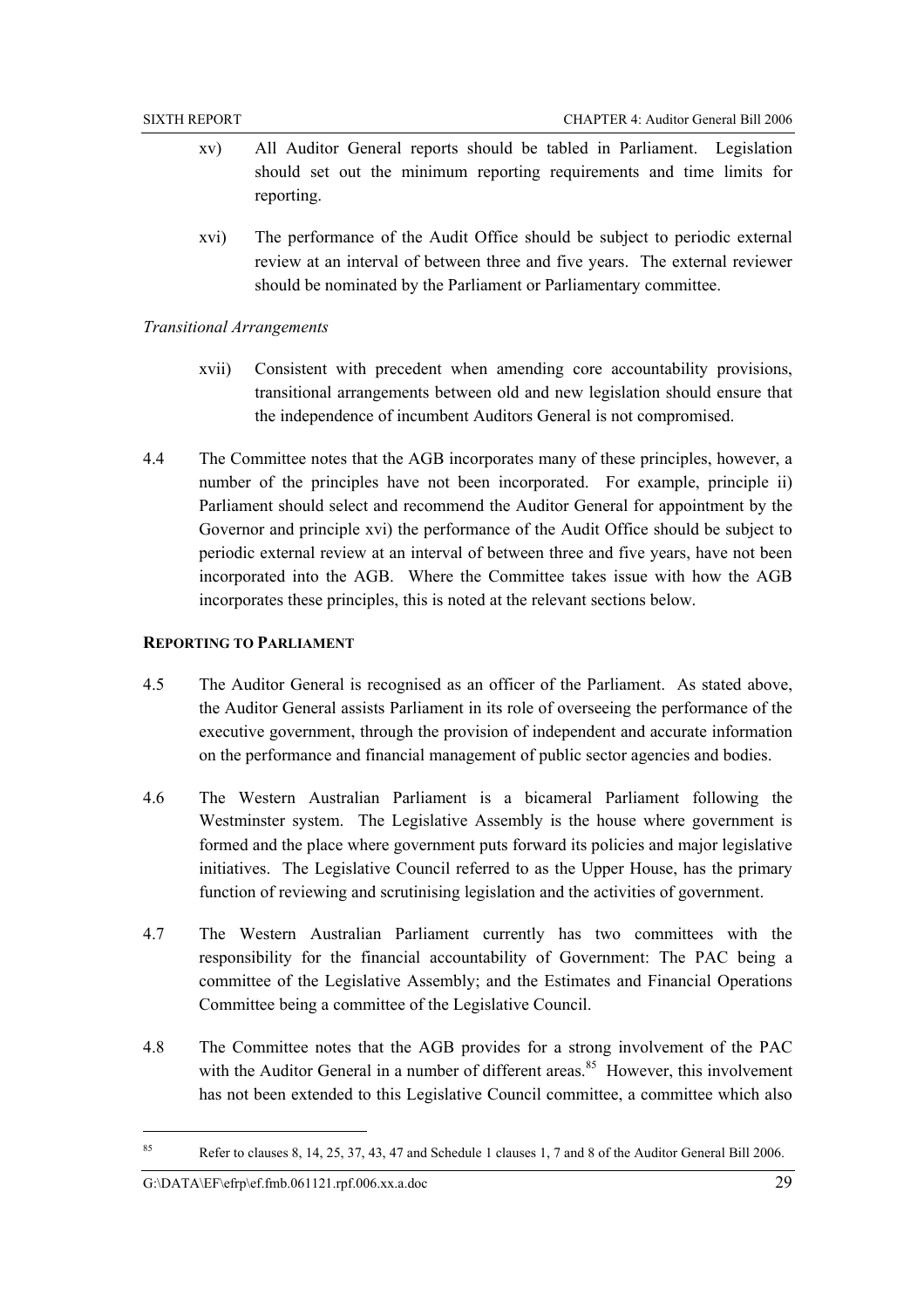has responsibility for the financial scrutiny of the Government and whose terms of reference provide that it is "*to consult regularly with the Auditor General* …".

- 4.9 The Committee was advised that the direct involvement of the PAC reflects a desire that the Auditor General have a single 'window' into Parliament. In the absence of a joint committee dealing specifically with Auditor General matters, the PAC was considered the most appropriate committee given its oversight responsibility for the  $OAG.<sup>86</sup>$
- 4.10 Consistent with the view of the  $COG^{87}$ , the Committee is of the view that it is essential that the Legislative Council, as a house of review, play a key role in the oversight of the Auditor General and in ensuring independence from the executive.
- 4.11 The Committee notes that the COG recommended that a joint committee of both houses of Parliament should:<sup>88</sup>
	- participate in the appointment of the Auditor General;
	- determine the budget of the OAG;
	- approve the strategic plan of the OAG;
	- appoint the external auditors for the purposes of conducting the audit of the OAG;
	- review the Audit Reports on the OAG; and
	- review annually a report by the Auditor General on the recruitment and staffing policy of the OAG.
- 4.12 The Committee is of the view that a joint standing committee should be established to undertake functions required under the AGB, and any other function directed by Parliament, including to:
	- i) participate in the appointment of the Auditor General;
	- ii) make recommendations regarding the budget of the OAG;
	- iii) undertake a review of the Act;
	- iv) appoint a person to review the performance of the OAG;

<sup>&</sup>lt;sup>86</sup> Letter from Michael Megaw, Chief of Staff, Office of the Treasurer, 4 October 2006, p1.

<sup>87</sup> See Commission on Government, *Report No 1*, August 1995.

<sup>88</sup> Commission on Government, *Report No 1*, August 1995, pp219-224.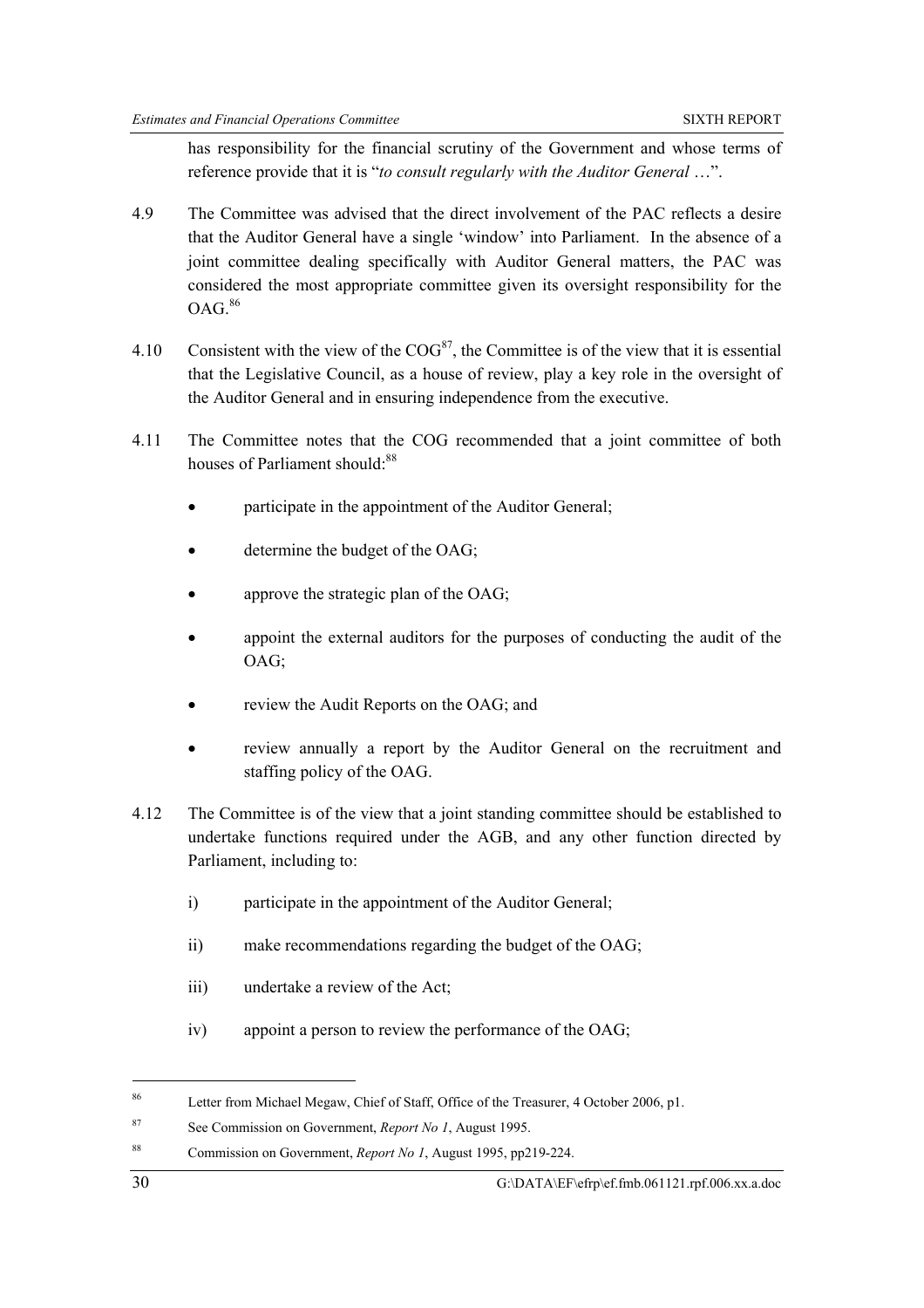- v) make determinations on confidential information reported to it by the Auditor General;
- vi) inquire into and report on any motion moved in either House of Parliament for the suspension or removal of the Auditor General; and
- vii) to review and provide approval for resource agreements entered into by the OAG and entities listed in clause 5(1) of the FMB with the Treasurer.
- 4.13 The Committee considers that such a joint committee will considerably strengthen parliamentary involvement with, and oversight of, the Auditor General and maintain the independence of the Auditor General.
- 4.14 The joint standing committee should comprise four Members who are to be selected as follows:
	- two Members (one Government Member and one non-Government Member) should be appointed from each House;
	- the Members appointed from the Legislative Assembly should be Members of the PAC or its equivalent;
	- the Members appointed from the Legislative Council should be Members of the Committee or its equivalent; and
	- the Chairman of the committee should be a Member of the Legislative Council.
- 4.15 The joint standing committee should operate under the Standing Orders of the Legislative Council.
- 4.16 The joint standing committee should be called the Joint Standing Committee on Audit.

### **Recommendation 8: The Committee recommends that a Joint Standing Committee on Audit be established.**

### **CLAUSES OF THE BILL**

4.17 The Committee makes comment on selected clauses of the AGB.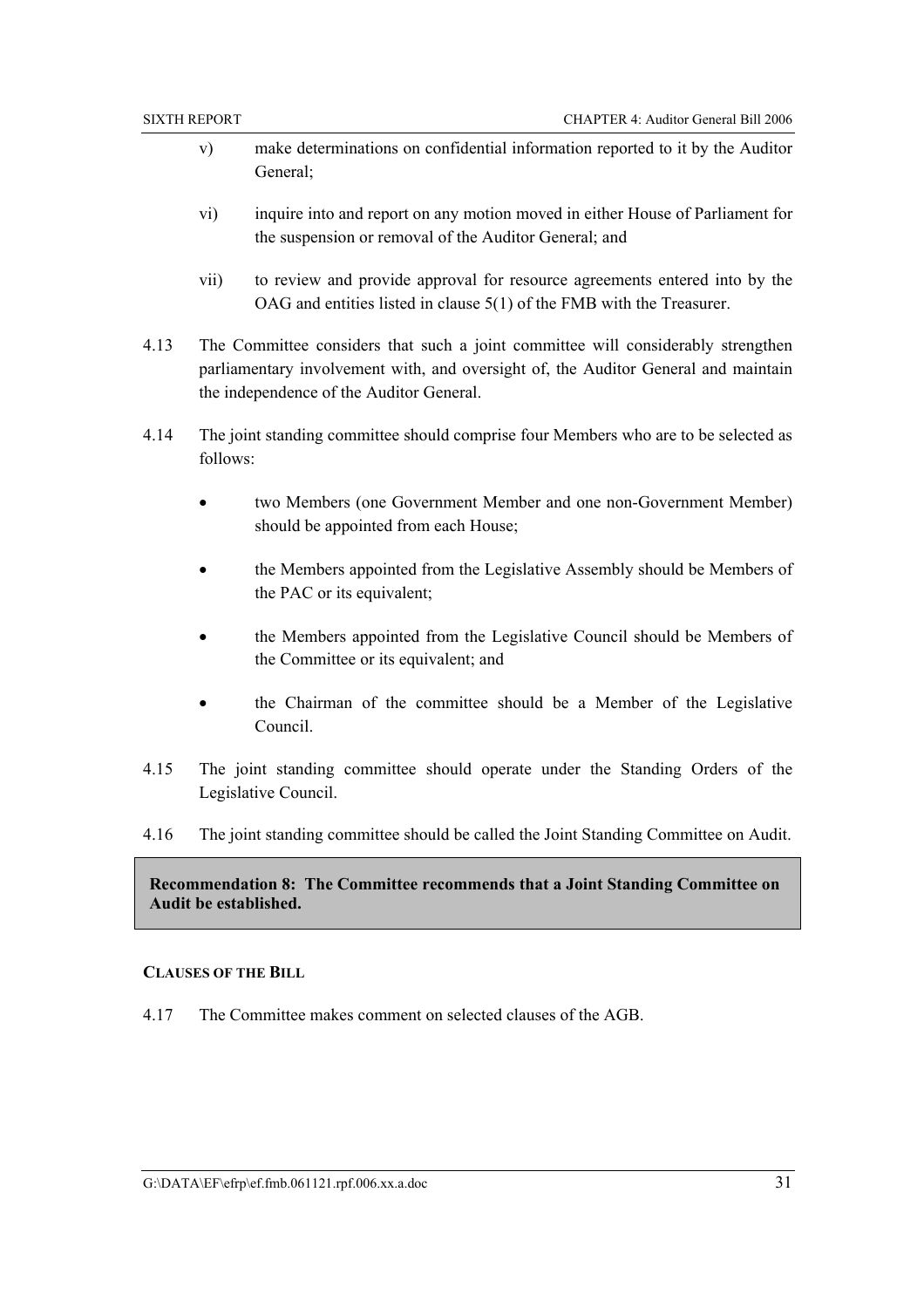### **Clause 4 - Terms used in this Act**

*Definition of Estimates and Financial Operations Committee* 

4.18 The AGB at clause 4 defines the Estimates and Financial Operations Committee as follows:

> *"Estimates and Financial Operations Committee" means the Estimates and Financial Operations Committee of the Legislative Council or, if it is renamed, that committee as so renamed;*

4.19 The Committee is concerned that should significant changes to the Committee be made such that the functions of the Committee are assumed by two or more committees, there may be confusion as to which committee will be the responsible committee for the purposes of the AGB.

**Recommendation 9: The Committee recommends that the definition of 'Estimates and Financial Operations Committee' in the Auditor General Bill 2006 be amended to mean the Estimates and Financial Operations Committee of the Legislative Council or such other committee determined by the Legislative Council to be the responsible committee for the purposes of the Auditor General Act 2006.** 

### *Definition of the term 'accounts'*

- 4.20 The Committee notes that a definition of the term accounts is provided in the FAAA (see Chapter 2, paragraph 2.2 in this Report). However, the term 'accounts' is not defined in either the FMB or the AGB.
- 4.21 The AGB provides, amongst other things, that the Auditor General:
	- audit the accounts of an agency (clause 14);
	- prepare an opinion on whether the financial statements are based on proper accounts (clause  $15(3)(a)$ );
	- audit the accounts of a local subsidiary (clause  $16(3)$ );
	- audit the accounts of a related entity (clause  $17(2)$ );
	- investigate any matter relating to the accounts of the Treasurer, an agency or an audited local subsidiary (clause 18(2)(b));
	- audit any accounts that the Treasurer requests the Auditor General to audit (clause 19); and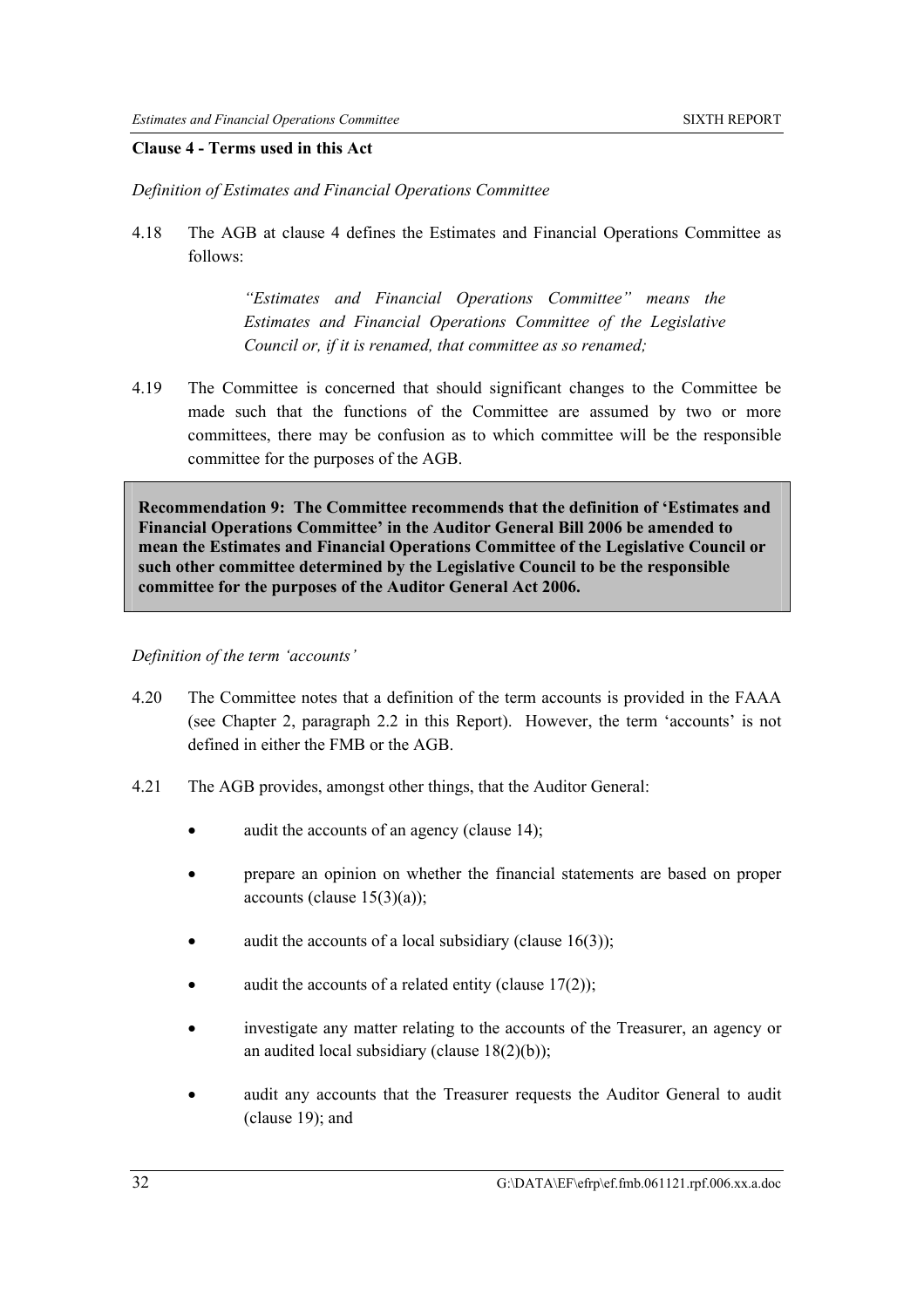- have access to all accounts that the Auditor General considers to be relevant to an audit (clause 35(2)(a)).
- 4.22 The Committee is concerned that the omission of a definition of 'accounts' in the FMB and AGB may lead to some uncertainty as to its meaning, which may, in turn, impact upon the operation of the FMB and AGB.
- 4.23 The Committee notes that both the ACAG and The Institute of Chartered Accountants in Australia (ICAA) in their submissions expressed concern that the term 'proper accounts' in clause 15(3)(a) is not defined within the AGB, the FMB or Australian Accounting Standards.<sup>89</sup> As stated by the ICAA:

*This suggests that 'proper accounts' does not form part of the applicable financial reporting framework. Accordingly, what the Auditor General is to attest to is not clear.*<sup>90</sup>

- 4.24 The Committee is of the view that inclusion of a definition of the term 'accounts' in the AGB would prevent any uncertainty as to the meaning of the term under the AGB.
- 4.25 The Committee recommends that the AGB be amended to include a definition of the term 'accounts'.

**Recommendation 10: The Committee recommends that a definition of 'accounts' be inserted into the Auditor General Bill 2006 with flexibility to enable additional matters to be prescribed in Treasurer's instructions.** 

### **Clause 8 - Auditor General to have regard to audit priorities of Parliament**

- 4.26 Clause 8 provides that the Auditor General must have regard to the audit priorities of Parliament as determined by either House of Parliament or the PAC.
- 4.27 The Committee notes that Auditor General is not required to also have regard to the audit priorities as determined by the Estimates and Financial Operations Committee.

**Recommendation 11: The Committee recommends that clause 8 of the Auditor General Bill 2006 be amended to require that the Auditor General also have regard to the audit priorities as determined by the Estimates and Financial Operations Committee.** 

<sup>89</sup> Submission No 5A from the Australasian Council of Auditors-General, 6 November 2006, p3 and Submission No 6 from The Institute of Chartered Accountants in Australia, 7 November 2006, p3.

<sup>90</sup> Submission No 6 from The Institute of Chartered Accountants in Australia, 7 November 2006, p3.

 $G:\D{DATA}\E\text{-left}\of\text{fmb}.061121.\text{rpf}.006.xx.a.doc$  33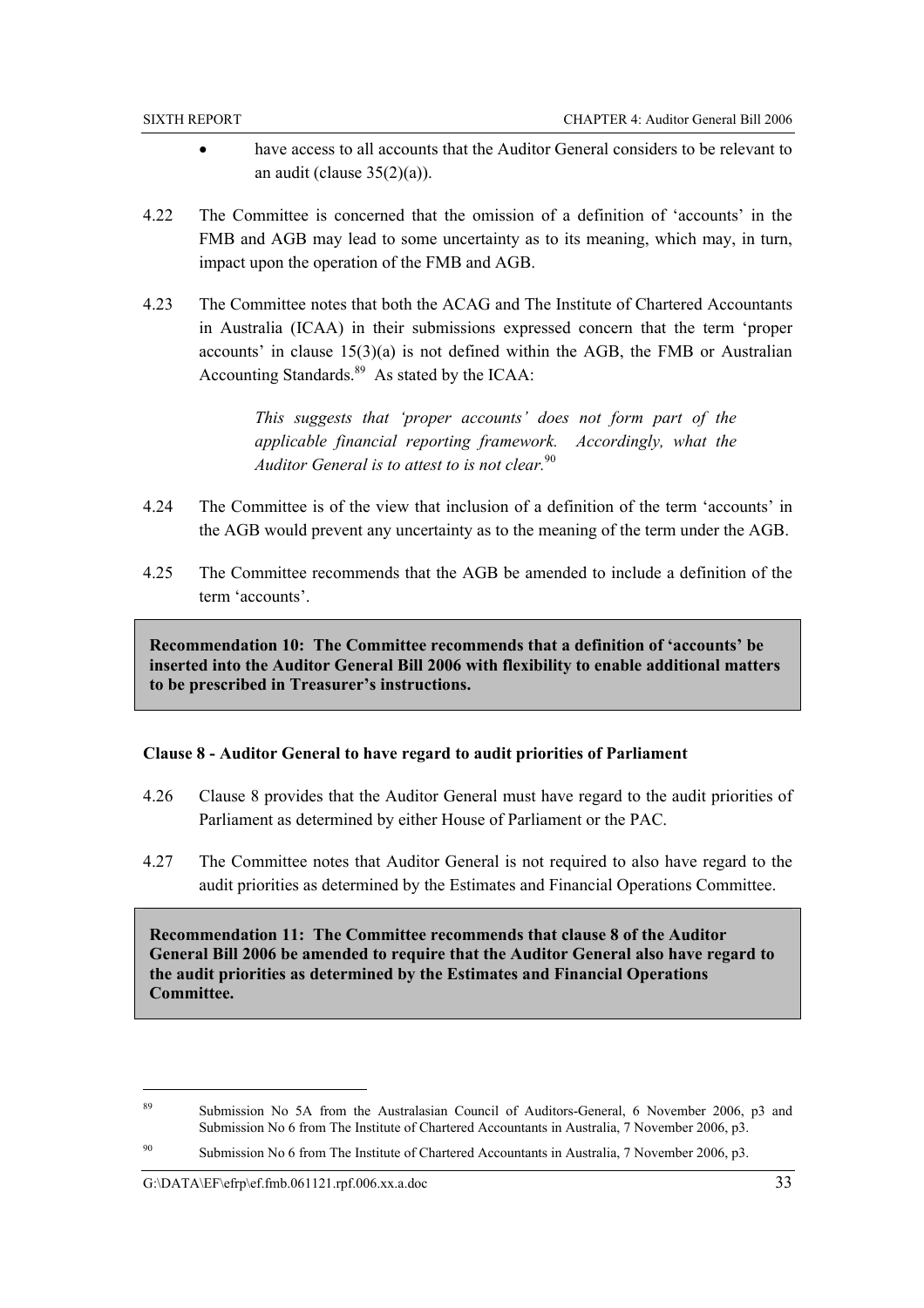### **Clause 14 - Audits of accounts of agencies**

- 4.28 Under clause 14, if the Auditor General does not undertake an audit of an agency's accounts, the Auditor General is required to notify the PAC.
- 4.29 The Committee notes that the Auditor General is not required to notify the Estimates and Financial Operations Committee.

**Recommendation 12: The Committee recommends that clause 14 of the Auditor General Bill 2006 be amended to require that the Auditor General also notify the Estimates and Financial Operations Committee.** 

### **Clause 24 - Reports on performance of functions generally**

- 4.30 Clause 24 provides that the Auditor General has a responsibility to report to the Parliament on matters arising out the performance of the Auditor General's functions that are, in the opinion of the Auditor General, of such significance to require reporting. This must be done at least once in each year. $91$
- 4.31 The FMB at clause 82 provides that if the Minister decides that it is reasonable and appropriate not to provide to Parliament certain information concerning any conduct or operation of an agency, then the Minister is to cause written notice of the decision to be given to Parliament and to the Auditor General. The Minister's reasons for making that decision are to be provided to Parliament.
- 4.32 The Committee accepts that there may be instances that warrant that information not be disclosed publicly by the Executive. However, the Committee is of the view that there is a need to ensure that there is proper accountability when a claim for confidentiality is made by the Government.
- 4.33 The majority of the Committee (comprising Hons Giz Watson, Anthony Fels and George Cash MLCs) note that at present when the Minister makes a determination not to provide the Parliament with information, there is no independent assessment undertaken of whether such a decision is reasonable and appropriate. The majority of the Committee is of the view that in order to strengthen the existing accountability mechanisms, the Auditor General should be required to undertake such an assessment.
- 4.34 The minority of the Committee comprising Hons Ken Travers and Shelley Archer MLCs are concerned that this has the potential to politicise the position of the Auditor General.

<sup>91</sup> Auditor General Bill 2006 Explanatory Memorandum, p6.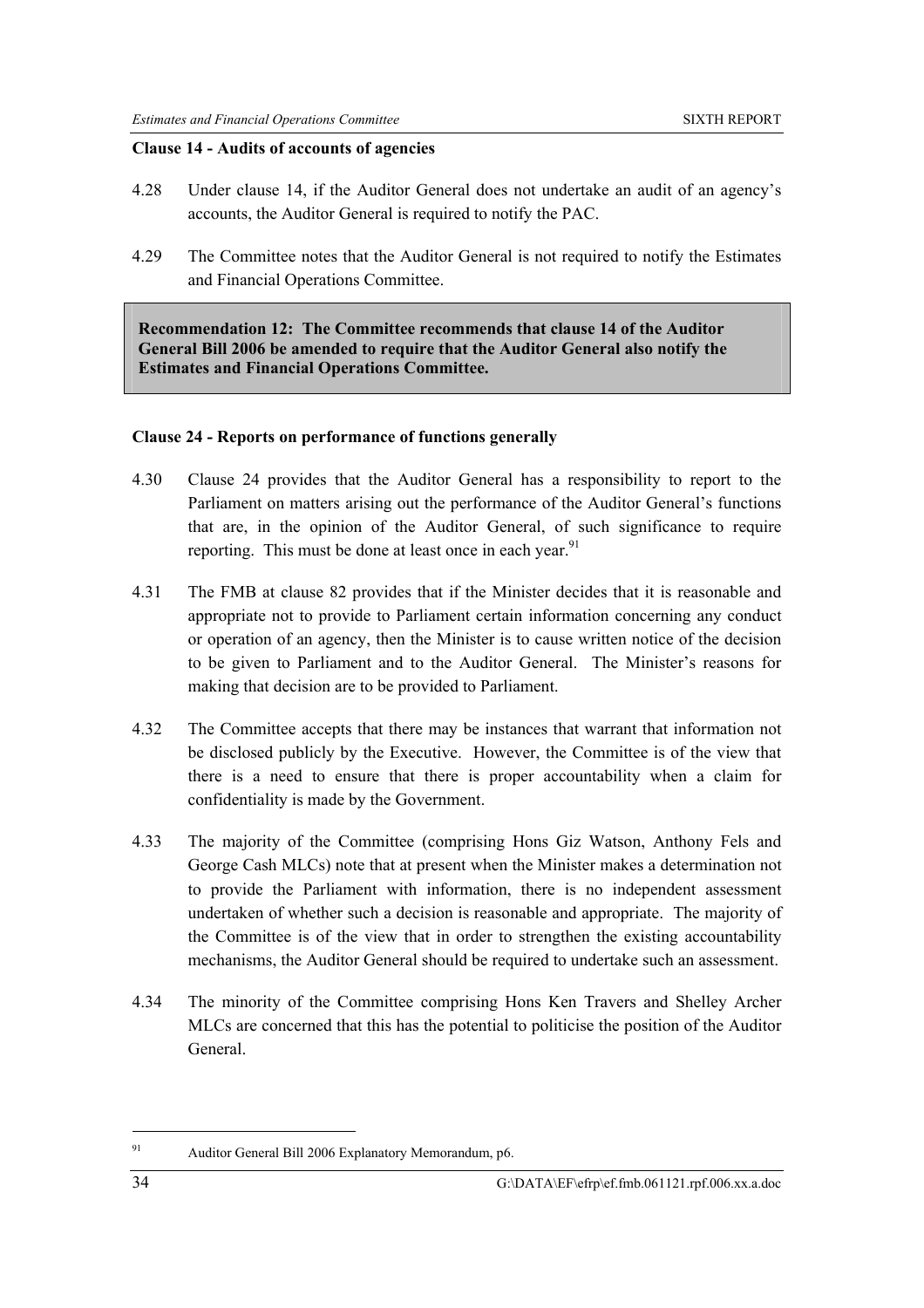**Recommendation 13: The Committee, by a majority (comprising Hons Giz Watson, Anthony Fels and George Cash MLCs) recommends that the Auditor General Bill 2006 be amended to provide that a report under clause 24 is to include an opinion as to whether a decision by a Minister not to provide information to Parliament concerning any conduct or operation of an agency is reasonable and appropriate.** 

### **Clause 25 - Report on an examination or investigation**

- 4.35 Clause 25(1) provides that a report on an examination or investigation carried out under clause 18 may be submitted to both Houses of Parliament or to the PAC.
- 4.36 The Committee considers that the report should also be submitted to the Estimates and Financial Operations Committee.

**Recommendation 14: The Committee recommends that clause 25 of the Auditor General Bill 2006 be amended to require that a report on an examination or investigation carried out under clause 18 of the Auditor General Bill 2006 also be submitted to the Estimates and Financial Operations Committee.** 

### **Clause 37 - Powers extend to confidential information**

- 4.37 The FMB (clause 82) requires the Minister to cause written notice of the decision not to provide certain information to Parliament, to be laid before each House of Parliament and be given to the Auditor General.
- 4.38 Where the Minister decides that disclosure of particular information would be contrary to the public interest and advises the Auditor General of that decision, the Auditor General must not include that information in a report to Parliament. However, the Auditor General may report the information to the PAC.<sup>92</sup>
- 4.39 The Committee notes that the COG recommended that the Auditor General should present a report containing confidential information to a Legislative Council Standing Committee. The Legislative Council Standing Committee would then 'in camera' make a determination on whether to report the information to Parliament.<sup>93</sup>
- 4.40 The Committee is of the view that in order to improve parliamentary oversight, where the Auditor General decides to report information, the Auditor General should report to the proposed Joint Standing Committee on Audit rather than to the PAC. The proposed Joint Standing Committee on Audit should determine, in private, whether the information shall be included in a report to be tabled in Parliament.

<sup>92</sup> Auditor General Bill 2006 Explanatory Memorandum, p9.

<sup>93</sup> Commission on Government, *Report No 1*, August 1995, p188.

 $G:\D{DATA\to\E\left\{\frac{fr}{m},061121\text{.rpf}.006.xx.a.doc}\right\}}$  35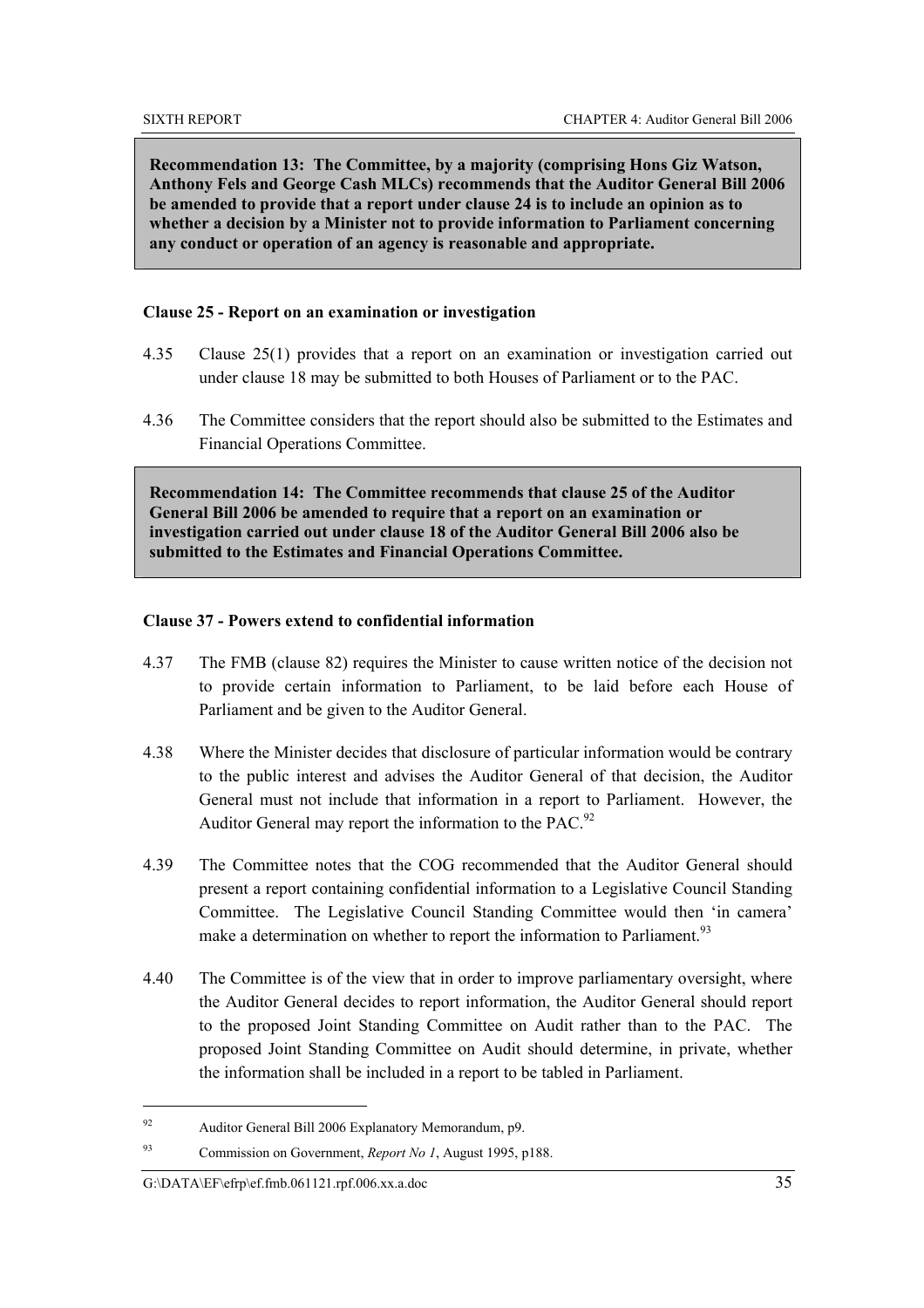**Recommendation 15: The Committee recommends that clause 37 of the Auditor General Bill 2006 be amended to require that where the Auditor General decides to report information, the Auditor General should report to the proposed Joint Standing Committee on Audit (as recommended by the Committee in Recommendation 8) and that the proposed Joint Standing Committee on Audit should determine, in private, whether the information shall be included in a report to be tabled in Parliament.** 

### **Clause 43 - Recommendations by the Public Accounts Committee**

- 4.41 Clause 43 provides that in the determination of the budget of the OAG for a financial year regard is to be had to any recommendation as to that budget, made to the Treasurer by the PAC. Regard is also to be had to any recommendation as to organisational structure or resources of the OAG made by the PAC.
- 4.42 The ACAG submitted that they supported the proposed involvement of the PAC in the determination of the OAG budget and its organisational structure.<sup>94</sup>
- 4.43 The Committee notes that both the COG and the WA Inc Royal Commission recommended that a joint parliamentary committee have the role of making recommendations on the Auditor General's budget.
- 4.44 The COG recommended that:
	- *5. The budget of the Office of the Auditor General should be the subject of a permanent appropriation. The proposed Joint Audit Committee should determine the budget of the Office on an annual basis with consideration being given to any advice from the Treasurer. In circumstances where additional funding is required to complete the Office's work program, the Joint Audit Committee should consider the Auditor General's request. If the Joint Audit Committee determines that additional funding is warranted, a request for additional funds, to be drawn from the Treasurer's Advance Account, should be submitted to the Treasurer.*<sup>95</sup>
- 4.45 The Committee is of the view that for effective parliamentary input, the proposed Joint Standing Committee on Audit should be the body to make recommendations to the Treasurer on the budget of the OAG.

95 Commission on Government, *Report No 1*, August 1995, p241.

<sup>94</sup> Submission No 5A from the Australasian Council of Auditors-General, 6 November 2006, p6.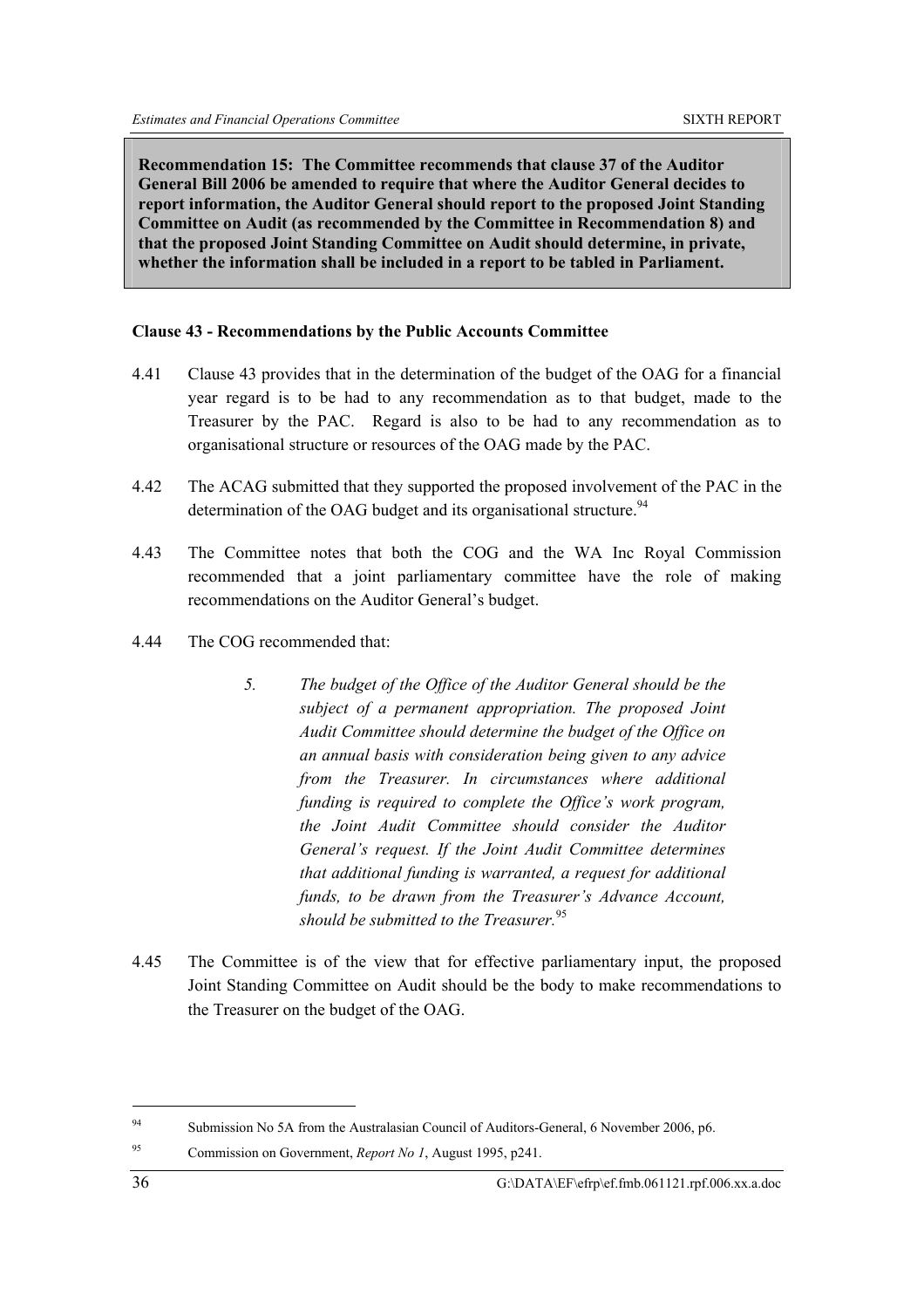**Recommendation 16: The Committee recommends that clause 43 of the Auditor General Bill 2006 be amended to provide that the Treasurer, when determining the budget of the Office of the Auditor General, be required to have regard to the recommendations of the proposed Joint Standing Committee on Audit (as recommended by the Committee in Recommendation 8).** 

**Recommendation 17: The Committee recommends that clause 43 of the Auditor General Bill 2006 be amended to provide that regard be given to any recommendation made by the proposed Joint Standing Committee on Audit (as recommended by the Committee in Recommendation 8) regarding organisational structure or resources of the Office of the Auditor General.** 

### **Clause 47 - Review of Act**

- 4.46 Clause 47 provides for a review of the operation and effectiveness of the Act by the PAC as soon as practicable after the expiry of five years from the commencement of the Act, and a report to the Legislative Assembly by the PAC relating to whether, amongst other things, the legislation is achieving its intended purpose.<sup>96</sup>
- 4.47 The Committee supports the inclusion of this clause in the AGB, however, is of the view that the review should be undertaken by the proposed Joint Standing Committee on Audit (see paragraphs 4.5 to 4.16).
- 4.48 The Committee is also of the view that a review of the Act should be conducted after the expiry of every five years after the commencement of the proposed Act, not just after the expiry of the first five years from commencement of the Act.
- 4.49 The Committee recognises that it is important to ensure that the Auditor General is fully accountable to Parliament. The Committee notes that the AGB provides for the independent audit of the financial statements of the OAG. However, the AGB does not provide for independent performance audits to be undertaken.
- 4.50 The Committee notes that audit legislation of other jurisdictions require that external reviews of audit offices be conducted periodically.<sup>97</sup> The Committee further notes that the COG recommended that "*the performance of the Office of the Auditor General should be subject to triennial external reviews, … in accordance with the directions of the proposed Joint Audit Committee*".<sup>98</sup>

<sup>96</sup> Auditor General Bill 2006 Explanatory Memorandum, pp10-11.

<sup>97</sup> For example, New South Wales, Victoria, Queensland and the Commonwealth.

<sup>98</sup> Commission on Government, *Report No 1*, August 1995, p245.

 $G:\D{ATA\to F\eftrightarrow f.fmb.061121.rpf.006.xx.a.doc}$  37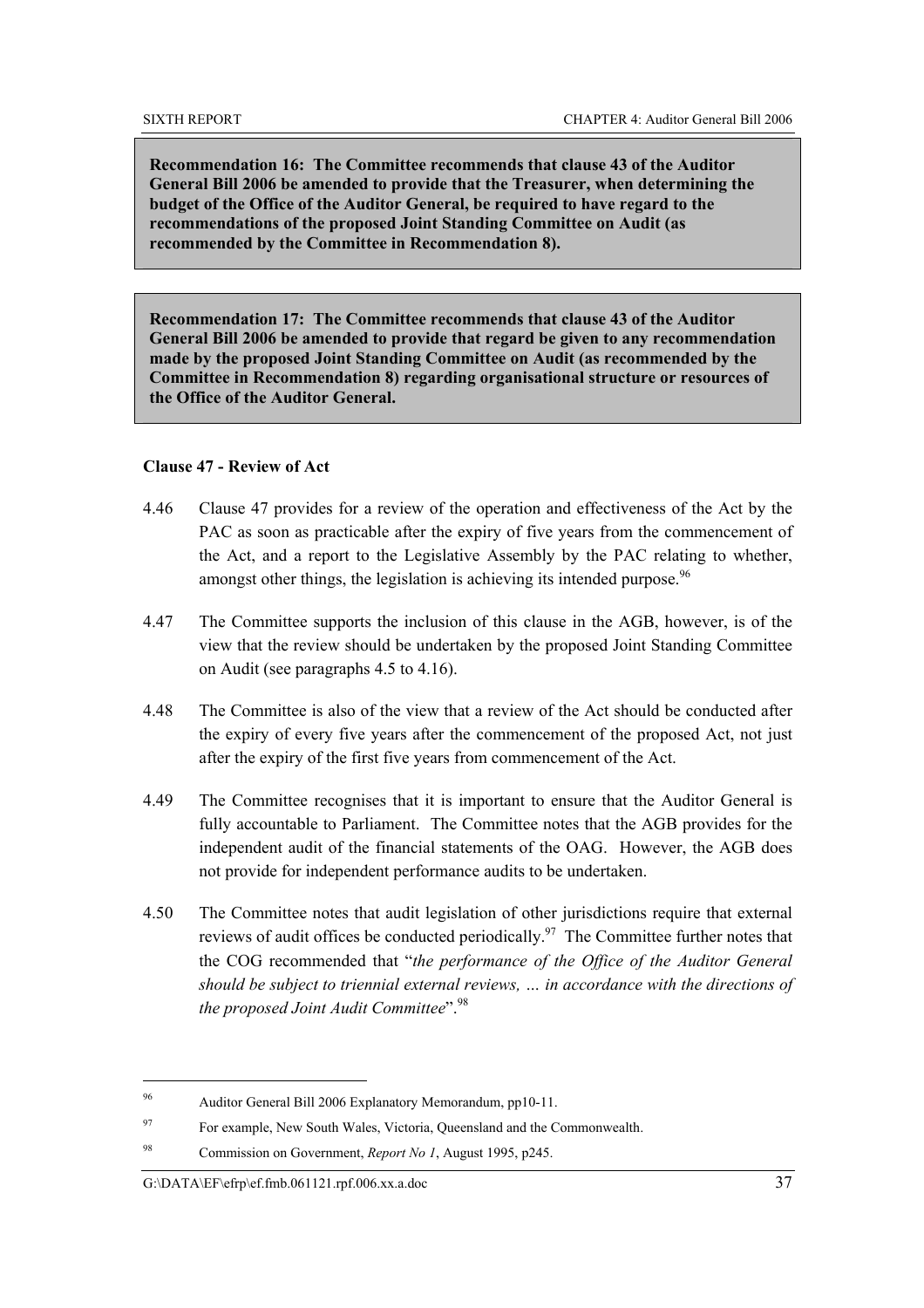4.51 The Committee is of the view that the AGB should provide the proposed Joint Standing Committee on Audit with the ability to direct that a performance review of the Auditor General's Office be conducted, by a person or persons appointed by the joint committee, from time to time.

**Recommendation 18: The Committee recommends that clause 47 of the Auditor General Bill 2006 be amended to provide that the proposed Joint Standing Committee on Audit (as recommended by the Committee in Recommendation 8) carry out a review of the operation and effectiveness of the** *Auditor General Act 2006* **as soon as practicable after the expiry of every five years from the commencement of the** *Auditor General Act 2006***.** 

**Recommendation 19: The Committee recommends that clause 47 of the Auditor General Bill 2006 be amended to provide that the proposed Joint Standing Committee on Audit (as recommended by the Committee in Recommendation 8) have the ability to direct, from time to time, that a performance review of the Auditor General's Office be conducted by a person or persons appointed by the proposed Joint Standing Committee on Audit.** 

### **Schedule 1, clause 1 - Appointment of Auditor General**

- 4.52 Schedule 1, clause 1 provides for the Governor to appoint an Auditor General on the recommendation of the Minister. Prior to making a recommendation to the Governor, the Minister must consult the parliamentary leader of each political party with party status within Parliament and with the PAC. The Minister must also consult with the PAC as to the appropriate selection criteria for appointment before applications are sought for appointment.<sup>99</sup>
- 4.53 The COG recommended that a joint parliamentary committee submit a shortlist of candidates to the Premier.
	- *2. The proposed Joint Audit Committee should participate in the selection of the Auditor General (as recommended in Section 5.3). The process for selecting the Auditor General should be detailed in the proposed Auditor General Act, as follows:* 
		- *(a) the Commissioner for Public Sector Standards should administer the selection process;*
		- *(b) the Commissioner for Public Sector Standards should submit a list of applicants for the position of Auditor General to the proposed Joint Audit Committee;*

<sup>99</sup> Auditor General Bill 2006 Explanatory Memorandum, p11.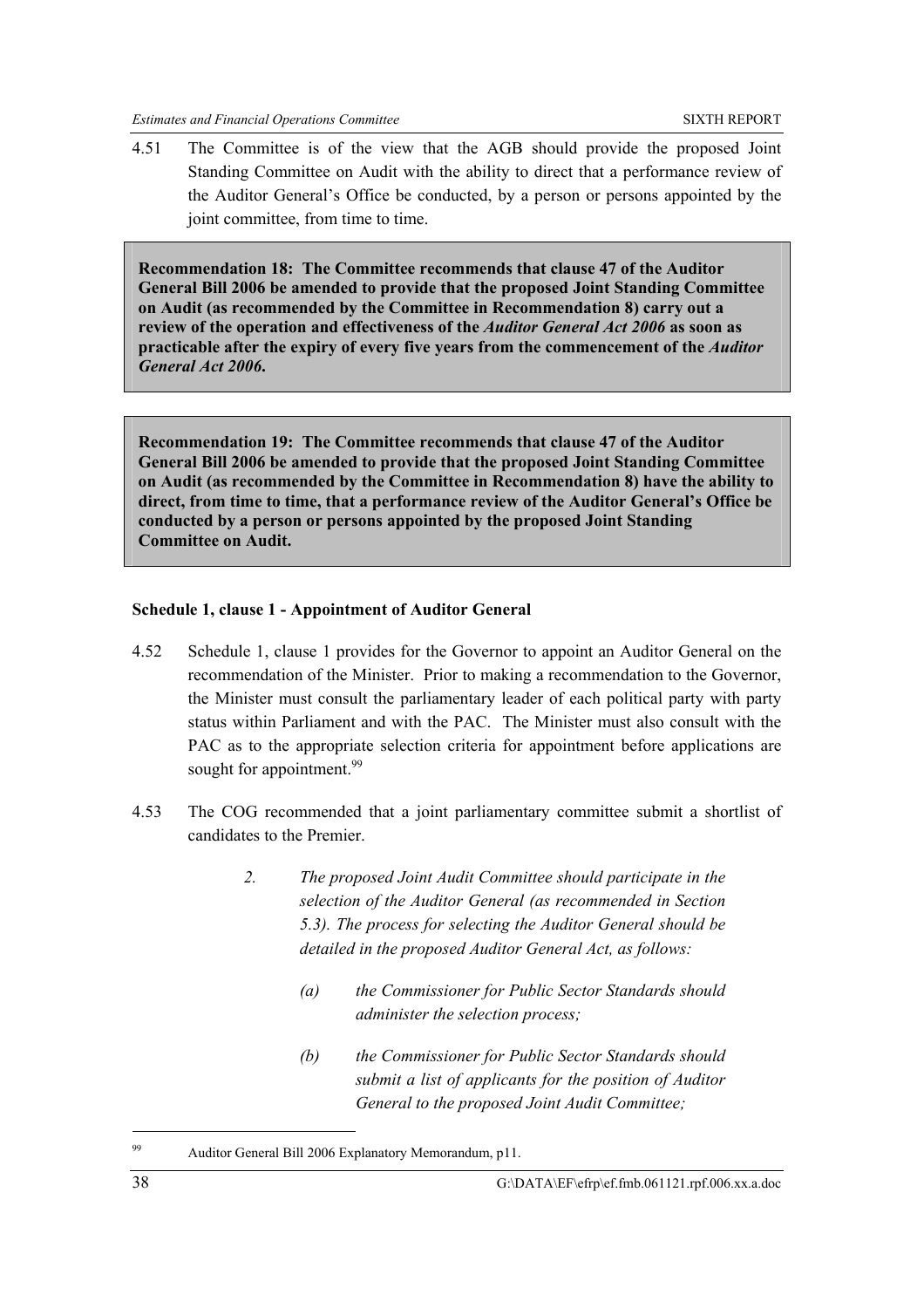| (c) | the proposed Joint Audit Committee should submit a<br>short list to the Premier of suitable candidates chosen<br>from the Commissioner for Public Sector Standards'<br>list; |
|-----|------------------------------------------------------------------------------------------------------------------------------------------------------------------------------|
| (d) | the Premier, making a selection from the Joint Audit<br>Committee's short list, should advise the Governor of<br>the preferred candidate;                                    |
| (e) | the Governor should appoint the Auditor General;<br>and                                                                                                                      |
| O)  | the Auditor General should be appointed for a non-<br>renewable term of ten years. $100$                                                                                     |

- 4.54 The ACAG Statement of Principles Independence of the Auditor General state that Parliament should select and recommend the Auditor General for appointment by the Governor.
- 4.55 The ACAG in their submission stated that:

*The mechanism by which the Auditor-General is appointed is acceptable. However, as documented in the ACAG's "Statement of Principles - Independence of the Auditor-General", we prefer the model whereby the Parliament should select and recommend the Auditor-General for appointment by the Governor. As a minimum, the appointment of the Auditor-General should require explicitly the approval of the nominee by the Public Accounts Committee, as in the Commonwealth Auditor-General Act 1997.*<sup>101</sup>

4.56 The Committee is of the view that the Minister should also be required to consult with the Estimates and Financial Operations Committee.

**Recommendation 20: The Committee recommends that Schedule 1, clause 1 of the Auditor General Bill 2006 be amended to require that the Minister also consult with the Estimates and Financial Operations Committee.** 

101 Submission No 5A from the Australasian Council of Auditors-General, 6 November 2006, p6.

<sup>100</sup> Commission on Government, *Report No 1*, August 1995, p241.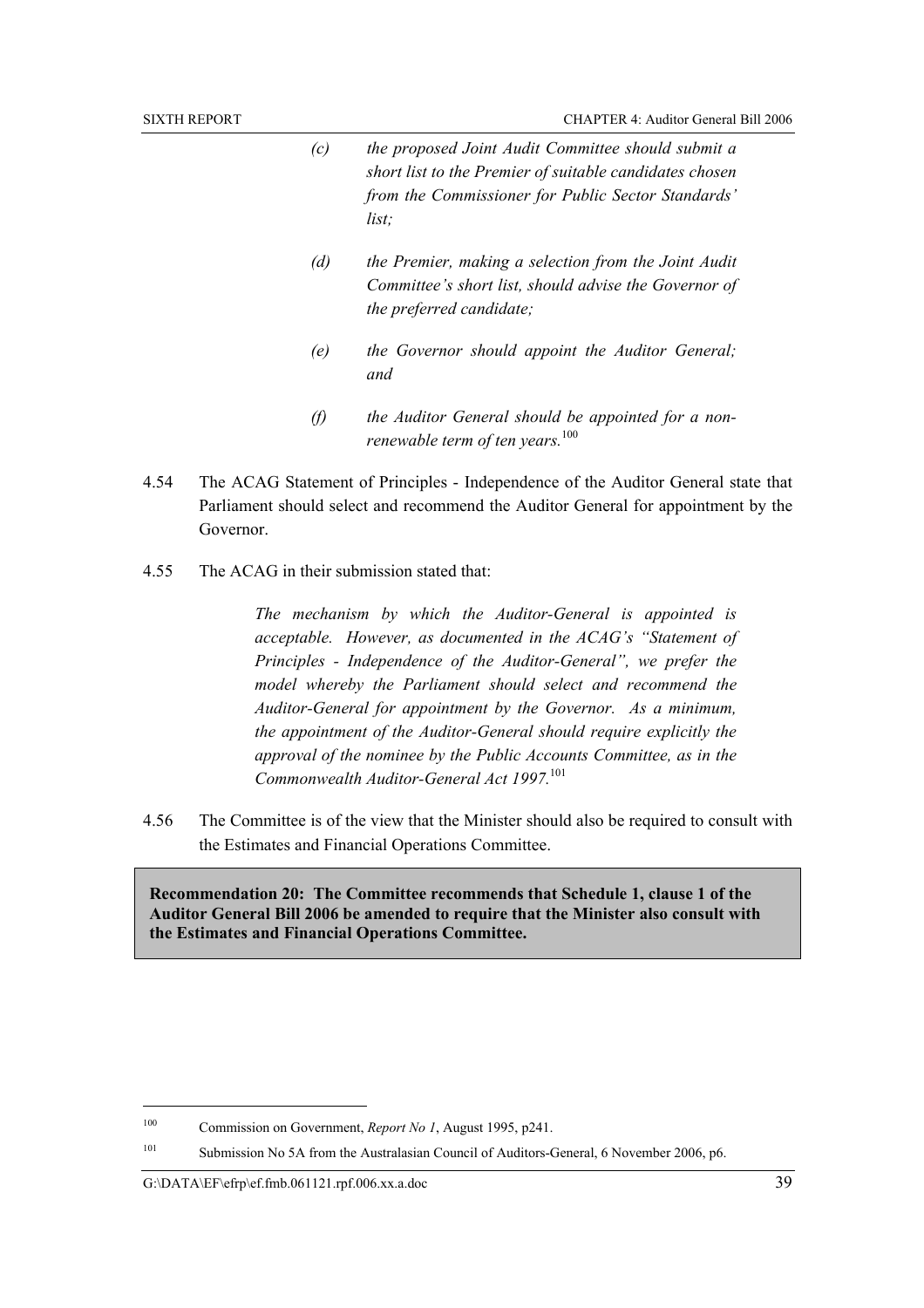### **Schedule 1, clauses 7(1) and 7(2) - Removal and suspension from office**

- 4.57 Clause 7(1) provides that the Auditor General may be removed or suspended by the Governor on addresses from both Houses of Parliament but only on the recommendation of the PAC.
- 4.58 Clause 7(2) provides that if the Auditor General has been suspended under clause 7(1), the suspension has effect until the Auditor General is restored or removed from office by the Governor on addresses from both Houses of Parliament made on the recommendation of the PAC.
- 4.59 The Committee considers that it is not appropriate that the ability for Parliament to remove or suspend the Auditor General be contingent upon the recommendation of the PAC.
- 4.60 The Committee is of the view that any Member of Parliament should be able to move for the removal or suspension of the Auditor General. If required, either House of Parliament still retains the power to order the proposed Joint Standing Committee on Audit to inquire into the matter before it votes on the motion.

**Recommendation 21: The Committee recommends that Schedule 1, clauses 7(1) and 7(2) of the Auditor General Bill 2006 be amended to delete the words 'made on the recommendation of the Public Accounts Committee'.** 

**Recommendation 22: The Committee recommends that Schedule 1, clause 7 of the Auditor General Bill 2006 be amended to provide that either House of Parliament may order the proposed Joint Standing Committee on Audit (as recommended by the Committee in Recommendation 8) to inquire into and report on any motion for suspension or removal of the Auditor General.** 

### **Schedule 1, clause 8 - Acting Auditor General**

4.61 Clause 8 provides for the Governor, on the recommendation of the Minister, to appoint an appropriately qualified person as an Acting Auditor General during a period when the office of Auditor General is vacant or the Auditor General is absent from duty, suspended from that office or is unable to perform the functions of Auditor General for any other reason. However, prior to making a recommendation to the Governor, the Minister must consult with the parliamentary leader of each political party with party status within Parliament and the PAC.<sup>102</sup>

<sup>102</sup> Auditor General Bill 2006 Explanatory Memorandum, pp12-13.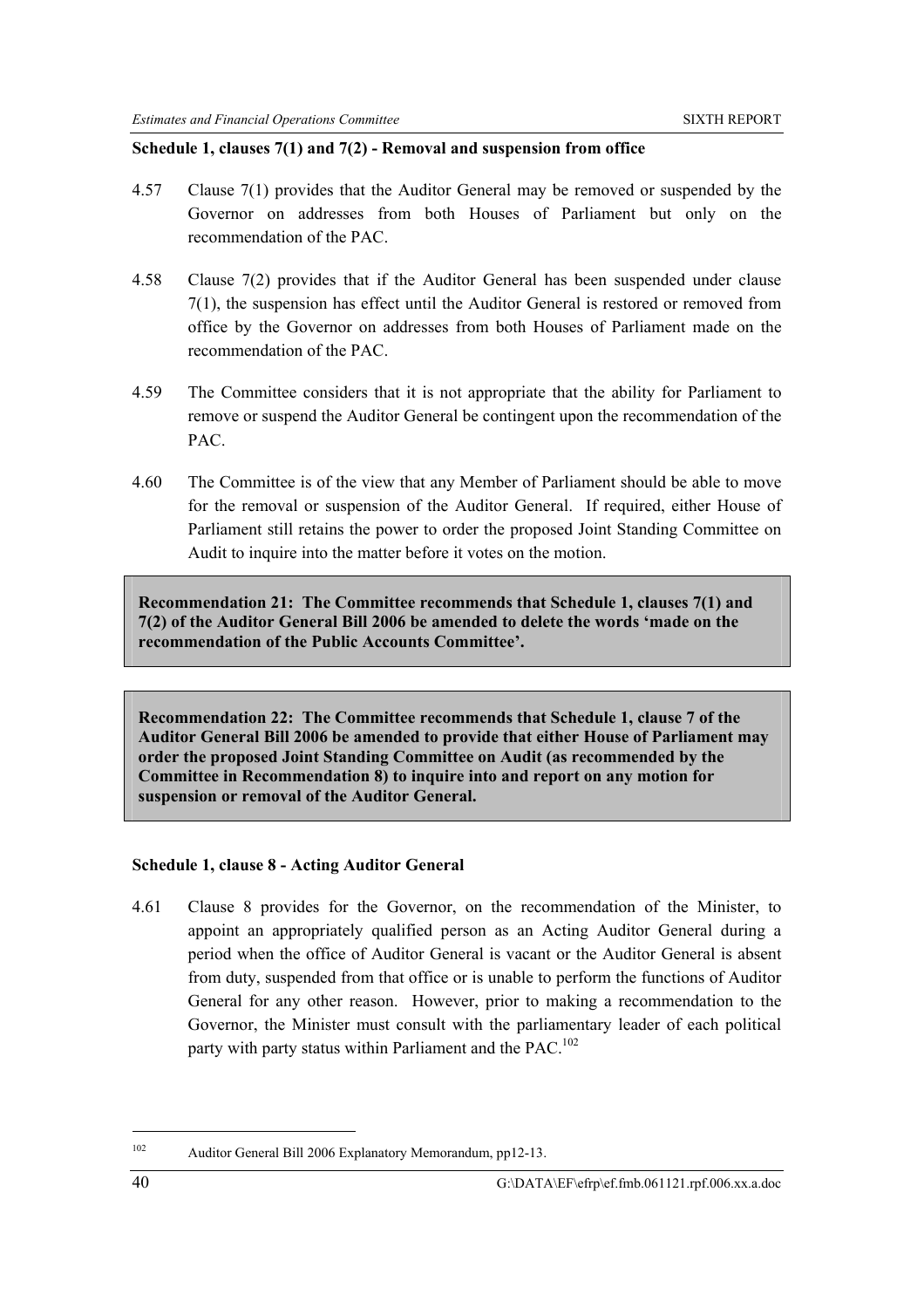4.62 The Committee notes that the Minister is not required to consult with the Estimates and Financial Operations Committee.

**Recommendation 23: The Committee recommends that Schedule 1, clause 8 of the Auditor General Bill 2006 be amended to require that the Minister also consult with the Estimates and Financial Operations Committee.** 

C. Watson

**Hon Giz Watson MLC Chair Date: 21 November 2006**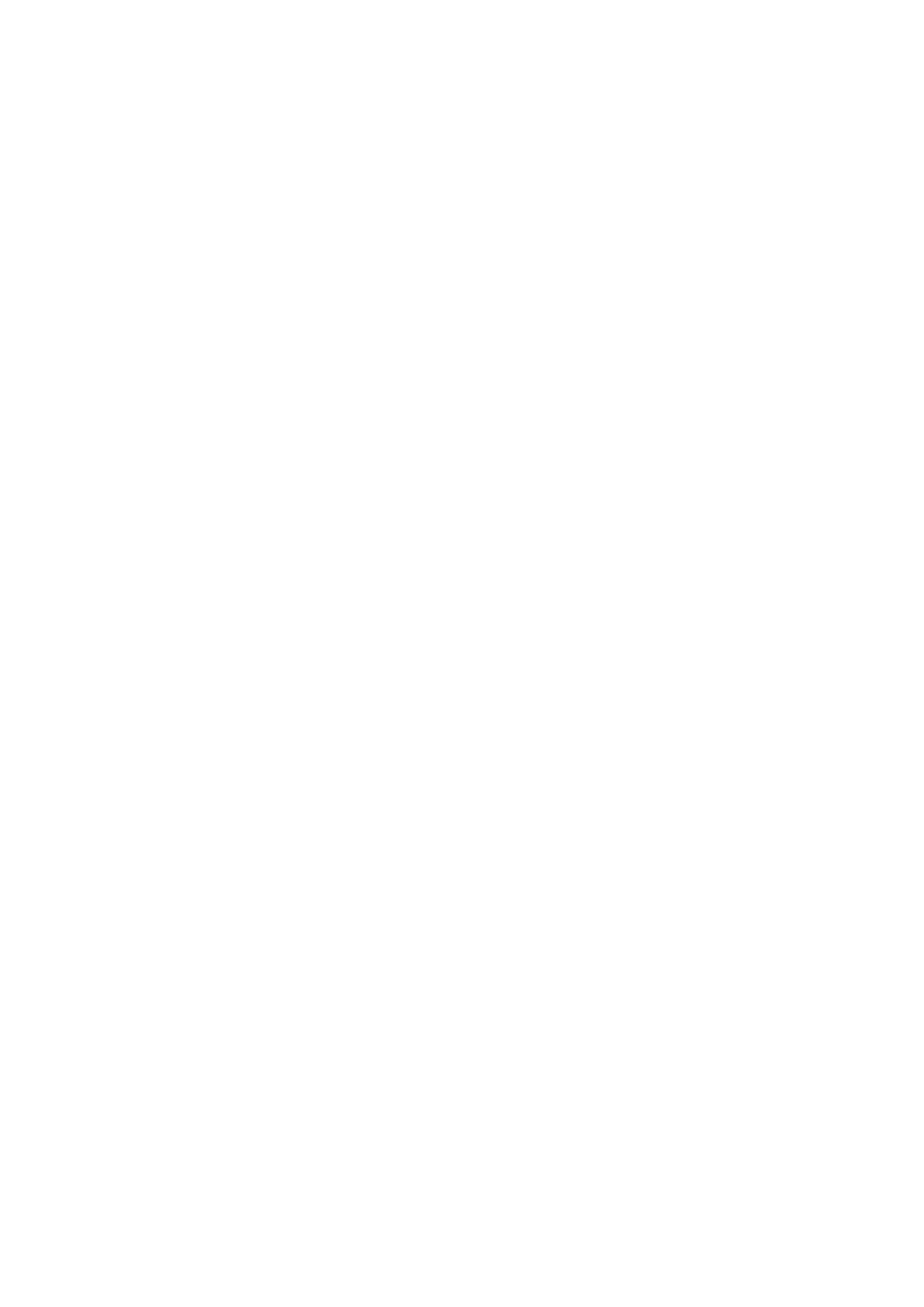### **STAKEHOLDERS TO WHOM THE COMMITTEE WROTE**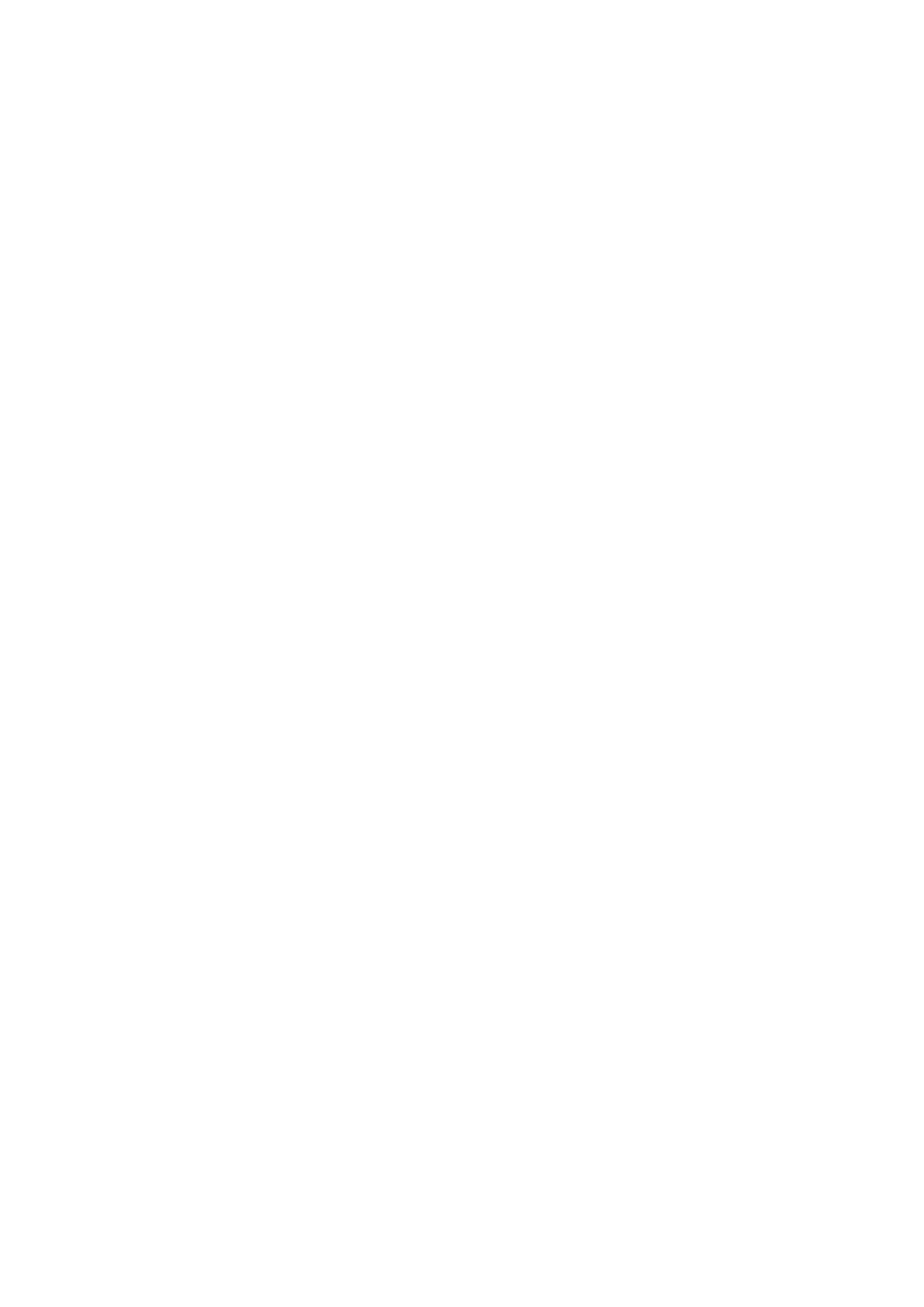# **STAKEHOLDERS TO WHOM THE COMMITTEE WROTE**

| <b>NAME</b>                      | <b>ORGANISATION</b>                                  |  |  |
|----------------------------------|------------------------------------------------------|--|--|
| Ms Maria Saraceni                | The Law Society of Western Australia                 |  |  |
| President                        |                                                      |  |  |
| Dr Harry Phillips                | Adjunct Professor, Edith Cowan University            |  |  |
| Parliamentary Fellow (Education) | Adjunct Professor, Curtin University of Technology   |  |  |
| Ms Toni Walkington               | Community and Public Sector Union                    |  |  |
| <b>Branch Secretary</b>          | Civil Service Association of Western Australia       |  |  |
| Mr Dave Robinson                 | Unions Western Australia                             |  |  |
| Secretary                        |                                                      |  |  |
| Mr Timothy Marney                | Department of Treasury and Finance                   |  |  |
| <b>Under Treasurer</b>           |                                                      |  |  |
| Professor Greg Craven            | John Curtin Institute of Public Policy               |  |  |
| <b>Executive Director</b>        |                                                      |  |  |
| Dr Bruce Stone                   | Political Science and International Relations (M259) |  |  |
| Chair                            | (School of Social and Cultural Studies)              |  |  |
|                                  | The University of Western Australia                  |  |  |
| Mr Anthony Smith                 | Australian Institute of Company Directors            |  |  |
| <b>State Manager</b>             |                                                      |  |  |
| Dr Penny Flett                   | Chamber of Commerce and Industry of Western          |  |  |
| President                        | Australia                                            |  |  |
| Mr Con Abbott FCA                | The Institute of Chartered Accountants in Australia  |  |  |
| General Manager, Western         |                                                      |  |  |
| Australia                        |                                                      |  |  |
| Mr Frank McGuiness               | <b>ACAG Financial Reporting Group</b>                |  |  |
| Chairperson                      | Australasian Council of Auditors-General             |  |  |
| Mr Aidan O'Grady                 | <b>Certified Practising Accountants Australia</b>    |  |  |
| Director, Western Australia      |                                                      |  |  |
| <b>Branch</b>                    |                                                      |  |  |
| Mr Colin Murphy                  | Office of the Auditor General                        |  |  |
| <b>Acting Auditor General</b>    |                                                      |  |  |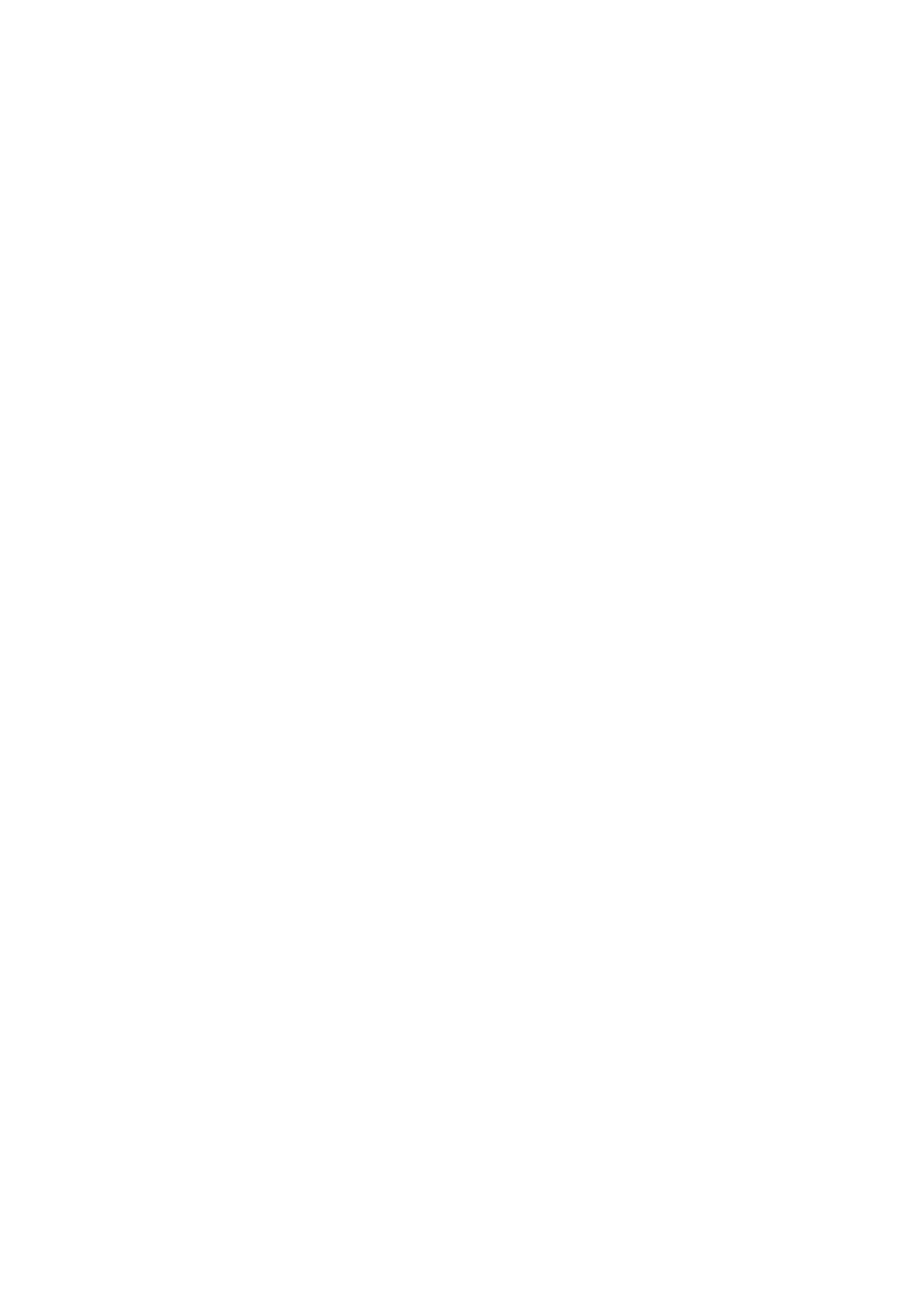## **LIST OF CORPORATIONS WHICH ISSUE DEBT SECURITIES IN AUSTRALIA AND THEIR CREDIT RATINGS**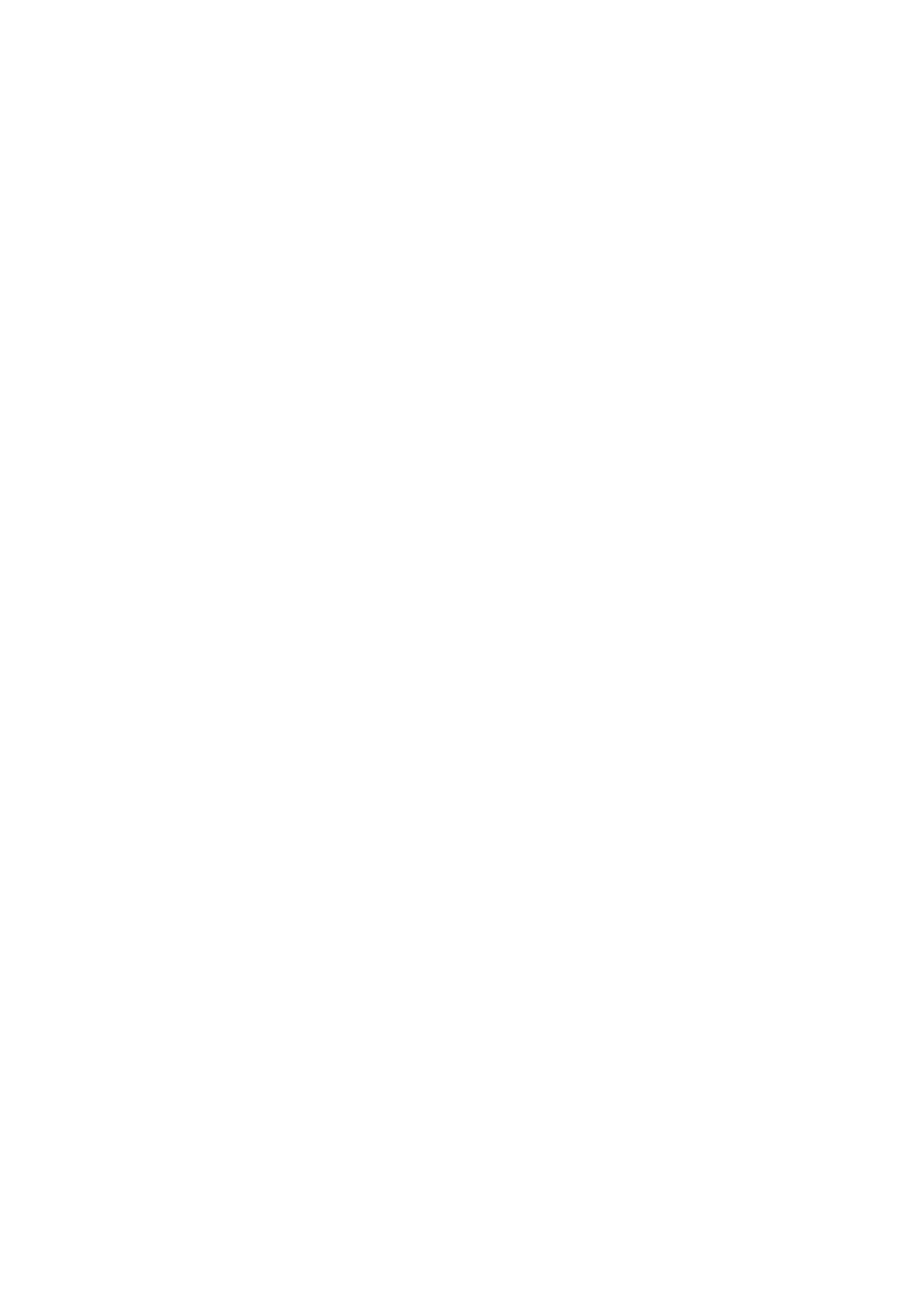# **LIST OF CORPORATIONS WHICH ISSUE DEBT SECURITIES IN AUSTRALIA AND THEIR CREDIT RATINGS**

ATTACHMENT A

| CORPORATIONS THAT ISSUE DEBT SECURITIES IN AUSTRALIA WITH A LONG-TERM CREDIT RATING<br><b>FROM STANDARD &amp; POOR'S OF 'A' OR HIGHER (HIGHLIGHTED)</b> |            |
|---------------------------------------------------------------------------------------------------------------------------------------------------------|------------|
|                                                                                                                                                         |            |
| <b>GE</b> Capital                                                                                                                                       | AAA        |
| Toyota Finance Australia                                                                                                                                | AAA        |
| Nestle Australia                                                                                                                                        | $AA+$      |
| CBFC Ltd                                                                                                                                                | $AA-$      |
| CUSCAL - (Credit Union Services of Australia Ltd)                                                                                                       | $AA-$      |
| Esanda Finance Corporation Ltd                                                                                                                          | $AA-$      |
| Paccar Financial Pty Ltd                                                                                                                                | $AA-$      |
| Queensland Sugar Ltd                                                                                                                                    | $AA-$      |
| NRMA Insur. Group Fin. Ltd - (Parent Guarentee)                                                                                                         | AA         |
| Cargill Australia Ltd - (Parent Guarentee)                                                                                                              | $A+$       |
| Colonial Finance Ltd - (Parent Guarentee)                                                                                                               | $A+$       |
| Commonwealth Property Fund                                                                                                                              | $A+$       |
| Merrill Lynch Finance (Australia) Pty Ltd - (Parent Guarentee)                                                                                          | $A+$       |
| Morgan Stanley Dean Witter (Australia) Finance Ltd - (Parent Guarentee)                                                                                 | $A+$       |
| Commonwealth Property Office Fund                                                                                                                       | $A-$       |
| John Deere Ltd - (Parent Guarentee)                                                                                                                     | $A-$       |
| Mitsubishi Development Pty Ltd - (Parent Guarentee)                                                                                                     | $A-$       |
| Mitsui & Co Financial Services (Australia) Ltd - (Parent Guarentee)                                                                                     | $A-$       |
| PowerCor Australia                                                                                                                                      | $A-$       |
| <b>Stockland Trust Group</b>                                                                                                                            | $A-$       |
| Volkswagen Financial Services Australia - (Parent Guarentee)                                                                                            | $A-$       |
| Wesfarmers Ltd                                                                                                                                          | $A-$       |
| Westfield Trust                                                                                                                                         | $A-$       |
| Woolworths Ltd.                                                                                                                                         | $A-$       |
| AMP Group Finance Services Ltd - (Parent Guarentee)                                                                                                     | A          |
| Arnotts - (Parent Guarentee)                                                                                                                            | A          |
| <b>Britannia Building Society</b>                                                                                                                       | A          |
| Caterpillar Financial Australia Ltd - (Parent Guarentee)                                                                                                | A          |
| CFS GANDEL Retail Trust                                                                                                                                 | A          |
| CIT GROUP (Australia) Ltd - (Parent Guarentee)                                                                                                          | A          |
| Ecolab Finance Pty - (Parent Guarentee)                                                                                                                 | A          |
| SPI Australia Finance Pty Ltd - (Parent Guarentee)                                                                                                      | А          |
| SPI Elecitricity & Gas Holdings P/L                                                                                                                     | А          |
| SPI PowerNet Pty Ltd                                                                                                                                    | А          |
| Sumitomo Mitsui                                                                                                                                         | A          |
| Telecom New Zealand                                                                                                                                     | A          |
| <b>Telstra Corporation Limited</b>                                                                                                                      | A          |
| <b>General Property Trust</b>                                                                                                                           | $BBB+$     |
| <b>Investa Property Group</b>                                                                                                                           | $BBB+$     |
| Newcastle Permanent Building Society                                                                                                                    | $BBB+$     |
| Orica Finance Ltd                                                                                                                                       | $BBB+$     |
| Origin Energy                                                                                                                                           | $BBB+$     |
| Qantas Australia Ltd                                                                                                                                    | $BBB+$     |
| Santos Ltd                                                                                                                                              | $BBB+$     |
| Cadbury Schweppes Australia Ltd - (Parent Guarentee)                                                                                                    | <b>BBB</b> |
| Coles Myer                                                                                                                                              | <b>BBB</b> |
| Daimler Chrysler Australia/Pacific Pty Ltd                                                                                                              | <b>BBB</b> |
| <b>CATS Trust</b>                                                                                                                                       | Not Rated  |
| Colonial Geared Share Fund                                                                                                                              | Not Rated  |
| <b>Spipower Utilities</b>                                                                                                                               | Not Rated  |
| Volvo Treasury Australia Proprietary Ltd - (Parent Guarentee)                                                                                           | Not Rated  |

Note: There is no comprehensive or definitive reference source for corporate issuers of debt securities in Australia. This list was produced from the Western Australian Treasury Corporation's market contacts who have regular dealings with corporate issuers. As such, the list may not be exhaustive.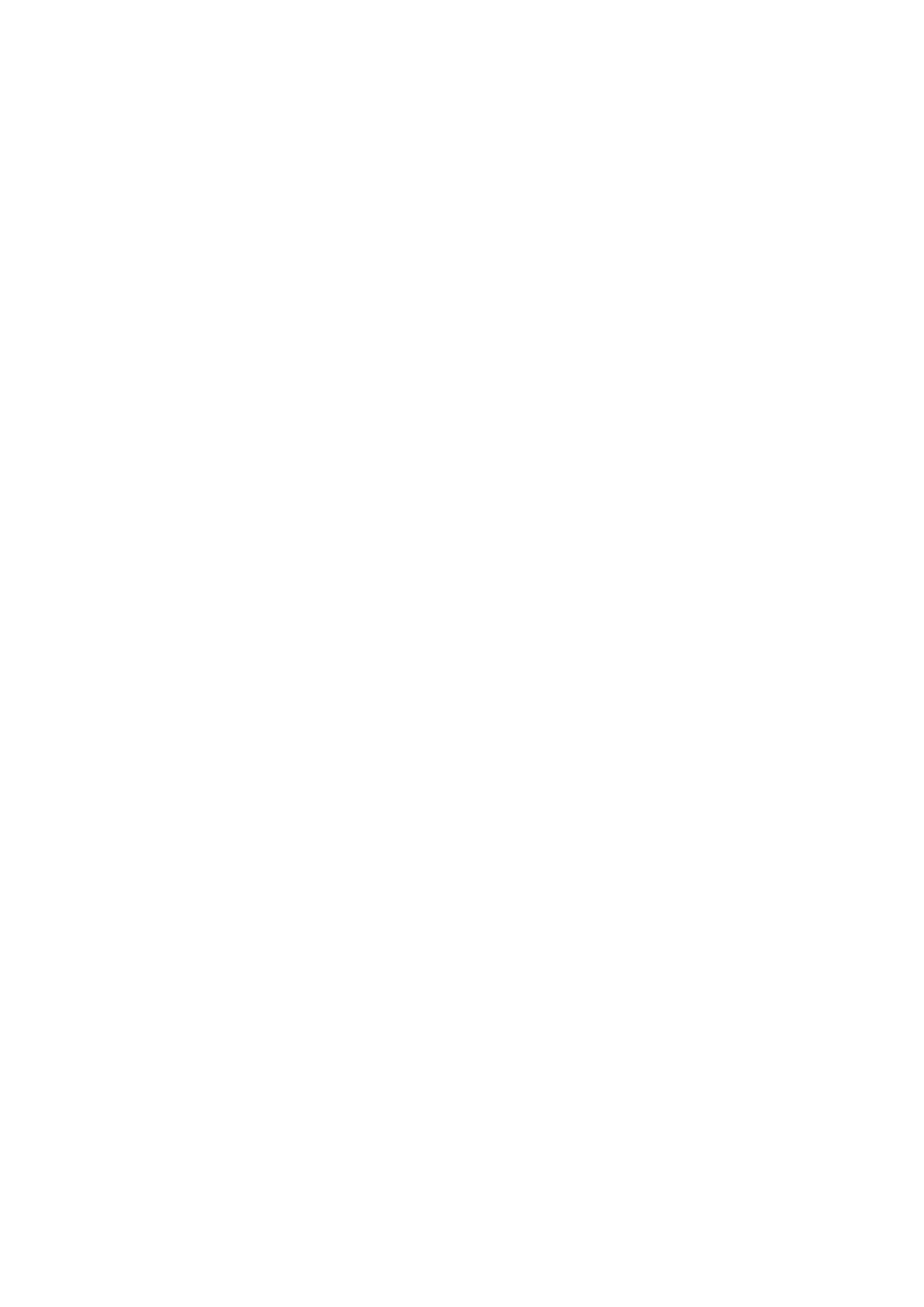# *PRO FORMA* **RESOURCE AGREEMENT SUPPLIED BY THE DEPARTMENT OF TREASURY AND FINANCE**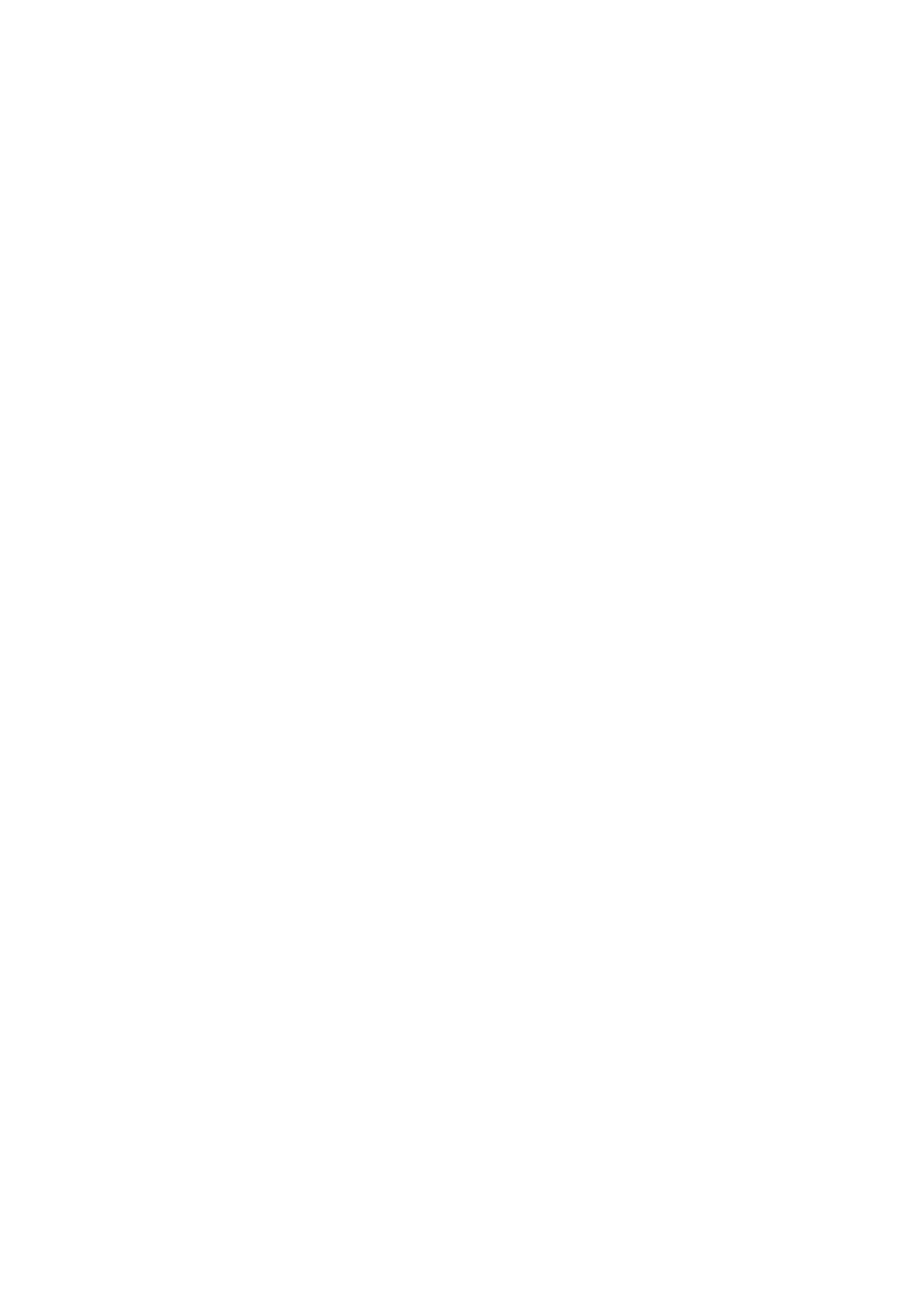# *PRO FORMA* **RESOURCE AGREEMENT SUPPLIED BY THE DEPARTMENT OF TREASURY AND FINANCE**

RESOURCE AGREEMENT

between the

MINISTER FOR X (name of Ministry)

the

DIRECTOR GENERAL OF X (name of agency)

and the

TREASURER

For the financial year ending 30 June 2007

G:\DATA\EF\efrp\ef.fmb.061121.rpf.006.xx.a.doc 53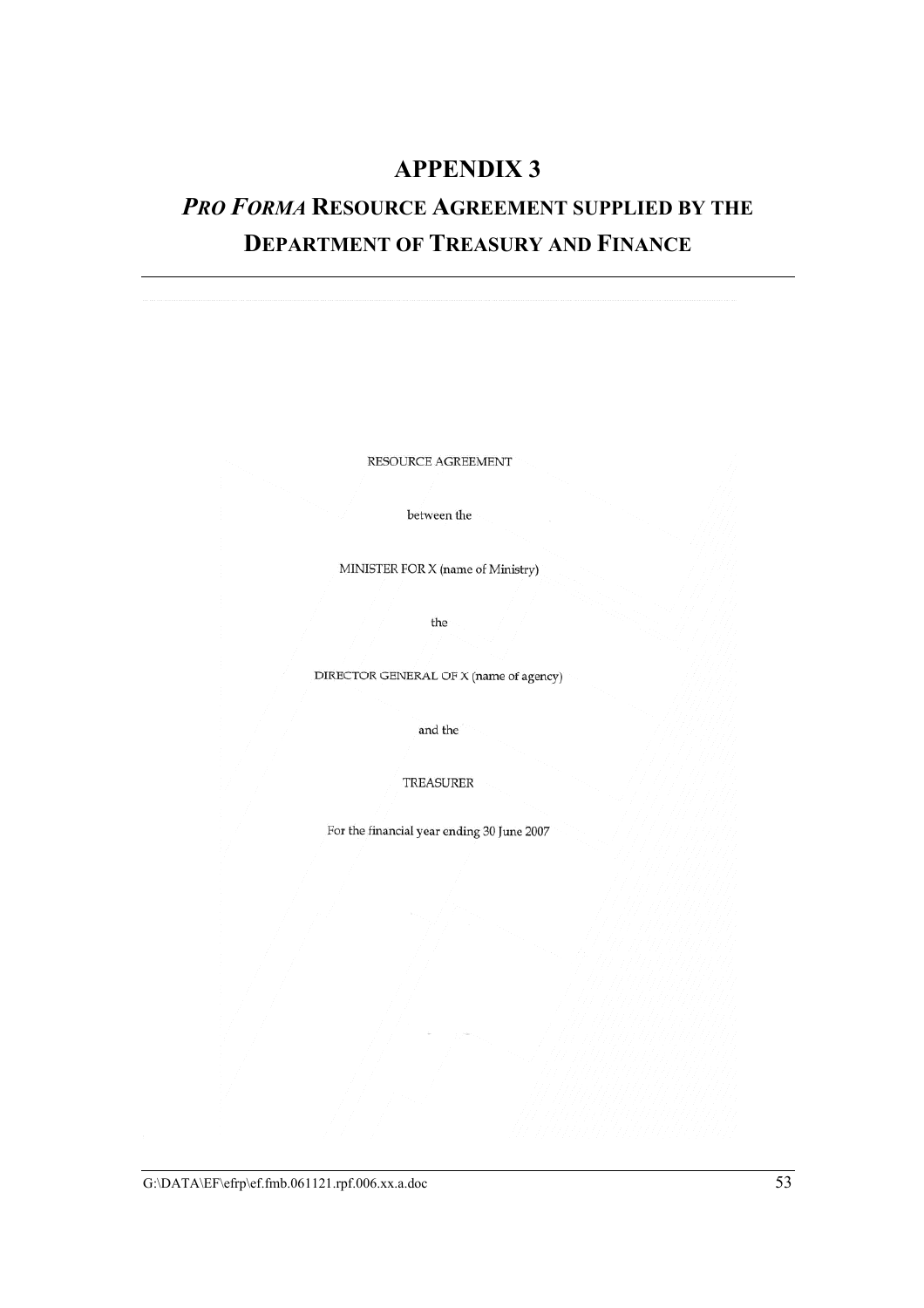### TABLE OF CONTENTS

| 1.1 |  |
|-----|--|
| 1.2 |  |
| 1.3 |  |
|     |  |
| 2.1 |  |
| 2.2 |  |
| 2.3 |  |
| 2.4 |  |
|     |  |
| 3.1 |  |
| 3.2 |  |
| 3.3 |  |
| 3.4 |  |
| 3.5 |  |
| 4.0 |  |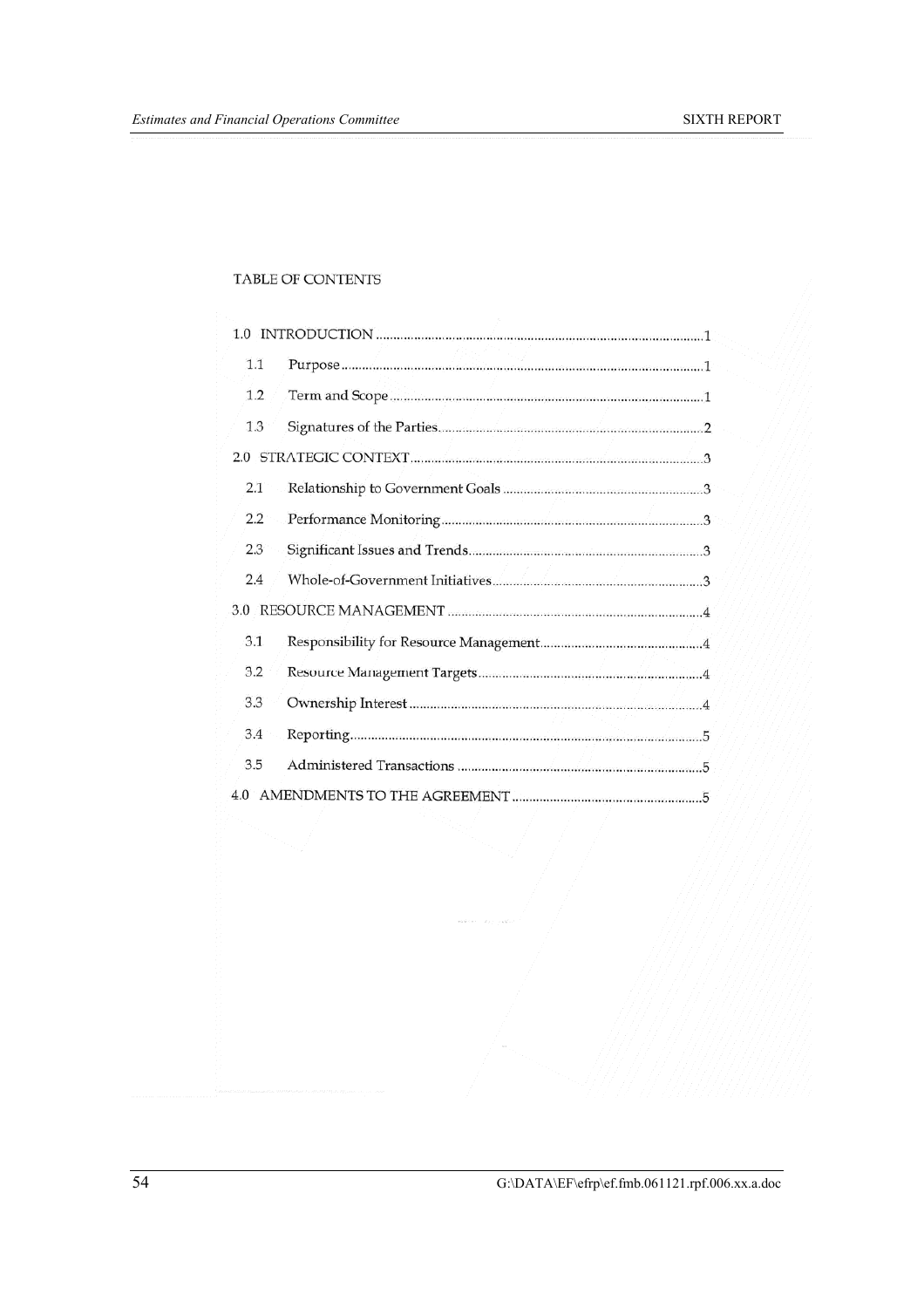$\mathbf 1$ 

#### $1.0$ **INTRODUCTION**

### 1.1 Purpose

This agreement records undertakings by:

- the Minister that the agency level desired outcomes and financial targets identified in the Budget Statements are consistent with the broader strategic policy direction and priorities of the Government;
- the Director General to efficiently deliver the services and to achieve the desired outcomes and financial targets specified in the Budget Statements, while ensuring the development and maintenance of high quality human and capital resources of the agency; and
- the Treasurer subject to Parliament's approval, to provide financial resources to  $\bullet$ facilitate achievement of the outcomes and targets referred to in the Budget Statements.

These undertakings are made to allocate accountabilities under the Budget, including for achieving the agreed expense limit and other budget targets. Breaches of the agreed expense limit are to be reported to Cabinet's Expenditure Review Committee.

### 1.2 Term and Scope

This agreement primarily covers the period from 1 July 2006 to 30 June 2007, as well as information on forecast outcomes and targets in future years (where appropriate). References to the Budget and Budget Statements are to the 2006-07 Budget and Budget Statements, unless the context implies otherwise. All parties recognise the importance of ongoing review to ensure:

- targeted outcomes represent maximum benefit to the community;
- optimal combination of services to achieve the identified outcomes;
- services are delivered at least cost; and
- there is co-ordinated effort (where appropriate) to facilitate whole-of-government initiatives.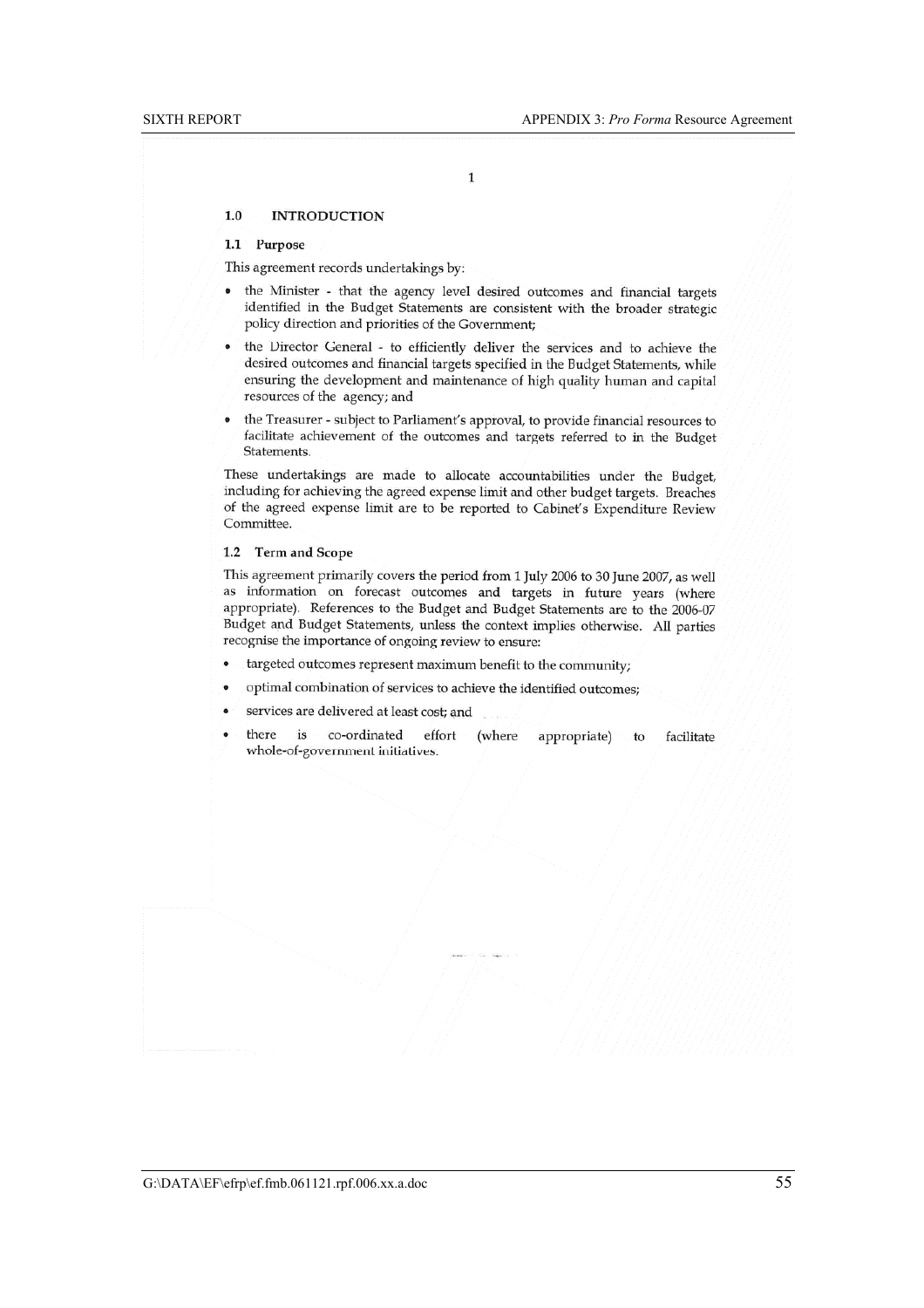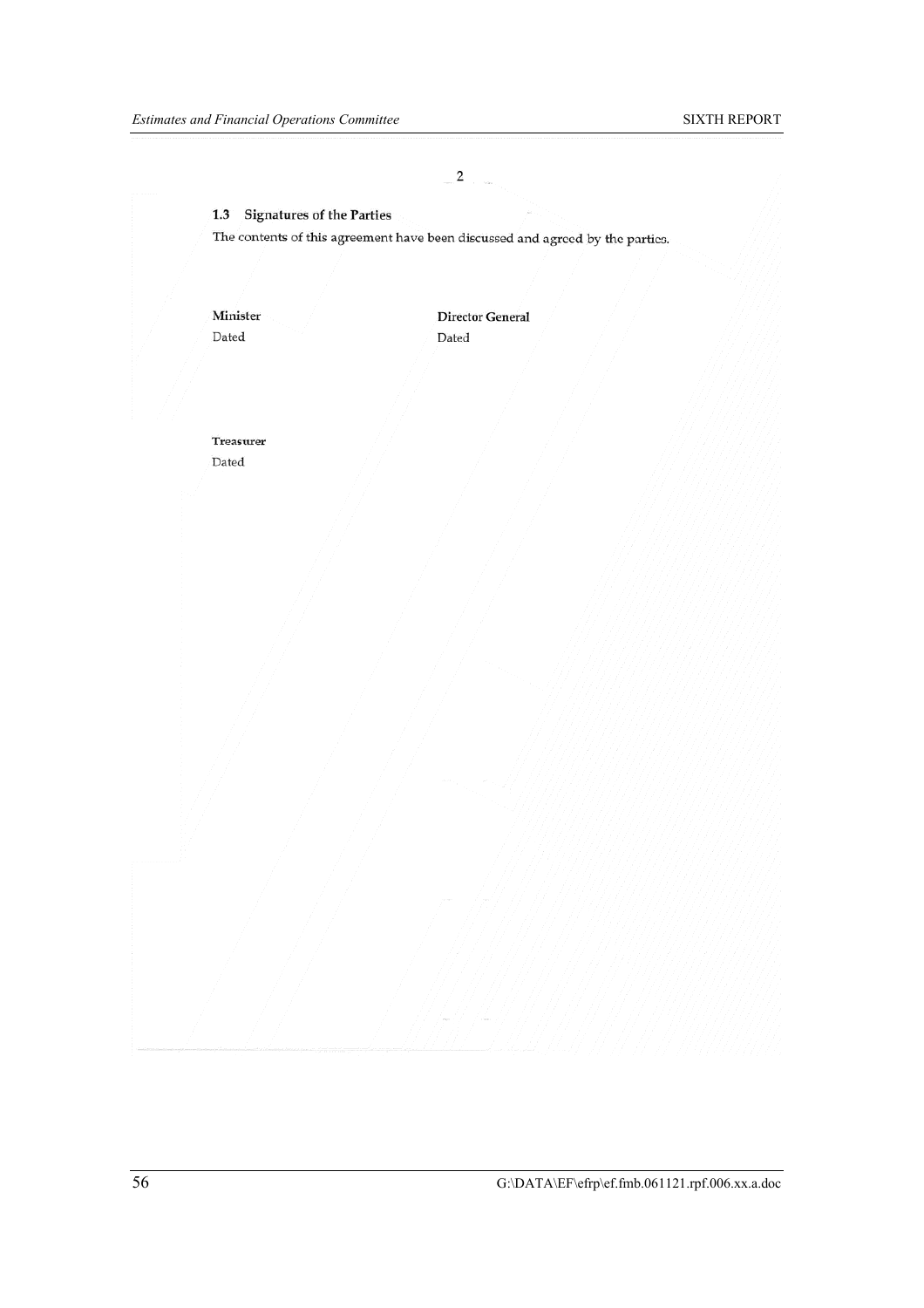3

### 2.0 STRATEGIC CONTEXT

#### 2.1 Relationship to Government Goals

The Budget Statements identify links between the Government's goals articulated in the document 'Better Planning: Better Services', the agency level Government desired outcomes and the services to be delivered.

#### 2.2 Performance Monitoring

Progress towards the agency level Government desired outcomes will be monitored with the assistance of audited key effectiveness indicators. Key efficiency indicators will be used to assist in monitoring service delivery. These performance indicators will be published in the Budget Statements and agency annual reports.

#### 2.3 Significant Issues and Trends

All parties recognise that this section of the Budget Statements describes:

- the key external influences (including risks) which impact on operations;
- past and present trends in those influences; and
- potential future trends in the operating environment, including the
	- effect on demand; and
	- $\overline{a}$ effect on cost.

### 2.4 Whole-of-Government Initiatives

The parties acknowledge that there is a shared accountability for the successful implementation of whole-of-government reform initiatives, including procurement reform and corporate services reform.

In addition to the preceding whole-of-government initiatives,  $X$  (name of agency) also contributes to the following key cross agency initiatives (where applicable):

|            |                    | Table 1                         |                         |                |                          |
|------------|--------------------|---------------------------------|-------------------------|----------------|--------------------------|
|            |                    | <b>Cross Agency Initiatives</b> |                         |                |                          |
| Initiative | Related<br>outcome | Contributing<br>agencies        | Financial<br>commitment | Target<br>year | result<br>for the Budget |
|            |                    |                                 |                         |                |                          |

Drafting note: The Minister and lead agency with responsibility for co-ordinating the delivery and reporting on each of the preceding State Government cross agency initiatives, are to be identified.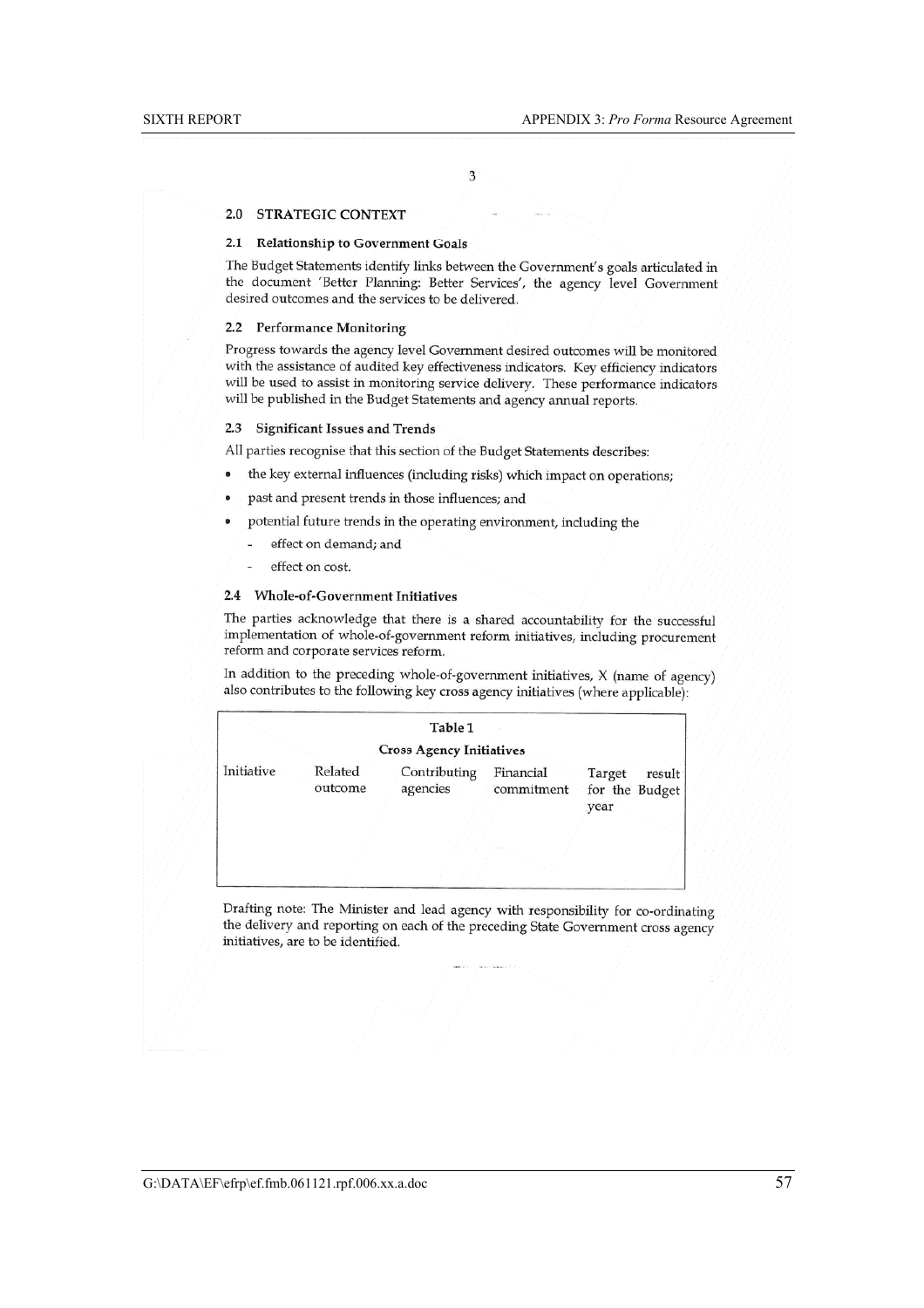$\overline{4}$ 

#### $3.0$ **RESOURCE MANAGEMENT**

#### $3.1$ **Responsibility for Resource Management**

This agreement recognises the shared resource management responsibilities of the parties. In broad terms the Treasurer, as representative of the State, represents the State's ownership interest in  $X$  (name of agency). It is the Minister and the Director General's role to agree to work to achieve resource management targets as specified in section 3.2.

#### $3.2$ **Resource Management Targets**

The Minister and the Director General, subject to changes in Government policy, undertake to ensure that the total amount of resources disclosed in the Budget Statements for the Budget year is managed to achieve:

- the endorsed expense limit, identified as the total cost of services in the Budget Income Statement (which impacts on the Government's expense growth target for the general government sector). The expense limit is a critical parameter within which the budget must be managed. Approval of the Expenditure Review Committee is required to spend beyond this limit in the Budget year or the forward estimate years;
- the net cost of services in the Budget Income Statement (which impacts on the Government's net operating balance target for the general government sector);
- the equity target in the Budget Balance Sheet (which impacts on the Government's net worth target);
- net cash movements in the Budget Cash Flow Statement (which impact on the Government's net debt target); and
- consistency between X's internal asset management plan and the capital works program disclosed in the Budget Statements.

#### $3.3$ **Ownership Interest**

X (name of agency) must account for capital contributions included in the appropriation process as equity contributions by the State.

The State is entitled to make such decisions as it sees fit concerning X's (name of agency) capital, defined as assets less liabilities (equity) as per the Australian Accounting Standards. These decisions include those regarding:

- equity contributions;
- distribution of net proceeds of asset disposal; and
- treatment of operating surpluses.

The agency shall calculate the capital user charge liability on an annual basis and make the required payments to the Department of Treasury and Finance.